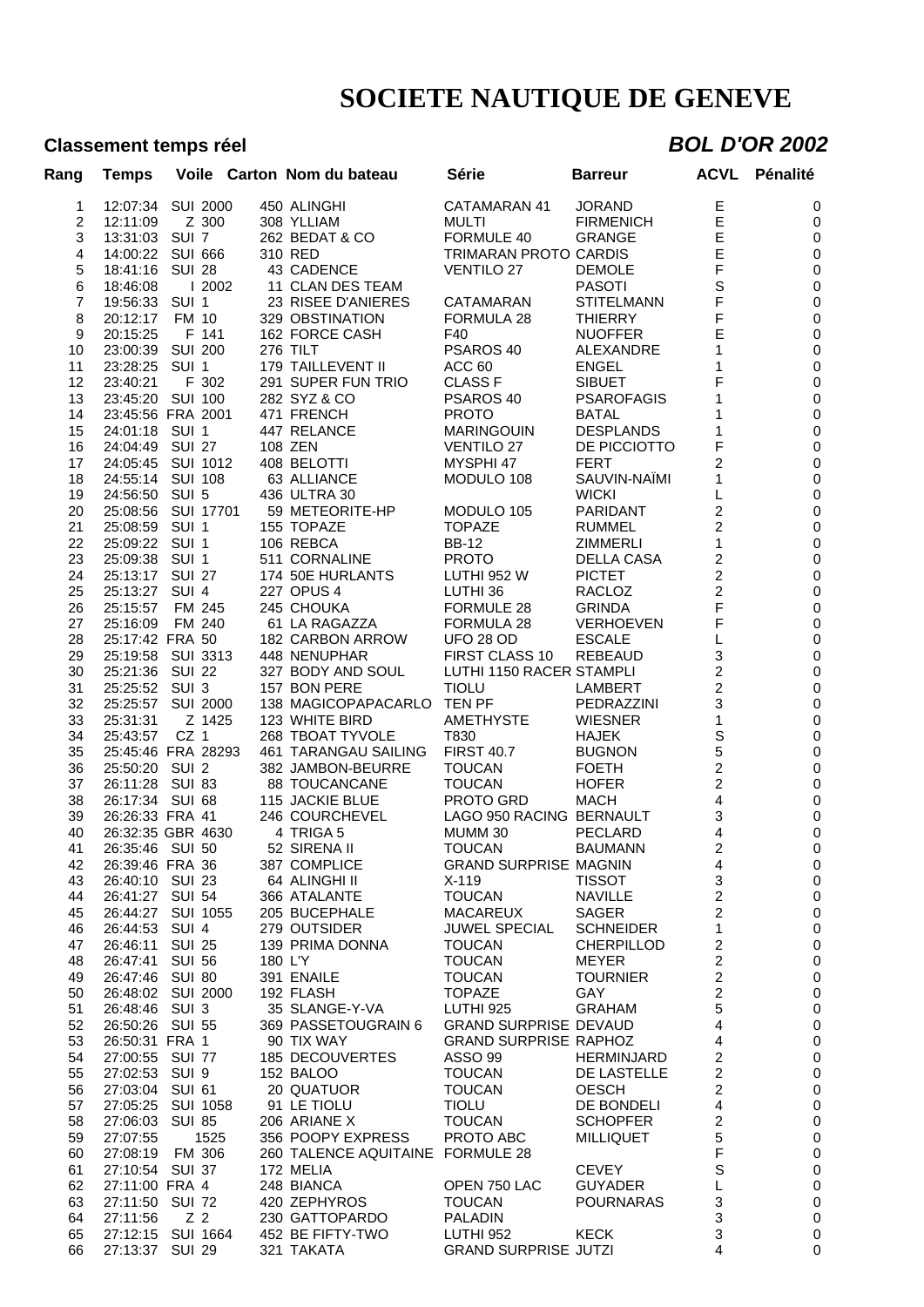| 67  | 27:14:35 SUI 3              | 394 WAHOO                      | <b>GRAND SURPRISE SECHAUD</b>    |                    | 4              |   | 0           |
|-----|-----------------------------|--------------------------------|----------------------------------|--------------------|----------------|---|-------------|
| 68  | F 49<br>27:19:04            | 469 ALANAD                     | <b>GRAND SURPRISE MAGRE</b>      |                    | 4              |   | 0           |
| 69  | 27:20:48 FRA 10             | 197 MORPHO                     | <b>GRAND SURPRISE MECHELANY</b>  |                    | 4              |   | 0           |
| 70  | 27:21:04 SUI 2              | 22 TAMARA                      | MACAREUX                         | MEREDITH           | 3              |   | $\mathbf 0$ |
| 71  | Z 19<br>27:21:50            | 223 E BASTA K                  | <b>TOUCAN CAB</b>                |                    | 2              |   | 0           |
| 72  | 27:21:54 SUI 1058           | 309 P'TIT JULOT                | <b>TIOLU</b>                     | <b>TAPPY</b>       | 3              |   | 0           |
| 73  | 27:22:54 SUI 50             | 29 PROVIDENTIA                 | <b>GRAND SURPRISE HASLER</b>     |                    | 4              |   | 0           |
| 74  | 27:27:26 SUI 52             | 151 CANCUN                     | ASSO 99                          | <b>MOULY</b>       | 2              |   | 0           |
| 75  | 27:29:58 FRA 3455           | 501 LE GREUBON 3               | DYNAMIC 35                       | ALLESINA           | 4              | D | 50          |
| 76  | 27:37:35 FRA 7              | 234 C.A.I CHEUVREUX            | OPEN 750 LAC                     | <b>LEROUX</b>      | L              |   | 0           |
| 77  | 27:38:49 SUI 4              | 521 ROMANDE ENERGIE TOUCAN     |                                  | <b>EGGENBERGER</b> | $\overline{c}$ |   | 0           |
| 78  | 27:40:29 SUI 3              | 99 CARRON II                   | <b>ILM8</b>                      | AGA KHAN           | 4              |   | 0           |
| 79  | 27:40:53 SUI 7              | 298 MOONY                      | LUTHI 33                         | <b>SECRETAN</b>    | 5              |   |             |
|     |                             |                                |                                  |                    |                |   | 0           |
| 80  | 27:43:00 SUI 7              | 158 GEFION                     | <b>IL M8</b>                     | <b>BONJOUR</b>     | 4              |   | 0           |
| 81  | 27:44:53 SUI 4              | 383 IRALEMA                    | DOD 24.5                         | <b>PREITNER</b>    | 5              |   | 0           |
| 82  | 27:46:16 FRA 61             | 444 MORA-MORA                  | <b>GRAND SURPRISE RIVIERE</b>    |                    | 4              |   | $\mathbf 0$ |
| 83  | 27:47:00 SUI 54             | 196 DEEP BLUE                  | $X-99$                           | <b>VAUCHER</b>     | 4              |   | 0           |
| 84  | 27:47:09 SUI 747            | 509 NAUTI-FUN                  | 747 ONE DESIGN CORTHESY          |                    | 5              |   | $\mathbf 0$ |
| 85  | 27:49:52 GER 3334           | 169 TRES HOMBRES               | $F-27$                           | <b>STOLZ</b>       | F              |   | 0           |
| 86  | 27:50:10 SUI 870            | 67 AZA                         | LUTHI 870                        | LUTHI              | 5              |   | 0           |
| 87  | 27:51:03 EUR 91             | 357 KICKASSO                   | ASSO 99                          | <b>FRATTINI</b>    | 2              |   | 0           |
| 88  | 27:52:28 SUI 141            | 379 SMAC                       | DIVA 39                          | <b>IMBERT</b>      | 4              |   | 0           |
| 89  | 27:52:51 SUI 76             | 18 AQUARIUS                    | <b>TOUCAN</b>                    | <b>BORDIER</b>     | 2              |   | 0           |
| 90  | 27:54:38 FRA 320            | 323 STERNE                     | <b>FIRST 35,5</b>                | <b>BERNAZ</b>      | 6              |   | 0           |
| 91  | 27:55:44 SUI 76             | 204 DBM- CAREERS               | <b>GRAND SURPRISE BRICHET</b>    |                    | 4              |   | 0           |
| 92  | 27:56:34 SUI 46             | 203 PASSETOUGRAIN V            | <b>TOUCAN</b>                    | <b>ARNULF</b>      | 2              |   | $\mathbf 0$ |
| 93  | 27:56:38 SUI 707            | 398 PUMP                       | <b>BANNER 28</b>                 | <b>VANDINI</b>     | 5              |   | 0           |
| 94  | 27:57:48 SUI 16             | 296 MERLIN                     | DOD 24.5                         | <b>BURRI</b>       | 5              |   | 0           |
| 95  | 27:59:56 SUI 44             | 306 TCHAÏKA                    | <b>TOUCAN</b>                    | <b>VIAZEMSKY</b>   | 2              |   | $\mathbf 0$ |
| 96  | 28:02:13 SUI 57             | 421 OUPS                       | <b>GRAND SURPRISE JACCARD</b>    |                    | 4              |   | $\mathbf 0$ |
| 97  | 28:02:27 SUI 533            | 240 ADRENALINE                 | <b>SURPRISE</b>                  | <b>CAMPICHE</b>    | 6              |   | 0           |
| 98  | 28:05:03 SUI 1779           | 74 BULLVIT                     | <b>BULLIT</b>                    | <b>MOUCHET</b>     | 5              |   | $\mathbf 0$ |
| 99  | 28:07:20 SUI 2279           | 468 VIRUS                      | X-372                            | <b>MENETREY</b>    | 5              |   | 0           |
| 100 | 28:07:41 SUI 5              | 76 MALAIKA                     | JEUDI 12                         | <b>GAVIN</b>       | 4              |   | 0           |
| 101 | 28:07:55 SUI 518            | 374 TEO JAKOB                  | <b>SURPRISE</b>                  | <b>GLAUS</b>       | 6              |   | 0           |
|     |                             |                                |                                  |                    |                |   |             |
| 102 | F 318<br>28:08:09           | 17 DOURGI                      | <b>SURPRISE</b>                  | <b>NICOLIN</b>     | 6              |   | 0           |
| 103 | $Z$ 18<br>28:10:01          | 340 ASKARO                     | <b>TOUCAN</b>                    | <b>MALSOT</b>      | 2              |   | 0           |
| 104 | 28:12:14 SUI 6              | 457 SIRIUS                     | <b>TOUCAN</b>                    | <b>GRAF</b>        | $\overline{c}$ |   | 0           |
| 105 | 28:12:28<br>SUI 570         | 220 MOTUS                      | $X-99$                           | <b>HARTMANN</b>    | 4              |   | 0           |
| 106 | 28:14:34 SUI 336            | 507 PARTIE DE                  | <b>SURPRISE</b>                  | GARO               | 6              |   | 0           |
| 107 | Z 65<br>28:16:50            | 413 CORMORAN                   | <b>TOUCAN</b>                    | <b>PROJAHN</b>     | 2              |   | 0           |
| 108 | 28:17:14 SUI 1              | 239 GIANNA II                  | <b>GRAND SOLEIL</b>              | <b>RIGAUD</b>      | 6              |   | 0           |
| 109 | 28:17:52 SUI 66             | 458 DO NOT                     | <b>SURPRISE</b>                  | <b>RINOLFI</b>     | 6              |   | 0           |
|     | 110 28:18:59 FRA 33         | 198 THIRSTY THREE              | <b>GRAND SURPRISE BARTOLINI</b>  |                    | 4              |   | $\mathbf 0$ |
| 111 | 28:25:07 SUI 71             | 380 ANTHEA                     | SELECTION 37                     | <b>BIERI</b>       | S              |   | 0           |
| 112 | 28:26:37<br><b>SUI 321</b>  | 429 NAUTISME ROMAND            | <b>SURPRISE</b>                  | <b>CHATAGNY</b>    | 6              |   | 0           |
| 113 | 28:59:23<br>Z 134           | 514 FAVONIUS                   | LACUSTRE                         | <b>HEIERLI</b>     | 5              |   | 0           |
| 114 | 29:11:25<br><b>SUI 10</b>   | 133 BRISE-BISE                 | 8M ONE DESIGN                    | <b>PEYROT</b>      | 5              |   | 0           |
| 115 | 29:17:35<br><b>ITA 30</b>   | <b>137 DIDISTEAM</b>           | <b>JOCKER</b>                    | <b>DIDISHEIM</b>   | 3              |   | 0           |
| 116 | 29:21:13<br><b>SUI 360</b>  | 371 COCAINE                    | <b>SURPRISE</b>                  | <b>TOSO</b>        | 6              |   | 0           |
| 117 | 29:22:49<br>Z <sub>4</sub>  | 149 NAUSICAA                   | 6.50 SI                          | <b>MERCIER</b>     | 5              |   | 0           |
| 118 | <b>SUI 100</b><br>29:28:12  | 453 NICOLAS                    | 6,50 M SI                        | <b>HOSTETTLER</b>  | 5              |   | 0           |
| 119 | <b>SUI 525</b><br>29:46:13  | 164 GENEVE 2                   | <b>SURPRISE</b>                  | <b>CLEMENT</b>     | 6              |   | 0           |
| 120 | 29:47:43<br><b>SUI 296</b>  | 117 BADALUC                    | <b>SURPRISE</b>                  | <b>CONNE</b>       | 6              |   | 0           |
| 121 | 29:50:47<br><b>SUI 163</b>  | 348 GO-DUTCH-BAUTOP            | <b>SURPRISE</b>                  | <b>WUETHRICH</b>   | 6              |   | 0           |
| 122 | 17<br>29:53:48              | 399 PHOEBUS                    | 3 TONNEAUX                       | <b>DURAND</b>      | 2              |   | 0           |
| 123 | <b>SUI 851</b><br>29:55:23  | 71 PETIT GEANT                 | <b>MINITRANSAT</b>               | <b>PERROTTET</b>   | S              |   | 0           |
| 124 | 29:59:10<br><b>SUI 1008</b> | 293 MAURABLIA                  | LUTHI 28                         | <b>POUJOULAT</b>   | 7              |   | 0           |
| 125 | 29:59:46<br>SUI 1           | 199 TOC TOC                    | WYLIE 25                         | <b>NÄF</b>         | 6              |   | 0           |
| 126 | 30:00:27<br><b>SUI 407</b>  | 320 GALAXIE                    | <b>SURPRISE</b>                  | <b>YTHIER</b>      | 6              |   | 0           |
| 127 | 30:00:54<br>SUI 557         | 285 VOILE GAUTIER TBS SURPRISE |                                  | LENORMAND          | 6              |   | 0           |
|     |                             | 360 KAHLUA                     |                                  | <b>POCHELON</b>    |                |   |             |
| 128 | 30:01:27 SUI 187            |                                | <b>SURPRISE</b>                  |                    | 6              |   | 0           |
| 129 | 30:02:47 SUI 2144           | 163 SWANIX                     |                                  | <b>MATRINGE</b>    | 6              |   | 0           |
| 130 | 30:06:44 FRA 291            | 104 FLIPPER                    | <b>SURPRISE</b>                  | <b>DUBOIS</b>      | 6              |   | 0           |
| 131 | 30:07:32 SUI 81             | 201 EPSILON                    | <b>TOUCAN PROTO</b>              | <b>BENE</b>        | 5              |   | 0           |
| 132 | 30:08:38<br>SUI 271         | 141 PEE-WEE                    | <b>SURPRISE</b>                  | <b>JORDAN</b>      | 6              |   | 0           |
| 133 | 30:10:51 FRA 2              | 36 MERRY II                    | <b>APHRODITE 101</b>             | <b>CARPE</b>       | 6              |   | 0           |
| 134 | 30:13:13<br>SUI 215         | 55 WIZZTITI                    | <b>SURPRISE</b>                  | <b>GIACOBINO</b>   | 6              |   | 0           |
| 135 | 30:15:10<br><b>SUI 432</b>  | 77 OCEANA                      | <b>SURPRISE</b>                  | <b>RIEDER</b>      | 6              |   | 0           |
| 136 | Z 1158<br>30:31:29          | 122 GOOF                       | CONTESSA 324                     | <b>GAVIN</b>       | 7              |   | 0           |
| 137 | 30:43:37<br>Z 2087          | 385 EL AMARETTO                | <b>GRANADA</b>                   | <b>SEITZ</b>       | 5              |   | 0           |
| 138 | 30:48:31<br><b>SUI 270</b>  | 487 COQ T'ELLE                 | <b>SURPRISE</b>                  | <b>NOBLE</b>       | 6              |   | 0           |
| 139 | 30:49:11<br><b>SUI 1588</b> | 40 JOLYN                       | <b>GRANADA 32</b>                | <b>RUEPP</b>       | $\overline{7}$ |   | 0           |
| 140 | 30:52:44<br><b>SUI 62</b>   | 244 ZEBULON                    | DOLPHIN 81                       | <b>PFAU</b>        | 5              |   | 0           |
|     | bateaux partis: 526         |                                | abandons: 352<br>disqualifiés: 1 |                    |                |   |             |
|     |                             |                                |                                  |                    |                |   |             |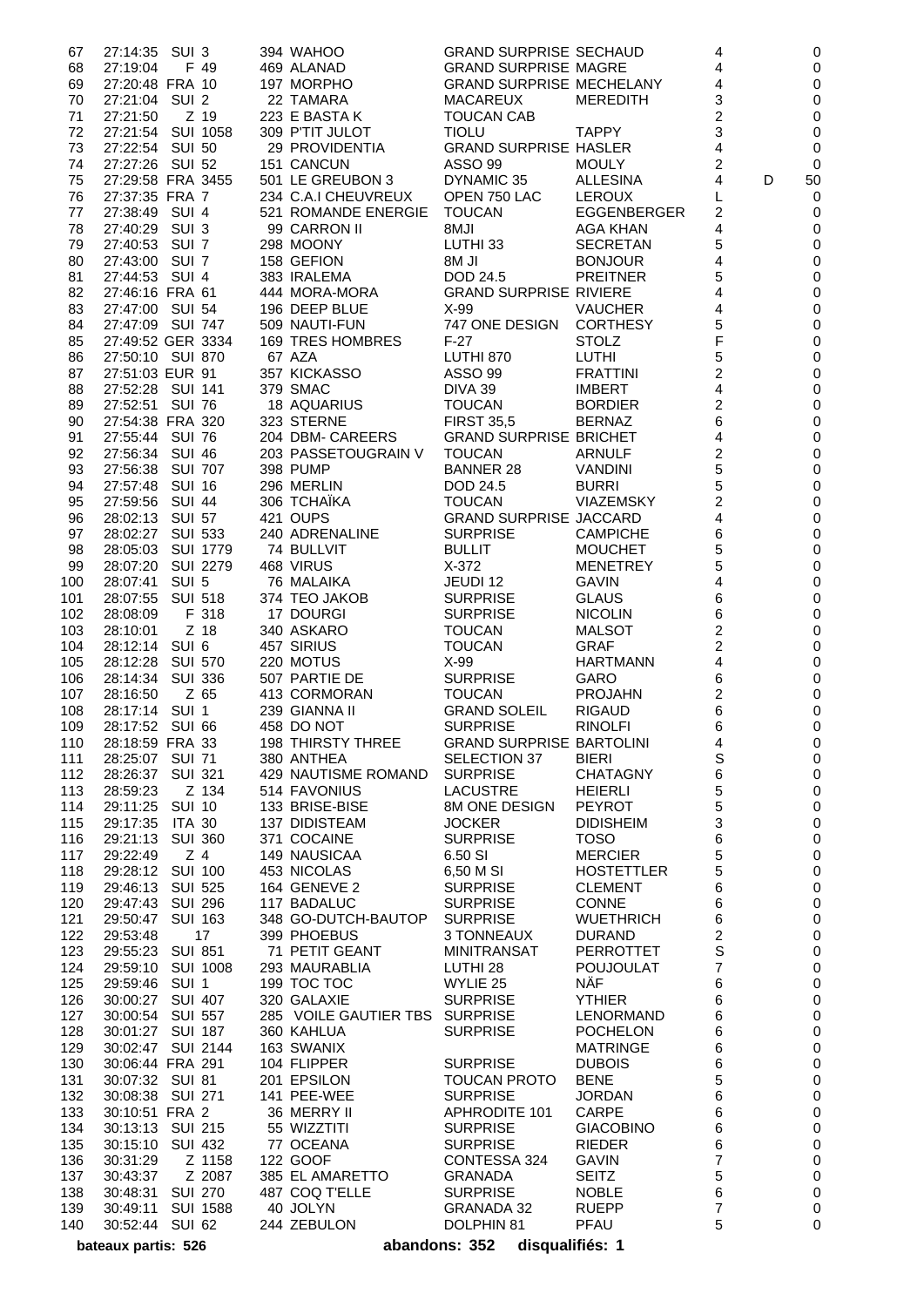# **Classement ACVL Bol d'Or 2002**

| <b>RANG</b> | TEMPS VOILE                                                                         |                | $N^{\circ}$ | <b>NOM DU BATEAU</b>                                                         | <b>SERIE</b>                                    | <b>BARREUR</b>                                                 | <b>PENALITE</b>                                              |
|-------------|-------------------------------------------------------------------------------------|----------------|-------------|------------------------------------------------------------------------------|-------------------------------------------------|----------------------------------------------------------------|--------------------------------------------------------------|
|             |                                                                                     |                |             | <b>Classe ACVL: 1</b>                                                        | fanion : blanc                                  |                                                                |                                                              |
|             | 1 23:00:39 SUI 200<br>2 23:28:25 SUI 1<br>3 23:45:20 SUI 100<br>4 23:45:56 FRA 2001 |                |             | 276 TILT<br>179 TAILLEVENT II<br>282 SYZ & CO<br>471 FRENCH CONNECTION PROTO | PSAROS 40<br>ACC 60<br>PSAROS 40                | ALEXANDRE<br><b>ENGEL</b><br><b>PSAROFAGIS</b><br><b>BATAL</b> | $\mathsf{C}$<br>$\mathsf{C}$<br>$\mathsf{C}$<br>$\mathsf{C}$ |
|             | 5 24:01:18 SUI 1<br>6 24:55:14 SUI 108<br>7 25:09:22 SUI 1                          |                |             | 447 RELANCE<br>63 ALLIANCE<br>106 REBCA                                      | <b>MARINGOUIN</b><br>MODULO 108<br><b>BB-12</b> | <b>DESPLANDS</b><br>SAUVIN-NAÏMI<br><b>ZIMMERLI</b>            | $\mathsf{C}$<br>$\mathsf{C}$<br>$\mathsf{C}$                 |
|             | 9 26:44:53 SUI 4                                                                    |                |             | 123 WHITE BIRD<br>279 OUTSIDER                                               | AMETHYSTE<br>JUWEL SPECIAL                      | <b>WIESNER</b><br><b>SCHNEIDER</b>                             | $\mathsf{C}$<br>$\mathsf{C}$                                 |
|             |                                                                                     |                |             | <b>Classe ACVL: 2</b>                                                        | fanion :<br>rouge                               |                                                                |                                                              |
|             | 1 24:05:45 SUI 1012 408 BELOTTI                                                     |                |             |                                                                              | MYSPHI 47                                       | FERT                                                           | $\mathsf{C}$                                                 |
|             |                                                                                     |                |             | 2 25:08:56 SUI 17701 59 METEORITE-HP                                         | MODULO 105                                      | PARIDANT                                                       | $\mathsf{C}$                                                 |
|             | 3 25:08:59 SUI 1                                                                    |                |             | 155 TOPAZE                                                                   | <b>TOPAZE</b>                                   | RUMMEL                                                         | $\mathsf{C}$                                                 |
|             | 4 25:09:38 SUI 1                                                                    |                |             | 511 CORNALINE                                                                | PROTO                                           | DELLA CASA                                                     | $\mathsf{C}$                                                 |
|             | 5 25:13:17 SUI 27                                                                   |                |             | 174 50E HURLANTS                                                             | LUTHI 952 W                                     | <b>PICTET</b>                                                  | $\mathsf{C}$                                                 |
|             | 6 25:13:27 SUI 4                                                                    |                |             | 227 OPUS 4                                                                   | LUTHI 36                                        | <b>RACLOZ</b>                                                  | $\frac{c}{c}$                                                |
|             | 7 25:21:36 SUI 22                                                                   |                |             | 327 BODY AND SOUL                                                            | LUTHI 1150 RACER STAMPLI                        |                                                                |                                                              |
|             | 8 25:25:52 SUI 3                                                                    |                |             | 157 BON PERE                                                                 | <b>TIOLU</b>                                    | LAMBERT                                                        | $\mathsf{C}$                                                 |
|             | 9 25:50:20 SUI 2                                                                    |                |             | 382 JAMBON-BEURRE                                                            | TOUCAN                                          | <b>FOETH</b>                                                   | $\mathsf{C}$                                                 |
| 11          | 10 26:11:28 SUI 83<br>26:35:46 SUI 50                                               |                |             | <b>88 TOUCANCANE</b><br>52 SIRENA II                                         | <b>TOUCAN</b><br><b>TOUCAN</b>                  | <b>HOFER</b><br><b>BAUMANN</b>                                 | $\frac{c}{c}$                                                |
|             | 12 26:41:27 SUI 54                                                                  |                |             | 366 ATALANTE                                                                 | <b>TOUCAN</b>                                   | <b>NAVILLE</b>                                                 | $\mathsf{C}$                                                 |
|             | 13 26:44:27 SUI 1055                                                                |                |             | 205 BUCEPHALE                                                                | <b>MACAREUX</b>                                 | <b>SAGER</b>                                                   | $\mathsf{C}$                                                 |
|             | 14 26:46:11 SUI 25                                                                  |                |             | 139 PRIMA DONNA                                                              | <b>TOUCAN</b>                                   | CHERPILLOD                                                     | $\mathsf{C}$                                                 |
|             | 15 26:47:41 SUI 56                                                                  |                | 180 L'Y     |                                                                              | <b>TOUCAN</b>                                   | <b>MEYER</b>                                                   | $\mathsf{C}$                                                 |
|             | 16 26:47:46 SUI 80                                                                  |                |             | 391 ENAILE                                                                   | <b>TOUCAN</b>                                   | <b>TOURNIER</b>                                                | $\mathsf{C}$                                                 |
| 17          | 26:48:02 SUI 2000                                                                   |                |             | 192 FLASH                                                                    | <b>TOPAZE</b>                                   | <b>GAY</b>                                                     | $\mathsf{C}$                                                 |
|             | 18 27:00:55 SUI 77                                                                  |                |             | 185 DECOUVERTES                                                              | ASSO 99                                         | <b>HERMINJARD</b>                                              | $\mathsf{C}$                                                 |
|             | 19 27:02:53 SUI 9                                                                   |                |             | 152 BALOO                                                                    | <b>TOUCAN</b>                                   | DE LASTELLE                                                    | $\mathsf{C}$                                                 |
|             | 20 27:03:04 SUI 61                                                                  |                |             | 20 QUATUOR                                                                   | <b>TOUCAN</b>                                   | <b>OESCH</b>                                                   | $\mathsf{C}$                                                 |
| 21          | 27:06:03 SUI 85                                                                     |                |             | 206 ARIANE X                                                                 | <b>TOUCAN</b>                                   | <b>SCHOPFER</b>                                                | $\mathsf{C}$                                                 |
|             | 22 27:21:50                                                                         | Z 19           |             | 223 E BASTA K                                                                | <b>TOUCAN CAB</b>                               |                                                                | $\mathsf{C}$                                                 |
|             | 23 27:27:26 SUI 52                                                                  |                |             | 151 CANCUN                                                                   | ASSO 99                                         | <b>MOULY</b>                                                   | $\mathsf{C}$                                                 |
|             | 24 27:38:49 SUI 4                                                                   |                |             | 521 ROMANDE ENERGIE                                                          | <b>TOUCAN</b>                                   | <b>EGGENBERGER</b>                                             | $\mathsf{C}$                                                 |
|             | 25 27:51:03 EUR 91                                                                  |                |             | 357 KICKASSO                                                                 | <b>ASSO 99</b>                                  | <b>FRATTINI</b>                                                | $\mathsf{C}$                                                 |
|             | 26 27:52:51 SUI 76<br>27 27:56:34 SUI 46                                            |                |             | 18 AQUARIUS<br>203 PASSETOUGRAIN V                                           | <b>TOUCAN</b><br><b>TOUCAN</b>                  | <b>BORDIER</b><br><b>ARNULF</b>                                | $\mathsf{C}$                                                 |
| 28          | 27:59:56                                                                            | <b>SUI 44</b>  |             | 306 TCHAÏKA                                                                  | <b>TOUCAN</b>                                   | <b>VIAZEMSKY</b>                                               | C<br>C                                                       |
| 29.         | 28:10:01                                                                            | Z 18           |             | 340 ASKARO                                                                   | <b>TOUCAN</b>                                   | <b>MALSOT</b>                                                  | C                                                            |
|             | 30 28:12:14                                                                         | SUI 6          |             | 457 SIRIUS                                                                   | <b>TOUCAN</b>                                   | <b>GRAF</b>                                                    | $\mathsf{C}$                                                 |
| 31          | 28:16:50                                                                            | Z 65           |             | 413 CORMORAN                                                                 | <b>TOUCAN</b>                                   | <b>PROJAHN</b>                                                 | C                                                            |
|             | 32 29:53:48                                                                         | 17             |             | 399 PHOEBUS                                                                  | 3 TONNEAUX                                      | <b>DURAND</b>                                                  | C                                                            |
|             | <b>Classe ACVL:</b>                                                                 |                |             | 3                                                                            | fanion :                                        | vert                                                           |                                                              |
|             |                                                                                     |                |             |                                                                              |                                                 |                                                                |                                                              |
| 1.          | 25:19:58 SUI 3313                                                                   |                |             | 448 NENUPHAR                                                                 | FIRST CLASS 10                                  | <b>REBEAUD</b>                                                 | C                                                            |
|             | 2 25:25:57 SUI 2000                                                                 |                |             | 138 MAGICOPAPACARLO                                                          | <b>TEN PF</b>                                   | PEDRAZZINI                                                     | C                                                            |
| 3           | 26:26:33 FRA 41                                                                     |                |             | 246 COURCHEVEL                                                               | LAGO 950 RACING BERNAULT                        |                                                                | C                                                            |
| 4<br>5      | 26:40:10 SUI 23<br>27:11:50                                                         | <b>SUI 72</b>  |             | 64 ALINGHI II<br>420 ZEPHYROS                                                | $X-119$<br><b>TOUCAN</b>                        | <b>TISSOT</b><br><b>POURNARAS</b>                              | C<br>$\mathsf{C}$                                            |
| 6           | 27:11:56                                                                            | Z <sub>2</sub> |             | 230 GATTOPARDO                                                               | <b>PALADIN</b>                                  |                                                                | C                                                            |
| 7           | 27:12:15                                                                            | SUI 1664       |             | 452 BE FIFTY-TWO                                                             | LUTHI 952                                       | <b>KECK</b>                                                    | C                                                            |
| 8           | 27:21:04 SUI 2                                                                      |                |             | 22 TAMARA                                                                    | <b>MACAREUX</b>                                 | <b>MEREDITH</b>                                                | $\mathsf{C}$                                                 |
|             | 9 27:21:54 SUI 1058                                                                 |                |             | 309 P'TIT JULOT                                                              | <b>TIOLU</b>                                    | <b>TAPPY</b>                                                   | C                                                            |

29:17:35 ITA 30 137 DIDISTEAM JOCKER DIDISHEIM 0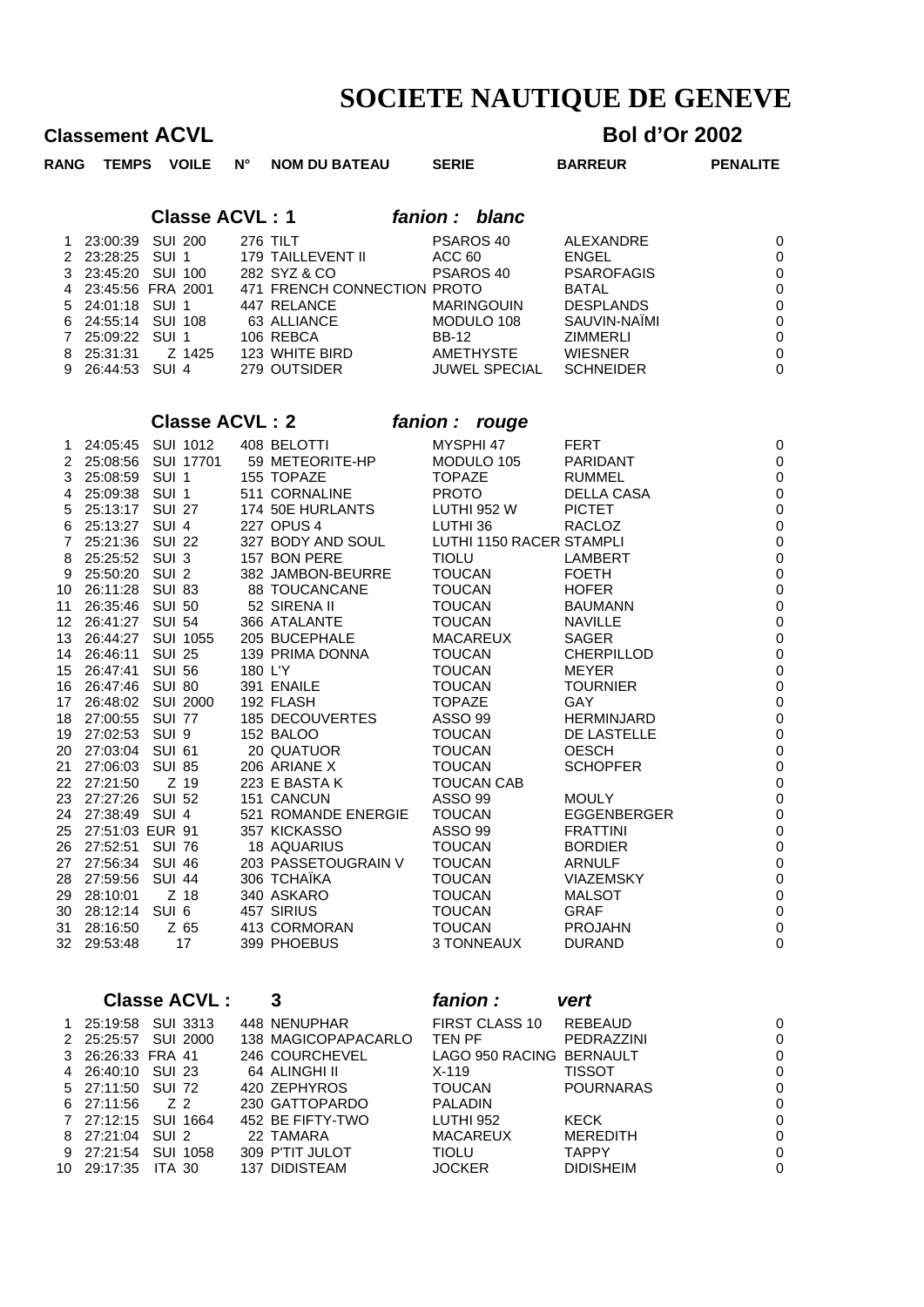## **Classe ACVL : 4** *fanion : jaune*

|              | bateaux partis: 526          |        |  |                                                            | <b>abandons: 352</b>      | disqualifiés: | 1 |             |
|--------------|------------------------------|--------|--|------------------------------------------------------------|---------------------------|---------------|---|-------------|
| 22.          |                              |        |  | 28:18:59 FRA 33 198 THIRSTY THREE GRAND SURPRISE BARTOLINI |                           |               |   | $\mathbf 0$ |
| 21           | 28:12:28 SUI 570             |        |  | 220 MOTUS                                                  | $X-99$                    | HARTMANN      |   | $\mathbf 0$ |
| 20           |                              |        |  | 28:07:41 SUI 5 76 MALAIKA                                  | JEUDI 12                  | <b>GAVIN</b>  |   | 0           |
| 19           | 28:02:13                     | SUI 57 |  | 421 OUPS GRAND SURPRISE JACCARD                            |                           |               |   | $\mathbf 0$ |
|              |                              |        |  | 204 DBM- CAREERS GRAND SURPRISE BRICHET                    |                           |               |   | 0           |
|              | 17 27:52:28 SUI 141          |        |  | 379 SMAC                                                   | DIVA 39                   | IMBERT        |   | 0           |
|              | 16 27:47:00 SUI 54           |        |  | 196 DEEP BLUE X-99                                         |                           | VAUCHER       |   | 0           |
| 15           | 27:46:16 FRA 61              |        |  | 444 MORA-MORA GRAND SURPRISE RIVIERE                       |                           |               |   | $\mathbf 0$ |
|              | 14 27:43:00 SUI 7 158 GEFION |        |  |                                                            | $8M$ JI                   | BONJOUR       |   | $\mathbf 0$ |
|              |                              |        |  | 13 27:40:29 SUI 3 99 CARRON II                             | 8MJI MARAMARKA MWAKA 2012 | AGA KHAN      |   | 0           |
| 12           | 27:29:58 FRA 3455            |        |  | 501 LE GREUBON 3                                           | DYNAMIC 35                | ALLESINA      | D | 50          |
|              |                              |        |  | 11 27:22:54 SUI 50 29 PROVIDENTIA GRAND SURPRISE HASLER    |                           |               |   | $\mathbf 0$ |
|              | 10 27:20:48 FRA 10           |        |  | 197 MORPHO GRAND SURPRISE MECHELANY                        |                           |               |   | $\mathbf 0$ |
| 9            | 27:19:04 F 49                |        |  |                                                            |                           |               |   | 0           |
| 8            | 27:14:35 SUI 3               |        |  |                                                            |                           |               |   | $\mathbf 0$ |
| $\mathbf{7}$ |                              |        |  | 27:13:37 SUI 29 321 TAKATA GRAND SURPRISE JUTZI            |                           |               |   | 0           |
| 6.           |                              |        |  | 27:05:25 SUI 1058 91 LE TIOLU                              | <b>TIOLU</b>              | DE BONDELI    |   | $\mathbf 0$ |
| 5            |                              |        |  | 26:50:31 FRA 1 90 TIX WAY GRAND SURPRISE RAPHOZ            |                           |               |   | $\mathbf 0$ |
| 4            | 26:50:26 SUI 55              |        |  | 369 PASSETOUGRAIN 6    GRAND SURPRISE DEVAUD               |                           |               |   | 0           |
| 3            |                              |        |  | 26:39:46 FRA 36 387 COMPLICE GRAND SURPRISE MAGNIN         |                           |               |   | 0           |
| 2            |                              |        |  | 26:32:35 GBR 4630 4 TRIGA 5                                | MUMM 30                   | PECLARD       |   | 0           |
| 1.           |                              |        |  | 26:17:34 SUI 68 115 JACKIE BLUE                            | PROTO GRD                 | MACH          |   | 0           |

### **Classe ACVL : 5** *fanion : bleu*

|     |          | 25:45:46 FRA 28293 | 461 TARANGAU SAILING | <b>FIRST 40.7</b>    | <b>BUGNON</b>     | 0 |
|-----|----------|--------------------|----------------------|----------------------|-------------------|---|
| 2   | 26:48:46 | SUI 3              | 35 SLANGE-Y-VA       | LUTHI 925            | <b>GRAHAM</b>     | 0 |
| 3   | 27:07:55 | 1525               | 356 POOPY EXPRESS    | PROTO ABC            | <b>MILLIQUET</b>  | 0 |
| 4   | 27:40:53 | SUI 7              | 298 MOONY            | LUTHI 33             | <b>SECRETAN</b>   | 0 |
| 5   | 27:44:53 | SUI 4              | 383 IRALEMA          | DOD 24.5             | <b>PREITNER</b>   | 0 |
| 6.  | 27:47:09 | <b>SUI 747</b>     | 509 NAUTI-FUN        | 747 ONE DESIGN       | <b>CORTHESY</b>   | 0 |
|     | 27:50:10 | <b>SUI 870</b>     | 67 AZA               | LUTHI 870            | LUTHI             | 0 |
| 8   | 27:56:38 | <b>SUI 707</b>     | 398 PUMP             | <b>BANNER 28</b>     | <b>VANDINI</b>    | 0 |
| 9   | 27:57:48 | <b>SUI 16</b>      | 296 MERLIN           | DOD 24.5             | <b>BURRI</b>      | 0 |
| 10  | 28:05:03 | <b>SUI 1779</b>    | 74 BULLVIT           | <b>BULLIT</b>        | <b>MOUCHET</b>    | 0 |
| 11  | 28:07:20 | <b>SUI 2279</b>    | 468 VIRUS            | $X-372$              | <b>MENETREY</b>   | 0 |
| 12. | 28:59:23 | Z 134              | 514 FAVONIUS         | <b>LACUSTRE</b>      | <b>HEIERLI</b>    | 0 |
| 13. | 29:11:25 | <b>SUI 10</b>      | 133 BRISE-BISE       | <b>8M ONE DESIGN</b> | <b>PEYROT</b>     | 0 |
| 14  | 29:22:49 | Z 4                | 149 NAUSICAA         | 6.50 SI              | <b>MERCIER</b>    |   |
| 15  | 29:28:12 | <b>SUI 100</b>     | 453 NICOLAS          | 6.50 M SI            | <b>HOSTETTLER</b> |   |
| 16  | 30:07:32 | <b>SUI 81</b>      | 201 EPSILON          | TOUCAN PROTO         | <b>BENE</b>       |   |
| 17  | 30:43:37 | Z 2087             | 385 EL AMARETTO      | <b>GRANADA</b>       | <b>SEITZ</b>      |   |
| 18  | 30:52:44 | <b>SUI 62</b>      | 244 ZEBULON          | DOLPHIN 81           | <b>PFAU</b>       | 0 |

### **Classe ACVL : 6** *fanion : rose*

| 1. | 27:54:38 FRA 320 |                |                 | 323 STERNE                      | <b>FIRST 35.5</b>   | <b>BERNAZ</b>    | 0 |
|----|------------------|----------------|-----------------|---------------------------------|---------------------|------------------|---|
| 2  | 28:02:27         | <b>SUI 533</b> |                 | 240 ADRENALINE                  | <b>SURPRISE</b>     | <b>CAMPICHE</b>  | 0 |
| 3  | 28:07:55         | <b>SUI 518</b> |                 | 374 TEO JAKOB                   | <b>SURPRISE</b>     | <b>GLAUS</b>     | 0 |
| 4  | 28:08:09         |                | F 318           | 17 DOURGI                       | <b>SURPRISE</b>     | <b>NICOLIN</b>   | 0 |
| 5  | 28:14:34         | <b>SUI 336</b> |                 | 507 PARTIE DE CAMPAGNE SURPRISE |                     | <b>GARO</b>      | 0 |
| 6  | 28:17:14         | SUI 1          |                 | 239 GIANNA II                   | <b>GRAND SOLEIL</b> | <b>RIGAUD</b>    | 0 |
|    | 28:17:52         | <b>SUI 66</b>  |                 | 458 DO NOT                      | <b>SURPRISE</b>     | <b>RINOLFI</b>   | 0 |
| 8  | 28:26:37         | <b>SUI 321</b> |                 | 429 NAUTISME ROMAND             | <b>SURPRISE</b>     | <b>CHATAGNY</b>  | 0 |
| 9  | 29:21:13         | <b>SUI 360</b> |                 | 371 COCAINE                     | <b>SURPRISE</b>     | TOSO             | 0 |
| 10 | 29:46:13         | <b>SUI 525</b> |                 | 164 GENEVE 2                    | <b>SURPRISE</b>     | <b>CLEMENT</b>   | 0 |
| 11 | 29:47:43         | <b>SUI 296</b> |                 | 117 BADALUC                     | <b>SURPRISE</b>     | <b>CONNE</b>     | 0 |
| 12 | 29:50:47         |                | <b>SUI 163</b>  | 348 GO-DUTCH-BAUTOP             | <b>SURPRISE</b>     | <b>WUETHRICH</b> | 0 |
| 13 | 29:59:46         | SUI 1          |                 | 199 TOC TOC                     | WYLIE 25            | NÄF              | 0 |
| 14 | 30:00:27         | <b>SUI 407</b> |                 | 320 GALAXIE                     | <b>SURPRISE</b>     | <b>YTHIER</b>    | 0 |
| 15 | 30:00:54         | <b>SUI 557</b> |                 | 285 VOILE GAUTIER TBS           | SURPRISE            | <b>LENORMAND</b> | 0 |
| 16 | 30:01:27         | <b>SUI 187</b> |                 | 360 KAHLUA                      | <b>SURPRISE</b>     | <b>POCHELON</b>  | 0 |
| 17 | 30:02:47         |                | <b>SUI 2144</b> | 163 SWANIX                      |                     | <b>MATRINGE</b>  | 0 |
| 18 | 30:06:44 FRA 291 |                |                 | 104 FLIPPER                     | <b>SURPRISE</b>     | <b>DUBOIS</b>    | 0 |
| 19 | 30:08:38         | <b>SUI 271</b> |                 | 141 PEE-WEE                     | <b>SURPRISE</b>     | <b>JORDAN</b>    | 0 |
| 20 | 30:10:51         | FRA 2          |                 | 36 MERRY II                     | APHRODITE 101       | <b>CARPE</b>     | 0 |
| 21 | 30:13:13         | SUI 215        |                 | 55 WIZZTITI                     | <b>SURPRISE</b>     | <b>GIACOBINO</b> | 0 |
| 22 | 30:15:10         | <b>SUI 432</b> |                 | 77 OCEANA                       | <b>SURPRISE</b>     | <b>RIEDER</b>    | 0 |
| 23 | 30:48:31         | <b>SUI 270</b> |                 | 487 COQ T'ELLE                  | <b>SURPRISE</b>     | <b>NOBLE</b>     | 0 |
|    |                  |                |                 |                                 |                     |                  |   |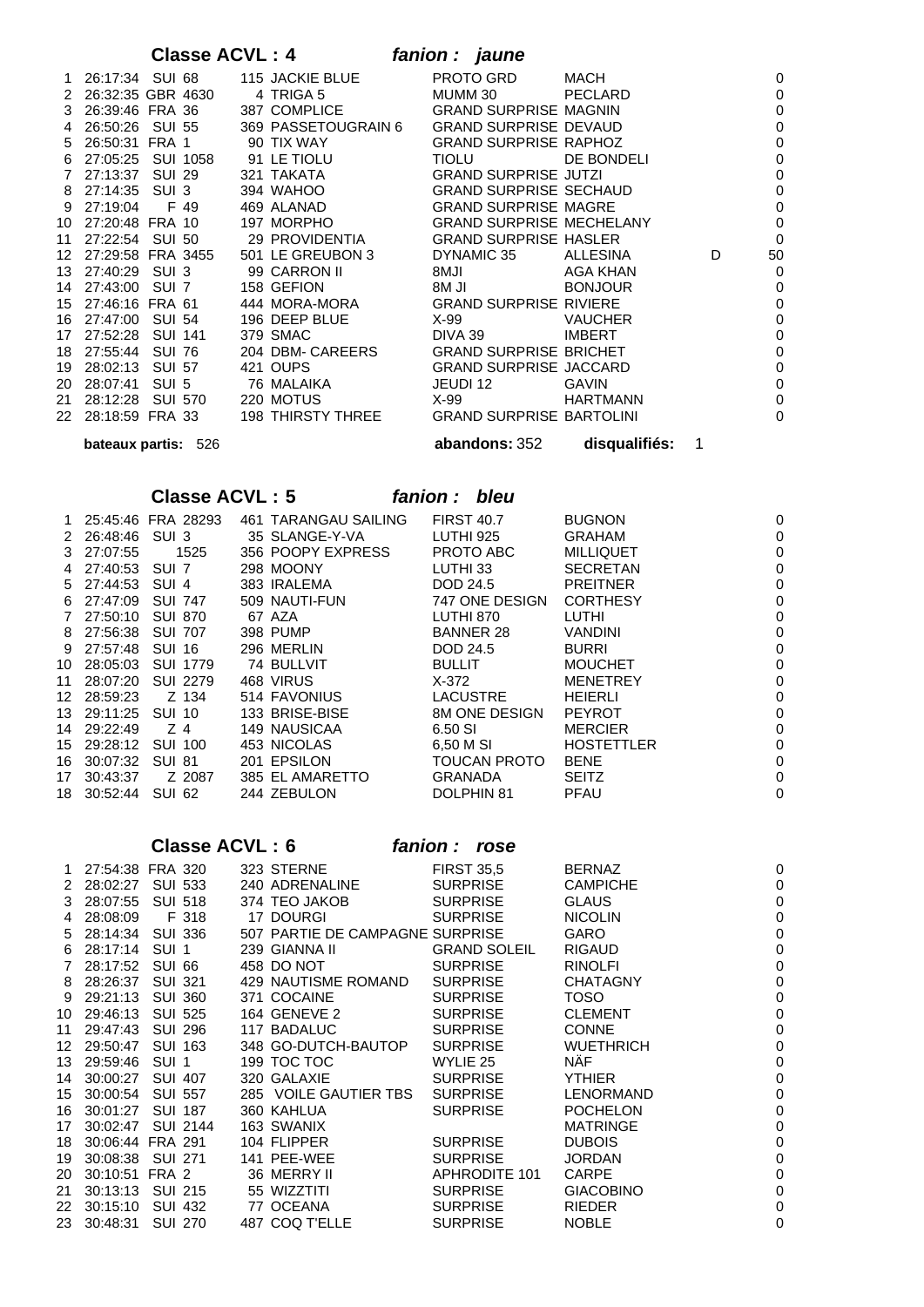### **Classe ACVL : 7** *fanion : noir*

|  | 1 29:59:10 SUI 1008 | 293 MAURABLIA | LUTHI 28     | POUJOULAT |  |
|--|---------------------|---------------|--------------|-----------|--|
|  |                     |               | CONTESSA 324 | GAVIN     |  |
|  | 3 30:49:11 SUI 1588 | 40 JOLYN      | GRANADA 32   | RUEPP     |  |

### **Classe ACVL : E** *fanion : flamme noire*

### **Classe ACVL : F** *fanion : flamme noire*

| 1 18:41:16 SUI 28   |        |        | 43 CADENCE            | <b>VENTILO 27</b> | <b>DEMOLE</b>     | 0        |
|---------------------|--------|--------|-----------------------|-------------------|-------------------|----------|
| 2 19:56:33 SUI 1    |        |        | 23 RISEE D'ANIERES    | CATAMARAN         | <b>STITELMANN</b> | 0        |
| 3 20:12:17          | FM 10  |        | 329 OBSTINATION       | FORMULA 28        | <b>THIERRY</b>    | $\Omega$ |
| 4 23:40:21          |        | F 302  | 291 SUPER FUN TRIO    | CLASS F           | <b>SIBUET</b>     | 0        |
| 5 24:04:49 SUI 27   |        |        | 108 ZEN               | <b>VENTILO 27</b> | DE PICCIOTTO      | 0        |
| 6 25:15:57          |        | FM 245 | 245 CHOUKA            | <b>FORMULE 28</b> | <b>GRINDA</b>     | 0        |
| 7 25:16:09          | FM 240 |        | 61 LA RAGAZZA         | FORMULA 28        | <b>VERHOEVEN</b>  | 0        |
| 8 27:08:19          |        | FM 306 | 260 TALENCE AQUITAINE | FORMULE 28        |                   | $\Omega$ |
| 9 27:49:52 GER 3334 |        |        | 169 TRES HOMBRES      | F-27              | <b>STOLZ</b>      | 0        |

### **Classe ACVL : L** *fanion : flamme noire*

| <b>bateaux partis: 526</b> |                     | abandons: 352 | disqualifiés: |  |
|----------------------------|---------------------|---------------|---------------|--|
| 4 27:37:35 FRA 7           | 234 C.A.I CHEUVREUX | OPEN 750 LAC  | LEROUX        |  |
| 3 27:11:00 FRA 4           | 248 BIANCA          | OPEN 750 LAC  | GUYADER       |  |
| 2 25:17:42 FRA 50          | 182 CARBON ARROW    | LIFO 28 OD.   | <b>ESCALE</b> |  |
| 1 24:56:50 SUI 5           | 436 ULTRA 30        |               | <b>WICKI</b>  |  |

*Page 10*

*Vous trouverez nos classements sur internet à l'adresse suivante: [www.boldor.ch](http://www.boldor.ch/)*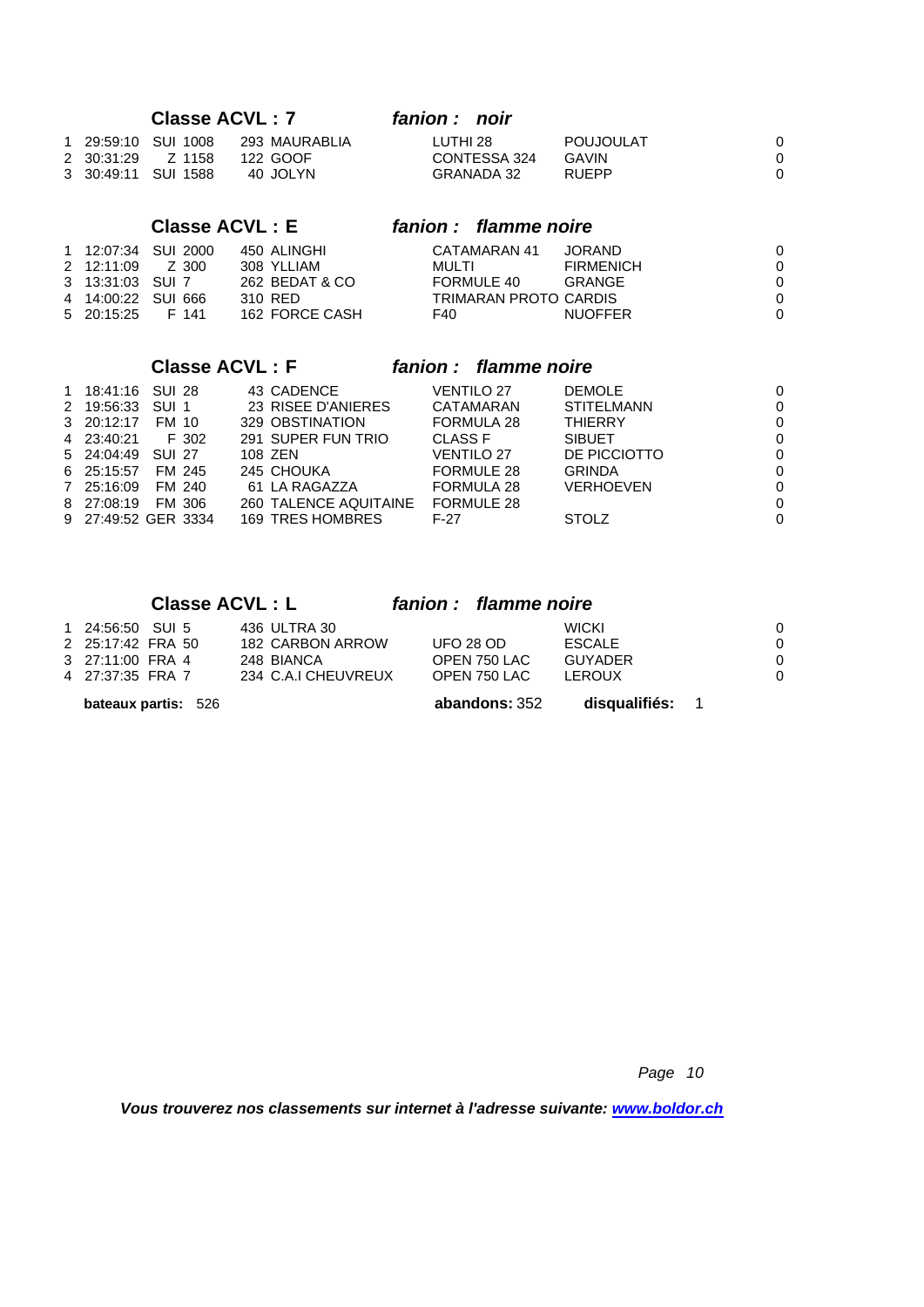## **SOCIETE NAUTIQUE DE GENEVE Classement provisoire par séries** *BOL D'OR 2002*

|                                                                                                    |                                                                                                                                                                                                                                               | olugooniicht proviooni |          | u par acrica                                                                                                                                                                         |                                                                                                                                                                                                                                                                                                                                        |                                                                                                                                                                                    |                                                                       |                                                                                                     |  |
|----------------------------------------------------------------------------------------------------|-----------------------------------------------------------------------------------------------------------------------------------------------------------------------------------------------------------------------------------------------|------------------------|----------|--------------------------------------------------------------------------------------------------------------------------------------------------------------------------------------|----------------------------------------------------------------------------------------------------------------------------------------------------------------------------------------------------------------------------------------------------------------------------------------------------------------------------------------|------------------------------------------------------------------------------------------------------------------------------------------------------------------------------------|-----------------------------------------------------------------------|-----------------------------------------------------------------------------------------------------|--|
| Rang                                                                                               |                                                                                                                                                                                                                                               |                        |          | Temps Voile Carton Nom du bateau                                                                                                                                                     | <b>Série</b>                                                                                                                                                                                                                                                                                                                           | <b>Barreur</b>                                                                                                                                                                     | <b>ACVL Pénalité</b>                                                  |                                                                                                     |  |
|                                                                                                    | <b>DOD 24.5</b>                                                                                                                                                                                                                               |                        |          |                                                                                                                                                                                      |                                                                                                                                                                                                                                                                                                                                        |                                                                                                                                                                                    |                                                                       |                                                                                                     |  |
| $\mathbf{1}$<br>$\mathcal{P}$                                                                      | 27:44:53 SUI 4<br>27:57:48 SUI 16                                                                                                                                                                                                             |                        |          | 383 IRALEMA<br>296 MERLIN                                                                                                                                                            | DOD 24.5<br>DOD 24.5                                                                                                                                                                                                                                                                                                                   | <b>PREITNER</b><br><b>BURRI</b>                                                                                                                                                    | 5<br>5                                                                | 0<br>$\Omega$                                                                                       |  |
|                                                                                                    | bateaux partis: 5                                                                                                                                                                                                                             |                        |          |                                                                                                                                                                                      | abandons: 3                                                                                                                                                                                                                                                                                                                            | disqualifiés: 0                                                                                                                                                                    |                                                                       |                                                                                                     |  |
|                                                                                                    | <b>DOLPHIN 81</b>                                                                                                                                                                                                                             |                        |          |                                                                                                                                                                                      |                                                                                                                                                                                                                                                                                                                                        |                                                                                                                                                                                    |                                                                       |                                                                                                     |  |
| $\mathbf 1$                                                                                        | 30:52:44 SUI 62                                                                                                                                                                                                                               |                        |          | 244 ZEBULON                                                                                                                                                                          | DOLPHIN 81                                                                                                                                                                                                                                                                                                                             | PFAU                                                                                                                                                                               | 5                                                                     | $\Omega$                                                                                            |  |
|                                                                                                    | bateaux partis: 6                                                                                                                                                                                                                             |                        |          |                                                                                                                                                                                      | abandons: 5                                                                                                                                                                                                                                                                                                                            | disqualifiés: 0                                                                                                                                                                    |                                                                       |                                                                                                     |  |
|                                                                                                    |                                                                                                                                                                                                                                               | <b>GRAND SURPRISE</b>  |          |                                                                                                                                                                                      |                                                                                                                                                                                                                                                                                                                                        |                                                                                                                                                                                    |                                                                       |                                                                                                     |  |
| 1<br>$\overline{c}$<br>3<br>$\overline{4}$<br>5<br>6<br>$\overline{7}$<br>8<br>9<br>10<br>11<br>12 | 26:39:46 FRA 36<br>26:50:26 SUI 55<br>26:50:31 FRA 1<br>27:13:37 SUI 29<br>27:14:35 SUI 3<br>27:19:04<br>27:20:48 FRA 10<br>27:22:54 SUI 50<br>27:46:16 FRA 61<br>27:55:44 SUI 76<br>28:02:13 SUI 57<br>28:18:59 FRA 33<br>bateaux partis: 18 | F 49                   | 421 OUPS | 387 COMPLICE<br>369 PASSETOUGRAIN 6<br>90 TIX WAY<br>321 TAKATA<br>394 WAHOO<br>469 ALANAD<br>197 MORPHO<br>29 PROVIDENTIA<br>444 MORA-MORA<br>204 DBM- CAREERS<br>198 THIRSTY THREE | <b>GRAND SURPRISE</b><br><b>GRAND SURPRISE</b><br><b>GRAND SURPRISE</b><br><b>GRAND SURPRISE</b><br><b>GRAND SURPRISE</b><br><b>GRAND SURPRISE</b><br><b>GRAND SURPRISE</b><br><b>GRAND SURPRISE HASLER</b><br><b>GRAND SURPRISE RIVIERE</b><br><b>GRAND SURPRISE</b><br><b>GRAND SURPRISE</b><br><b>GRAND SURPRISE</b><br>abandons: 6 | MAGNIN<br><b>DEVAUD</b><br><b>RAPHOZ</b><br><b>JUTZI</b><br><b>SECHAUD</b><br><b>MAGRE</b><br>MECHELANY<br><b>BRICHET</b><br><b>JACCARD</b><br><b>BARTOLINI</b><br>disqualifiés: 0 | 4<br>4<br>4<br>4<br>$\overline{4}$<br>4<br>4<br>4<br>4<br>4<br>4<br>4 | 0<br>0<br>0<br>$\mathbf 0$<br>$\pmb{0}$<br>$\mathbf 0$<br>0<br>$\pmb{0}$<br>0<br>0<br>0<br>$\Omega$ |  |
|                                                                                                    | <b>SURPRISE</b>                                                                                                                                                                                                                               |                        |          |                                                                                                                                                                                      |                                                                                                                                                                                                                                                                                                                                        |                                                                                                                                                                                    |                                                                       |                                                                                                     |  |
|                                                                                                    |                                                                                                                                                                                                                                               |                        |          |                                                                                                                                                                                      |                                                                                                                                                                                                                                                                                                                                        |                                                                                                                                                                                    |                                                                       |                                                                                                     |  |

|                   | 28:02:27         | SUI 533        |       | 240 ADRENALINE         | <b>SURPRISE</b> | <b>CAMPICHE</b>  | 6 | 0        |
|-------------------|------------------|----------------|-------|------------------------|-----------------|------------------|---|----------|
| 2                 | 28:07:55 SUI 518 |                |       | 374 TEO JAKOB          | <b>SURPRISE</b> | <b>GLAUS</b>     | 6 | 0        |
| 3                 | 28:08:09         |                | F 318 | 17 DOURGI              | <b>SURPRISE</b> | <b>NICOLIN</b>   | 6 | 0        |
| 4                 | 28:14:34 SUI 336 |                |       | 507 PARTIE DE CAMPAGNE | <b>SURPRISE</b> | GARO             | 6 | 0        |
| 5                 | 28:17:52 SUI 66  |                |       | 458 DO NOT             | <b>SURPRISE</b> | <b>RINOLFI</b>   | 6 | 0        |
| 6                 | 28:26:37 SUI 321 |                |       | 429 NAUTISME ROMAND    | <b>SURPRISE</b> | <b>CHATAGNY</b>  | 6 | 0        |
|                   | 29:21:13 SUI 360 |                |       | 371 COCAINE            | <b>SURPRISE</b> | <b>TOSO</b>      | 6 | $\Omega$ |
| 8                 | 29:46:13 SUI 525 |                |       | 164 GENEVE 2           | <b>SURPRISE</b> | <b>CLEMENT</b>   | 6 | 0        |
| 9                 | 29:47:43         | SUI 296        |       | 117 BADALUC            | <b>SURPRISE</b> | <b>CONNE</b>     | 6 | $\Omega$ |
| 10                | 29:50:47         | SUI 163        |       | 348 GO-DUTCH-BAUTOP    | <b>SURPRISE</b> | <b>WUETHRICH</b> | 6 | 0        |
| 11                | 30:00:27         | <b>SUI 407</b> |       | 320 GALAXIE            | <b>SURPRISE</b> | <b>YTHIER</b>    | 6 | 0        |
| $12 \overline{ }$ | 30:00:54         | <b>SUI 557</b> |       | 285 VOILE GAUTIER TBS  | <b>SURPRISE</b> | LENORMAND        | 6 | 0        |
| 13                | 30:01:27         | <b>SUI 187</b> |       | 360 KAHLUA             | <b>SURPRISE</b> | <b>POCHELON</b>  | 6 | $\Omega$ |
| 14                | 30:06:44 FRA 291 |                |       | 104 FLIPPER            | <b>SURPRISE</b> | <b>DUBOIS</b>    | 6 | 0        |
| 15                | 30:08:38 SUI 271 |                |       | 141 PEE-WEE            | <b>SURPRISE</b> | <b>JORDAN</b>    | 6 | 0        |
| 16                | 30:13:13 SUI 215 |                |       | 55 WIZZTITI            | <b>SURPRISE</b> | <b>GIACOBINO</b> | 6 | 0        |
| 17                | 30:15:10 SUI 432 |                |       | 77 OCEANA              | <b>SURPRISE</b> | <b>RIEDER</b>    | 6 | 0        |
| 18                | 30:48:31         | <b>SUI 270</b> |       | 487 COQ T'ELLE         | <b>SURPRISE</b> | <b>NOBLE</b>     | 6 | 0        |
|                   |                  |                |       |                        |                 |                  |   |          |

 **bateaux partis:** 96 **abandons:** 71 **disqualifiés:** 0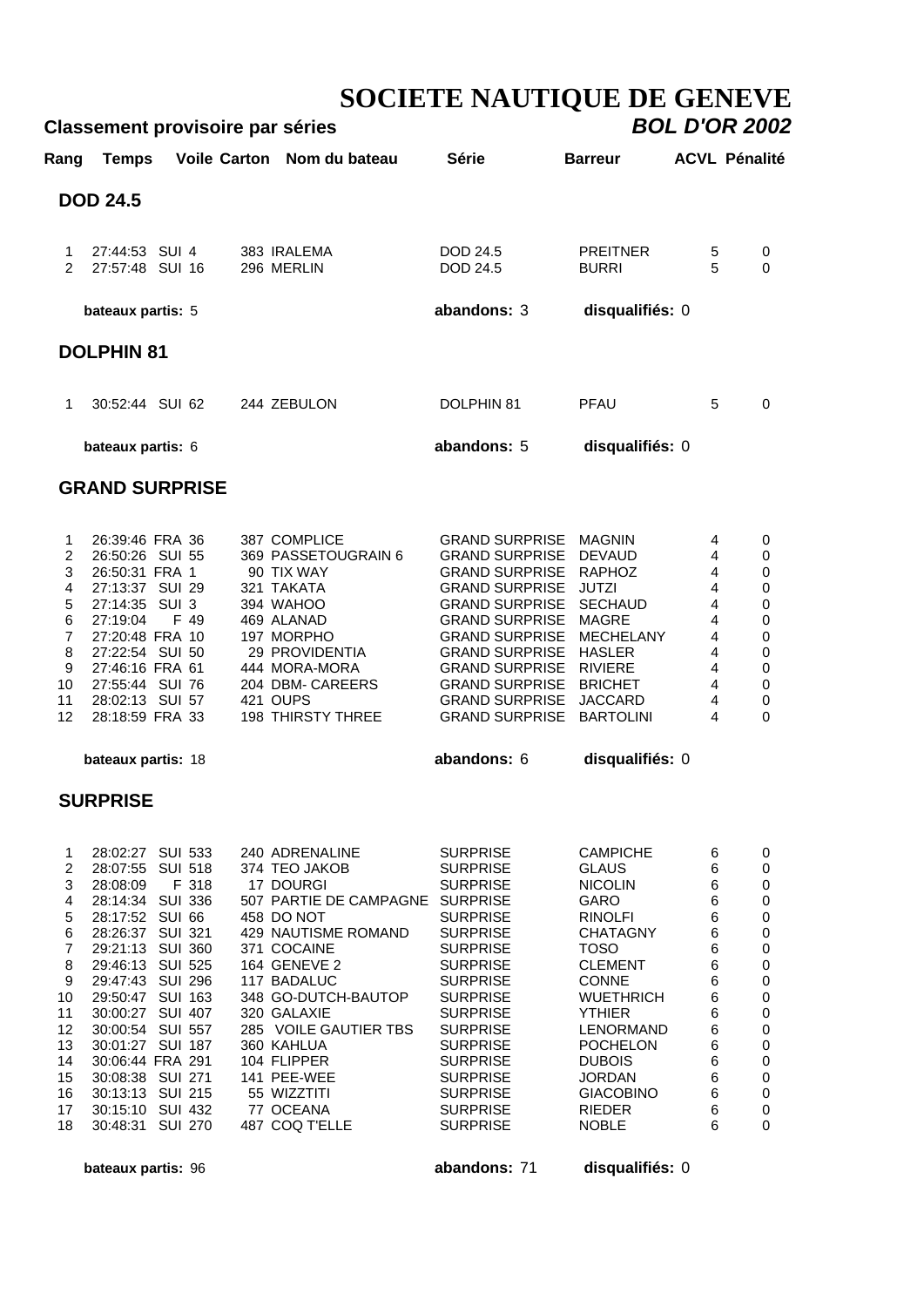| Rang |               | Temps Voile Carton Nom du bateau | Série | <b>Barreur</b> | <b>ACVL Pénalité</b> |
|------|---------------|----------------------------------|-------|----------------|----------------------|
|      | <b>TOUCAN</b> |                                  |       |                |                      |

|    | 25:50:20        | SUL <sub>2</sub> | 382 JAMBON-BEURRE   | TOUCAN | <b>FOFTH</b>      | 2 | 0 |
|----|-----------------|------------------|---------------------|--------|-------------------|---|---|
| 2  | 26:11:28 SUI 83 |                  | 88 TOUCANCANE       | TOUCAN | <b>HOFER</b>      |   | 0 |
| 3  | 26:35:46        | <b>SUI 50</b>    | 52 SIRENA II        | TOUCAN | <b>BAUMANN</b>    |   | 0 |
| 4  | 26:41:27        | <b>SUI 54</b>    | 366 ATALANTE        | TOUCAN | <b>NAVILLE</b>    | 2 | 0 |
| 5  | 26:46:11        | <b>SUI 25</b>    | 139 PRIMA DONNA     | TOUCAN | <b>CHERPILLOD</b> | 2 | 0 |
| 6  | 26:47:41        | <b>SUI 56</b>    | 180 L'Y             | TOUCAN | <b>MEYER</b>      | 2 | 0 |
|    | 26:47:46        | <b>SUI 80</b>    | 391 ENAILE          | TOUCAN | TOURNIER          |   | 0 |
| 8  | 27:02:53        | SUI <sub>9</sub> | <b>152 BALOO</b>    | TOUCAN | DE LASTELLE       | 2 | 0 |
| 9  | 27:03:04        | <b>SUL 61</b>    | 20 QUATUOR          | TOUCAN | <b>OESCH</b>      | 2 | 0 |
| 10 | 27:06:03        | <b>SUI 85</b>    | 206 ARIANE X        | TOUCAN | <b>SCHOPFER</b>   | 2 | 0 |
| 11 | 27:11:50        | <b>SUI 72</b>    | 420 ZEPHYROS        | TOUCAN | <b>POURNARAS</b>  | 3 | 0 |
| 12 | 27:38:49        | SUI <sub>4</sub> | 521 ROMANDE ENERGIE | TOUCAN | EGGENBERGER       | 2 | 0 |
| 13 | 27:52:51        | <b>SUI 76</b>    | 18 AQUARIUS         | TOUCAN | <b>BORDIER</b>    | 2 | 0 |
| 14 | 27:56:34        | <b>SUI 46</b>    | 203 PASSETOUGRAIN V | TOUCAN | ARNULF            | 2 | 0 |
| 15 | 27:59:56        | <b>SUI 44</b>    | 306 TCHAIKA         | TOUCAN | VIAZEMSKY         | 2 | 0 |
| 16 | 28:10:01        | Z 18             | 340 ASKARO          | TOUCAN | <b>MALSOT</b>     | 2 | 0 |
| 17 | 28:12:14        | SUI 6            | 457 SIRIUS          | TOUCAN | GRAF              | 2 | 0 |
| 18 | 28:16:50        | Z 65             | 413 CORMORAN        | TOUCAN | <b>PROJAHN</b>    | 2 | 0 |
|    |                 |                  |                     |        |                   |   |   |

 **bateaux partis:** 30 **abandons:** 12 **disqualifiés:** 0

### **X-99**

|        | bateaux partis:    |  | abandons:     | disqualifiés: 0 |                 |  |
|--------|--------------------|--|---------------|-----------------|-----------------|--|
|        | 2 28:12:28 SUI 570 |  | 220 MOTUS     | X-99            | <b>HARTMANN</b> |  |
| $\sim$ | 27:47:00 SUI 54    |  | 196 DEEP BLUE | X-99            | <b>VAUCHER</b>  |  |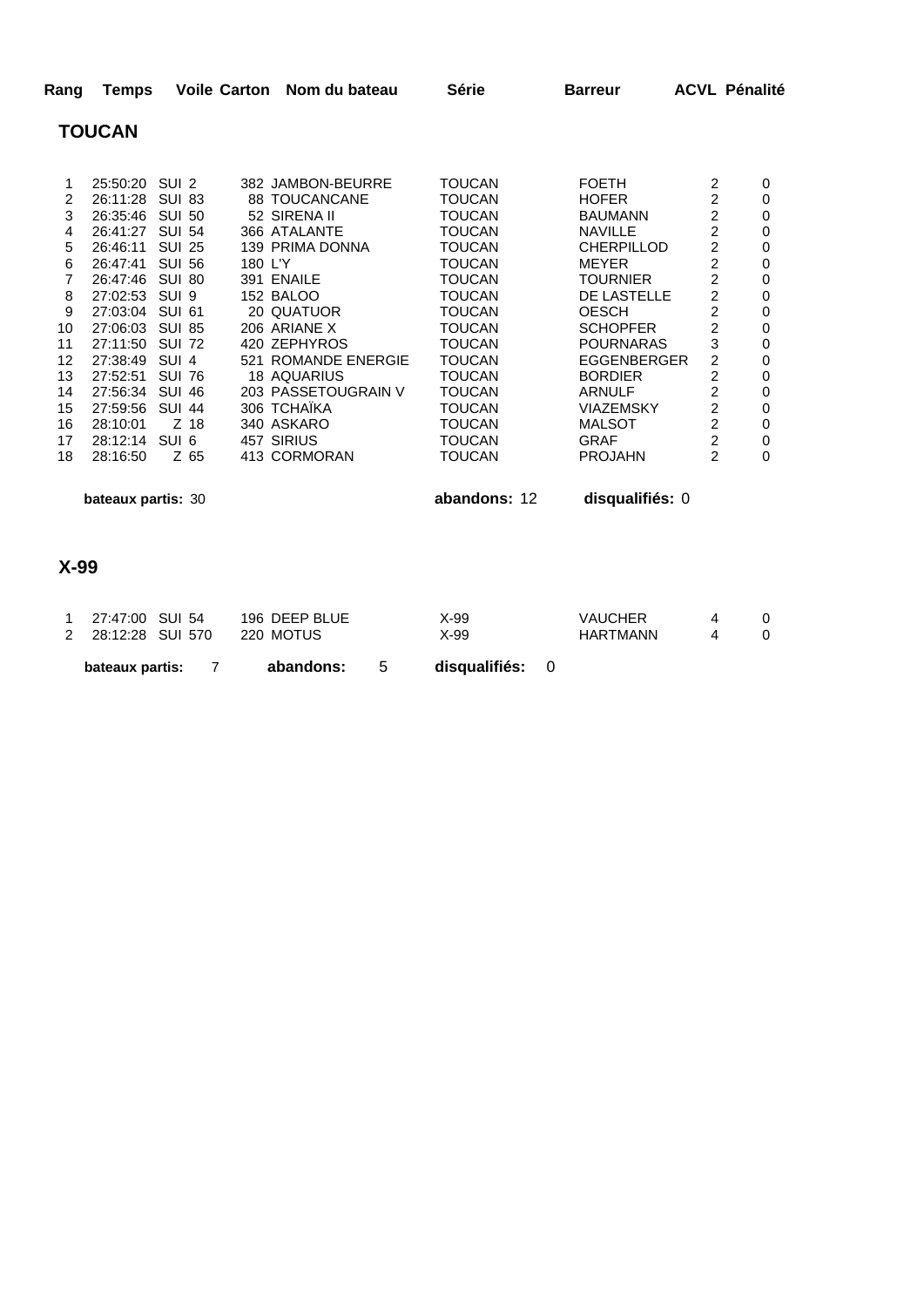# Passage :Bouveret **BOL D'OR 2002**

| Rang             | <b>Heure</b>       |        |                     | Voile Carton Nom du bateau                                   | Série                    | <b>Barreur</b>    | <b>ACVL</b>                     |
|------------------|--------------------|--------|---------------------|--------------------------------------------------------------|--------------------------|-------------------|---------------------------------|
| 1                | 16:17:06           | Z 300  |                     | 308 YLLIAM                                                   | MULTI                    | <b>FIRMENICH</b>  | E                               |
| $\overline{c}$   | 16:19:52 SUI 2000  |        |                     | 450 ALINGHI                                                  | CATAMARAN 41             | JORAND            |                                 |
| 3                | 17:24:30 SUI 7     |        |                     | 262 BEDAT & CO                                               | FORMULE 40               | GRANGE            |                                 |
| 4                | 17:31:48 SUI 666   |        |                     | 310 RED                                                      | TRIMARAN PROTO CARDIS    |                   | E<br>E<br>E<br>E                |
| 5                | 17:44:50 SUI 28    |        |                     | 43 CADENCE                                                   | <b>VENTILO 27</b>        | <b>DEMOLE</b>     |                                 |
|                  | 19:03:37 F 141     |        |                     |                                                              |                          |                   |                                 |
| 6                |                    |        |                     | 162 FORCE CASH                                               | F40                      | <b>NUOFFER</b>    |                                 |
| $\overline{7}$   | 19:22:22   2002    |        |                     | 11 CLAN DES TEAM                                             |                          | <b>PASOTI</b>     | F<br>E<br>S<br>F                |
| 8                | 19:32:06 SUI 1     |        |                     | 23 RISEE D'ANIERES                                           | CATAMARAN                | STITELMANN        |                                 |
| $\boldsymbol{9}$ | 19:46:43 FM 10     |        |                     | 329 OBSTINATION                                              | FORMULA 28               | <b>THIERRY</b>    | F<br>F                          |
| 10               | 19:49:30 Z 1       |        |                     | 459 LE RIVAGE, ST-GINGOLP                                    | MULTI F 30               | <b>BERTHOLET</b>  | $\bar{\mathsf{F}}$              |
| 11               | 20:18:35 SUI 27    |        |                     | 108 ZEN                                                      | <b>VENTILO 27</b>        | DE PICCIOTTO      |                                 |
| 12               | 20:37:54 SUI 77    |        |                     | 185 DECOUVERTES                                              | <b>ASSO 99</b>           | HERMINJARD        | $\overline{2}$                  |
| 13               |                    |        |                     | 20:38:24 SUI 17701 59 METEORITE-HP CONSULT                   | MODULO 105               | PARIDANT          | $\overline{2}$                  |
| 14               | 20:40:35 SUI 200   |        |                     | 276 TILT                                                     | PSAROS 40                | ALEXANDRE         | $\mathbf{1}$                    |
| 15               | 20:52:29 SUI 1     |        |                     | 179 TAILLEVENT II                                            | ACC 60                   | <b>ENGEL</b>      | $\mathbf{1}$                    |
| 16               | 20:53:02 SUI 100   |        |                     | 282 SYZ & CO                                                 | PSAROS 40                | <b>PSAROFAGIS</b> | $\mathbf{1}$                    |
| 17               | 20:58:02 SUI 4     |        |                     | 279 OUTSIDER                                                 | <b>JUWEL SPECIAL</b>     | <b>SCHNEIDER</b>  | $\mathbf{1}$                    |
| 18               | 21:00:28 SUI 5     |        |                     | 436 ULTRA 30                                                 |                          | <b>WICKI</b>      | $\mathsf L$                     |
| 19               | 21:03:07 SUI 1     |        |                     | 447 RELANCE                                                  | <b>MARINGOUIN</b>        | <b>DESPLANDS</b>  | $\mathbf{1}$                    |
| 20               | 21:04:50 SUI 83    |        |                     | 88 TOUCANCANE                                                | <b>TOUCAN</b>            | <b>HOFER</b>      | $\overline{c}$                  |
| 21               | 21:11:16           | Z 1425 |                     | 123 WHITE BIRD                                               | AMETHYSTE                | <b>WIESNER</b>    | $\mathbf{1}$                    |
| 22               | 21:14:49 F 33      |        |                     | 283 ANTHICAT                                                 | CATMAN 26                | CURSCHELLAS       | $\mathsf F$                     |
| 23               | 21:18:06 F 302     |        |                     | 291 SUPER FUN TRIO                                           | <b>CLASS F</b>           | <b>SIBUET</b>     | $\mathsf F$                     |
| 24               | 21:18:20 SUI 21109 |        |                     | 506 EQUALIZER                                                | F40                      | <b>CHIODONI</b>   | $\frac{E}{2}$                   |
| 25               | 21:19:23 SUI 61    |        |                     | 20 QUATUOR                                                   | TOUCAN                   | <b>OESCH</b>      |                                 |
| 26               | 21:23:04 SUI 54    |        |                     | 366 ATALANTE                                                 | <b>TOUCAN</b>            | NAVILLE           | $\overline{2}$                  |
| 27               | 21:26:28 SUI 1012  |        |                     | 408 BELOTTI                                                  | MYSPHI 47                | <b>FERT</b>       | $\overline{2}$                  |
| 28               | 21:27:32 SUI 1     |        |                     | 106 REBCA                                                    | <b>BB-12</b>             | ZIMMERLI          | $\mathbf{1}$                    |
| 29               | 21:27:58 SUI 108   |        |                     | 63 ALLIANCE                                                  | MODULO 108               | SAUVIN-NAÏMI      | $\mathbf{1}$                    |
| 30               | 21:31:29 FRA 2001  |        |                     | 471 FRENCH CONNECTION                                        | <b>PROTO</b>             | <b>BATAL</b>      | $\mathbf{1}$                    |
| 31               | 21:33:32 SUI 80    |        |                     | 391 ENAILE                                                   | TOUCAN                   | <b>TOURNIER</b>   | $\frac{2}{2}$                   |
| 32               | 21:37:03 SUI 85    |        |                     | 206 ARIANE X                                                 | TOUCAN                   | <b>SCHOPFER</b>   |                                 |
| 33               | 21:39:40 SUI 3     |        |                     | 35 SLANGE-Y-VA                                               | LUTHI 925                | <b>GRAHAM</b>     | 5                               |
| 34               | 21:40:32 FM 240    |        |                     | 61 LA RAGAZZA                                                | FORMULA 28               | VERHOEVEN         | $\mathsf F$                     |
| 35               | 21:42:31 SUI 1664  |        |                     | 452 BE FIFTY-TWO                                             | <b>LUTHI 952</b>         | <b>KECK</b>       | $\mathbf{3}$                    |
| 36               | 21:44:22 SUI 3313  |        |                     | 448 NENUPHAR                                                 | FIRST CLASS 10           | REBEAUD           | $\overline{3}$                  |
| 37               | 21:45:50 SUI 25    |        |                     | 218 MELLIFICA                                                | SPRINT 108               | <b>DALPHIN</b>    | $\overline{4}$                  |
| 38               | 21:45:53 SUI 15    |        |                     | 269 ANAIS                                                    | <b>TOUCAN</b>            | <b>DUBEY</b>      | $\overline{2}$                  |
| 39               | 21:46:58 FRA 6     |        |                     | 47 SIX ET MOI                                                | MODULO 105               | VAN LEEUWEN       | $\overline{2}$                  |
| 40               | 21:47:09 SUI 57    |        |                     | 421 OUPS                                                     | GRAND SURPRISE JACCARD   |                   | $\overline{4}$                  |
| 41               | 21:47:30 SUI 23    |        |                     | 64 ALINGHI II                                                | $X-119$                  | <b>TISSOT</b>     | $\mathbf{3}$                    |
|                  |                    |        |                     | 42  21:47:47  FRA  61  444  MORA-MORA                        | GRAND SURPRISE RIVIERE   |                   | $\overline{4}$                  |
| 43               |                    |        |                     | 21:48:03 SUI 47 42 ANUBIS                                    | TOUCAN                   | WILHEM            | $\overline{2}$                  |
| 44               |                    |        |                     | 21:48:09 SUI 11 267 CALALI<br>21:49:40 SUI 50 29 PROVIDENTIA | <b>TOUCAN</b>            | <b>BAYLON</b>     | 2 <sup>1</sup>                  |
| 45               |                    |        |                     |                                                              | GRAND SURPRISE HASLER    |                   | $\overline{4}$                  |
| 46               | 21:50:28 GBR 4630  |        |                     | 4 TRIGA 5                                                    | MUMM 30                  | PECLARD           | $\overline{4}$                  |
| 47               | 21:52:14 SUI 50    |        |                     | 52 SIRENA II                                                 | <b>TOUCAN</b>            | BAUMANN           | $\overline{2}$                  |
| 48               |                    |        |                     | 21:52:14 SUI JU<br>21:54:31 ITA 2002 491 YCT ITA 2002        | <b>FLYING STAR</b>       | MOLINAR           | $\overline{2}$                  |
| 49               | 21:55:20 SUI 1058  |        |                     | 309 P'TIT JULOT                                              | <b>TIOLU</b>             | TAPPY             | $\frac{3}{F}$                   |
| 50               | 21:55:49 FM 306    |        |                     | <b>260 TALENCE AQUITAINE</b>                                 | <b>FORMULE 28</b>        |                   |                                 |
| 51               | 21:56:17 SUI 570   |        |                     | 220 MOTUS                                                    |                          | HARTMANN          | $\overline{4}$                  |
| 52               | 21:56:26 FRA 4     |        | 248 BIAI<br>180 L'Y | 248 BIANCA                                                   |                          |                   | $\mathsf{L}$                    |
| 53               | 21:58:00 SUI 56    |        |                     |                                                              |                          |                   | $\overline{c}$                  |
| 54               | 21:58:10 SUI 16    |        |                     | 296 MERLIN                                                   | <b>DOD 24.5</b>          | <b>BURRI</b>      | $5\,$                           |
| 55               | 21:58:19 FRA 1     |        |                     | $90$ TIX WAY<br>396 Y2K                                      | GRAND SURPRISE RAPHOZ    |                   | $\overline{4}$                  |
| 56               | 21:59:23 FRA 4     |        |                     |                                                              | GRAND SURPRISE ROUCHER   |                   | $\overline{4}$                  |
| 57               |                    |        |                     | 22:00:59 GER 3334 169 TRES HOMBRES                           | F-27                     | <b>STOLZ</b>      | $\frac{\mathsf{F}}{\mathsf{5}}$ |
| 58               | 22:02:21 SUI 4     |        |                     | 383 IRALEMA                                                  | <b>DOD 24.5</b>          | PREITNER          |                                 |
| 59               | 22:03:49 FRA 3455  |        |                     |                                                              | DYNAMIC 35               | <b>ALLESINA</b>   | $\overline{4}$                  |
| 60               | 22:04:29 CZ 1      |        |                     | 501 LE GREUBON 3<br>268 TBOAT TYVOLE                         | T830 <b>Tag</b>          | HAJEK             | $\mathsf S$                     |
| 61               | 22:04:31 SUI 72    |        |                     | 420 ZEPHYROS                                                 | <b>TOUCAN</b>            | POURNARAS         | $\sqrt{3}$                      |
| 62               | 22:05:16 Z 2       |        |                     | 230 GATTOPARDO                                               | PALADIN                  |                   | $\mathbf{3}$                    |
| 63               | 22:05:51 SUI 1     |        |                     | 511 CORNALINE                                                | PROTO DELLA CASA         |                   | $\overline{2}$                  |
| 64               | 22:08:02           |        |                     | 425 AET                                                      | 18-PIEDS AUS. JUNDT      |                   | L                               |
| 65               |                    |        |                     | 22:08:55 SUI 4 227 OPUS 4 IMMOGENEVE.CH LUTHI 36             |                          | RACLOZ            | $\overline{2}$                  |
| 66               |                    |        |                     | 22:09:08 SUI 22 327 BODY AND SOUL                            | LUTHI 1150 RACER STAMPLI |                   | $\overline{2}$                  |
|                  |                    |        |                     |                                                              |                          |                   |                                 |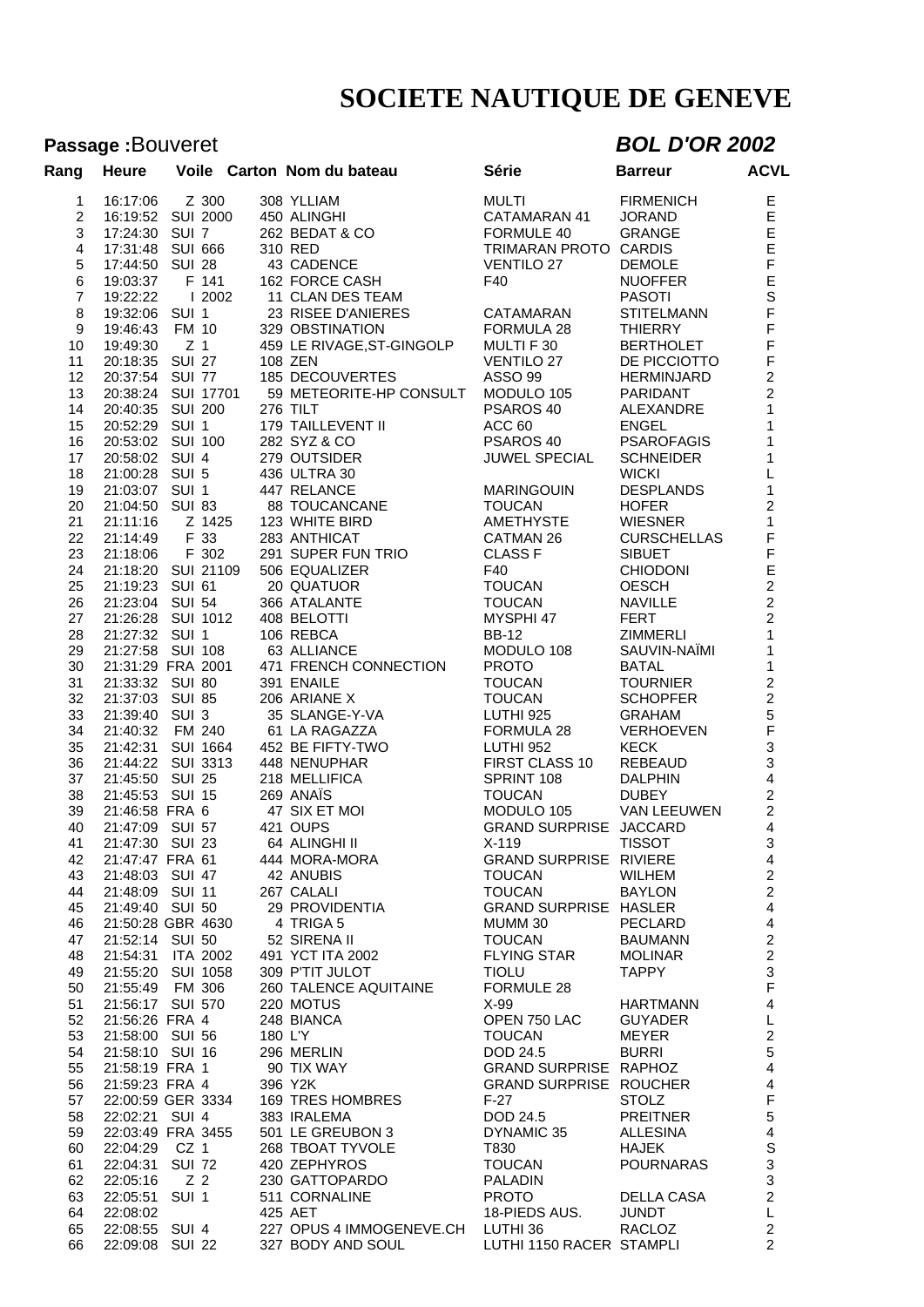| 67         | 22:10:43 SUI 1693                   | 146 ANAXEL               | <b>SWAN 41</b>                                | <b>MEYER</b>                        | 6                                |
|------------|-------------------------------------|--------------------------|-----------------------------------------------|-------------------------------------|----------------------------------|
| 68         | 22:11:52 SUI 3                      | 394 WAHOO                | GRAND SURPRISE SECHAUD                        |                                     | $\overline{4}$                   |
| 69         | 22:12:16 SUI 452                    | 212 TITAN                | $X-99$                                        | <b>GIVEL</b>                        | $\overline{4}$                   |
| 70         | 22:13:40 Z 19                       | 223 E BASTA K            | <b>TOUCAN CAB</b>                             |                                     | $\overline{2}$                   |
| 71         | 22:20:05 FRA 33                     | 198 THIRSTY THREE        | <b>GRAND SURPRISE BARTOLINI</b>               |                                     | $\overline{4}$                   |
| 72         | 22:20:29 SUI 9                      | 152 BALOO                | <b>TOUCAN</b>                                 | DE LASTELLE                         | $\overline{c}$                   |
| 73         | 22:22:39 SUI 53                     | 62 ZYGOMATIK             | <b>GRAND SURPRISE PETER</b>                   |                                     | $\overline{4}$                   |
| 74         | 22:23:39 SUI 32                     | 75 NYROCA IX             | <b>GRAND SURPRISE FIRMENICH</b>               |                                     | $\overline{4}$                   |
| 75         | 22:26:03<br>Z 65                    | 413 CORMORAN             | <b>TOUCAN</b>                                 | <b>PROJAHN</b>                      | $\overline{c}$                   |
| 76         | 1525<br>22:26:53                    | 356 POOPY EXPRESS        | PROTO ABC                                     | <b>MILLIQUET</b>                    | 5                                |
| 77         | 22:27:08 SUI 6                      | 457 SIRIUS               | <b>TOUCAN</b>                                 | <b>GRAF</b>                         | $\overline{c}$                   |
| 78         | 22:39:09 FRA 10                     | 197 MORPHO               | GRAND SURPRISE MECHELANY                      |                                     | $\overline{4}$                   |
| 79         | 22:40:52 SUI 7                      | 158 GEFION               | 8M JI                                         | <b>BONJOUR</b>                      | $\overline{\mathcal{L}}$         |
| 80         | 22:41:15 SUI 1                      | 155 TOPAZE               | <b>TOPAZE</b>                                 | <b>RUMMEL</b>                       | $\overline{c}$                   |
| 81         | Z <sub>3</sub><br>22:41:43          | 5 BARZOI                 | LUTHI 951                                     | <b>SCHLAEPPI</b>                    | 3                                |
| 82         | 22:43:18 SUI 172                    | <b>156 TBS</b>           | <b>SURPRISE</b>                               | <b>MOURA</b>                        | 6                                |
| 83         | F 260<br>22:43:43                   | 126 GERARD CHARMOT       | FIRST CLASS 10                                | <b>CHARMOT</b>                      | 3                                |
| 84         | 22:44:24 SUI 1055                   | 205 BUCEPHALE            | <b>MACAREUX</b>                               | SAGER                               | $\overline{c}$                   |
| 85         | 22:44:39 SUI 70                     | 474 BUCENTAURE           | <b>TOUCAN</b>                                 | <b>THELIN</b>                       | $\overline{c}$                   |
| 86         | Z 77<br>22:44:47                    | 424 KO-PHI-PHI           | $X-99$                                        | <b>MIRKO</b>                        | $\overline{4}$                   |
| 87         | 22:44:53 SUI 747                    | 509 NAUTI-FUN            | 747 ONE DESIGN                                | <b>CORTHESY</b>                     | 5                                |
| 88         | 22:45:44<br>Z 2952                  | 435 EMOTIONS             | <b>LUTHI 952</b>                              | ZANARELLI                           | $\overline{c}$                   |
| 89         | 22:46:08 FRA 28293                  | 461 TARANGAU SAILING     | <b>FIRST 40.7</b>                             | <b>BUGNON</b>                       | 5                                |
| 90         | 22:46:16 SUI 2000                   | 192 FLASH                | <b>TOPAZE</b>                                 | <b>GAY</b>                          | $\overline{c}$                   |
| 91         | 22:47:01 SUI 52                     | 151 CANCUN               | ASSO 99                                       | <b>MOULY</b>                        | $\overline{c}$                   |
| 92         | 22:47:05 FM 245                     | 245 CHOUKA               | <b>FORMULE 28</b>                             | <b>GRINDA</b>                       | $\overline{F}$                   |
| 93         | 22:47:34 FRA 50                     | 182 CARBON ARROW         | <b>UFO 28 OD</b>                              | <b>ESCALE</b>                       | $\overline{\mathsf{L}}%$         |
| 94         | 22:47:55 SUI 18                     | 110 PITCHIRI             | ROMMEL 33                                     | <b>HEDIGER</b>                      | 3                                |
| 95         | 22:49:07 SUI 27                     | 174 50E HURLANTS         | <b>LUTHI 952 W</b>                            | <b>PICTET</b>                       | $\overline{c}$                   |
| 96         | 22:49:29 SUI 5                      | 76 MALAIKA               | JEUDI 12                                      | <b>GAVIN</b>                        | $\overline{4}$                   |
| 97         | 22:49:59 SUI 506                    | 494 BEAR HUG             | X-99                                          | <b>GIESBRECHT</b>                   | $\overline{4}$                   |
| 98         | 22:50:55 SUI 4                      | 521 ROMANDE ENERGIE      | <b>TOUCAN</b>                                 | <b>EGGENBERGER</b>                  | $\overline{c}$                   |
| 99         | 22:51:31 SUI 2279                   | 468 VIRUS                | $X-372$                                       | <b>MENETREY</b>                     | 5                                |
| 100        | 22:51:59 SUI 76                     | 204 DBM- CAREERS         | <b>GRAND SURPRISE BRICHET</b>                 |                                     | $\overline{4}$                   |
| 101        | Z 18<br>22:52:09                    | 340 ASKARO               | <b>TOUCAN</b>                                 | <b>MALSOT</b>                       | $\overline{c}$                   |
| 102        | 22:53:25 SUI 22                     | 66 GRAND BLEU            | <b>SPRINT</b>                                 | <b>BOADA</b>                        | $\overline{4}$                   |
| 103        | 22:54:39 SUI 707                    | 398 PUMP                 | <b>BANNER 28</b>                              | <b>VANDINI</b>                      | 5                                |
| 104        | 22:55:32<br>F 49                    | 469 ALANAD               | <b>GRAND SURPRISE MAGRE</b><br><b>ASSO 99</b> |                                     | $\overline{4}$<br>$\overline{c}$ |
| 105<br>106 | 22:55:32 EUR 91<br>22:57:14 FRA 225 | 357 KICKASSO<br>273 ENZO | MELGES 24                                     | <b>FRATTINI</b><br><b>MARCHETTA</b> | $\overline{4}$                   |
| 107        | 22:57:33 SUI 74                     | 342 L'AFFABLE            | <b>TOUCAN</b>                                 | WASSMER                             | $\overline{c}$                   |
| 108        | 22:58:41 FRA 320                    | 323 STERNE               | <b>FIRST 35,5</b>                             | <b>BERNAZ</b>                       | $6\phantom{1}6$                  |
| 109        | 22:59:12 SUI 44                     | 306 TCHAÏKA              | <b>TOUCAN</b>                                 | <b>VIAZEMSKY</b>                    | $\overline{c}$                   |
| 110        | 22:59:57 SUI 518                    | 374 TEO JAKOB            | <b>SURPRISE</b>                               | <b>GLAUS</b>                        | 6                                |
| 111        | F 13185<br>23:00:31                 | <b>16 TASTEVENT</b>      | FIRST CLASS 12                                | <b>UHL</b>                          | $\overline{\mathcal{A}}$         |
| 112        | 23:00:41 SUI 1                      | 345 X-RAY                | X 312                                         | <b>PELLET</b>                       | 6                                |
| 113        | 23:01:46 SUI 3                      | 157 BON PERE             | <b>TIOLU</b>                                  | LAMBERT                             | $\overline{c}$                   |
| 114        | 23:02:02 SUI 341                    | 392 ANTILAU              | LUTHI 990                                     | <b>CIVITILLO</b>                    | $\overline{\mathcal{L}}$         |
| 115        | 23:02:19 SUI 21                     | 193 EXPSAROS             | <b>TOUCAN</b>                                 | <b>GETAZ</b>                        | $\overline{c}$                   |
| 116        | 23:03:18 SUI 54                     | 196 DEEP BLUE            | X-99                                          | <b>VAUCHER</b>                      | $\overline{\mathcal{L}}$         |
| 117        | 23:04:04 SUI 497                    | 297 AVOCADO              | <b>SURPRISE</b>                               | <b>SCHMIDT</b>                      | 6                                |
| 118        | 23:04:15 SUI 29                     | 321 TAKATA               | <b>GRAND SURPRISE JUTZI</b>                   |                                     | $\overline{\mathcal{L}}$         |
| 119        | 23:05:00 SUI 2                      | 219 SILVER SURFER        | LUTHI 870                                     | <b>ANDROUX</b>                      | S                                |
| 120        | 23:06:12 SUI 8890                   | 513 DERNIERE MINUTE      | <b>LUTHI 990</b>                              | <b>VALITON</b>                      | 3                                |
| 121        | 23:06:26 SUI 2000                   | 138 MAGICOPAPACARLO      | TEN PF                                        | PEDRAZZINI                          | 3                                |
| 122        | 23:06:35 F9A                        | 221 GARUDA               | TRIMARAN F9A                                  |                                     | S                                |
| 123        | 23:07:39 SUI 37                     | 172 MELIA                |                                               | <b>CEVEY</b>                        | S                                |
| 124        | 23:08:40 SUI 1779                   | 74 BULLVIT               | <b>BULLIT</b>                                 | <b>MOUCHET</b>                      | 5                                |
| 125        | 23:10:57 SUI 360                    | 371 COCAINE              | <b>SURPRISE</b>                               | <b>TOSO</b>                         | 6                                |
| 126        | 17<br>23:12:28                      | 399 PHOEBUS              | 3 TONNEAUX                                    | <b>DURAND</b>                       | $\overline{c}$                   |
| 127        | 23:15:04 SUI 1                      | 239 GIANNA II            | <b>GRAND SOLEIL</b>                           | <b>RIGAUD</b>                       | $6\phantom{1}6$                  |
| 128        | 23:16:32 SUI 68                     | 115 JACKIE BLUE          | PROTO GRD                                     | <b>MACH</b>                         | $\overline{4}$                   |
| 129        | Z <sub>3</sub><br>23:18:45          | 28 HAUL AWAY             | FIRST 28                                      | SAUDAN                              | 6                                |
| 130        | 23:19:13 SUI 46                     | 145 APSARA               | GRAND SURPRISE DE HALLER                      |                                     | $\overline{\mathcal{A}}$         |
| 131        | 23:19:48 SUI 2                      | 22 TAMARA                | <b>MACAREUX</b>                               | <b>MEREDITH</b>                     | 3                                |
| 132        | 23:20:29 SUI 533                    | 240 ADRENALINE           | <b>SURPRISE</b>                               | <b>CAMPICHE</b>                     | $6\phantom{1}6$                  |
| 133        | <b>SUI 870</b><br>23:20:35          | 67 AZA                   | LUTHI 870                                     | <b>LUTHI</b>                        | 5                                |
| 134        | 23:21:19 SUI 68                     | 12 LE NARQUOIS           | <b>TOUCAN</b>                                 | <b>MANFRINI</b>                     | $\overline{c}$                   |
| 135        | 23:21:49 SUI 502                    | 280 INDIGO               | X-99                                          | <b>CHENAUX</b>                      | $\overline{4}$                   |
| 136        | 23:22:46 SUI 52                     | 393 EQUILIBRE            | <b>JOKER</b>                                  | <b>BECK</b>                         | $\overline{4}$                   |
| 137        | 23:24:05 FRA 7                      | 234 C.A.I CHEUVREUX      | OPEN 750 LAC                                  | <b>LEROUX</b>                       | L                                |
| 138        | 23:25:05 SUI 336                    | 507 PARTIE DE CAMPAGNE   | <b>SURPRISE</b>                               | GARO                                | $6\phantom{1}6$                  |
| 139        | 23:25:26 SUI 76                     | 18 AQUARIUS              | <b>TOUCAN</b>                                 | <b>BORDIER</b>                      | $\overline{c}$                   |
| 140        | 23:26:12 SUI 1058                   | 91 LE TIOLU              | <b>TIOLU</b>                                  | DE BONDELI                          | $\overline{\mathcal{A}}$         |
| 141        | 23:26:47 F 318                      | 17 DOURGI                | <b>SURPRISE</b>                               | <b>NICOLIN</b>                      | $6\phantom{1}6$                  |

| <b>VAN 41</b>                      | <b>MEYER</b>                      |
|------------------------------------|-----------------------------------|
| AND SURPRISE                       | SECHAUD                           |
| 99.                                | GIVEL                             |
| UCAN CAB<br>AND SURPRISE BARTOLINI |                                   |
| <b>UCAN</b>                        | <b>DE LASTELLE</b>                |
| AND SURPRISE PETER                 |                                   |
| AND SURPRISE FIRMENICH             |                                   |
| <b>UCAN</b>                        | <b>PROJAHN</b>                    |
| OTO ABC                            | <b>MILLIQUET</b>                  |
| <b>UCAN</b>                        | GRAF                              |
| AND SURPRISE MECHELANY             |                                   |
| I JI<br><b>PAZE</b>                | <b>BONJOUR</b>                    |
| THI 951                            | <b>RUMMEL</b><br><b>SCHLAEPPI</b> |
| IRPRISE                            | MOURA                             |
| <b>RST CLASS 10</b>                | CHARMOT                           |
| <b>\CAREUX</b>                     | <b>SAGER</b>                      |
| <b>UCAN</b>                        | THELIN                            |
| 99                                 | MIRKO I                           |
| 7 ONE DESIGN                       | <b>CORTHESY</b>                   |
| THI 952                            | ZANARELLI                         |
| २ST 40.7<br><b>PAZE</b>            | <b>BUGNON</b><br>GAY              |
| SO 99                              | MOULY                             |
| RMULE 28                           | <b>GRINDA</b>                     |
| O 28 OD                            | <b>ESCALE</b>                     |
| MMEL 33                            | <b>HEDIGER</b>                    |
| THI 952 W                          | <b>PICTET</b>                     |
| UDI 12                             | <b>GAVIN</b>                      |
| 99                                 | <b>GIESBRECHT</b>                 |
| <b>UCAN</b>                        | <b>EGGENBERGER</b>                |
| 372<br>RAND SURPRISE BRICHET       | <b>MENETREY</b>                   |
| UCAN                               | <b>MALSOT</b>                     |
| 'RINT                              | <b>BOADA</b>                      |
| NNER 28.                           | <b>VANDINI</b>                    |
| AND SURPRISE MAGRE                 |                                   |
| SO 99                              | <b>FRATTINI</b>                   |
| LGES 24                            | MARCHETTA                         |
| <b>UCAN</b>                        | <b>WASSMER</b>                    |
| <b>RST 35,5</b><br><b>UCAN</b>     | <b>BERNAZ</b><br><b>VIAZEMSKY</b> |
| <b>IRPRISE</b>                     | GLAUS                             |
| २ST CLASS 12                       | UHL                               |
| 312                                | <b>PELLET</b>                     |
| JLU                                | LAMBERT                           |
| THI 990                            | <b>CIVITILLO</b>                  |
| <b>UCAN</b>                        | <b>GETAZ</b>                      |
| 99.                                | <b>VAUCHER</b>                    |
| <b>IRPRISE</b><br>AND SURPRISE     | <b>SCHMIDT</b><br>JUTZI           |
| <b>THI 870</b>                     | <b>ANDROUX</b>                    |
| THI 990                            | <b>VALITON</b>                    |
| N PF                               | <b>PEDRAZZINI</b>                 |
| <b>IMARAN F9A</b>                  |                                   |
|                                    | <b>CEVEY</b>                      |
| ILLIT                              | <b>MOUCHET</b>                    |
| <b>RPRISE</b>                      | TOSO                              |
| ONNEAUX<br>AND SOLEIL              | <b>DURAND</b><br>RIGAUD           |
| OTO GRD                            | MACH                              |
| २ST 28                             | SAUDAN                            |
| AND SURPRISE DE HALLER             |                                   |
| <b>CAREUX</b>                      | <b>MEREDITH</b>                   |
| <b>IRPRISE</b>                     | <b>CAMPICHE</b>                   |
| THI 870                            | LUTHI                             |
| <b>UCAN</b>                        | <b>MANFRINI</b>                   |
| 99                                 | <b>CHENAUX</b>                    |
| <b>KER</b><br>PEN 750 LAC          | <b>BECK</b><br><b>LEROUX</b>      |
| IRPRISE                            | GARO                              |
| <b>UCAN</b>                        | <b>BORDIER</b>                    |
| JLU                                | DE BONDELI                        |
| <b>RPRISE</b>                      | <b>NICOLIN</b>                    |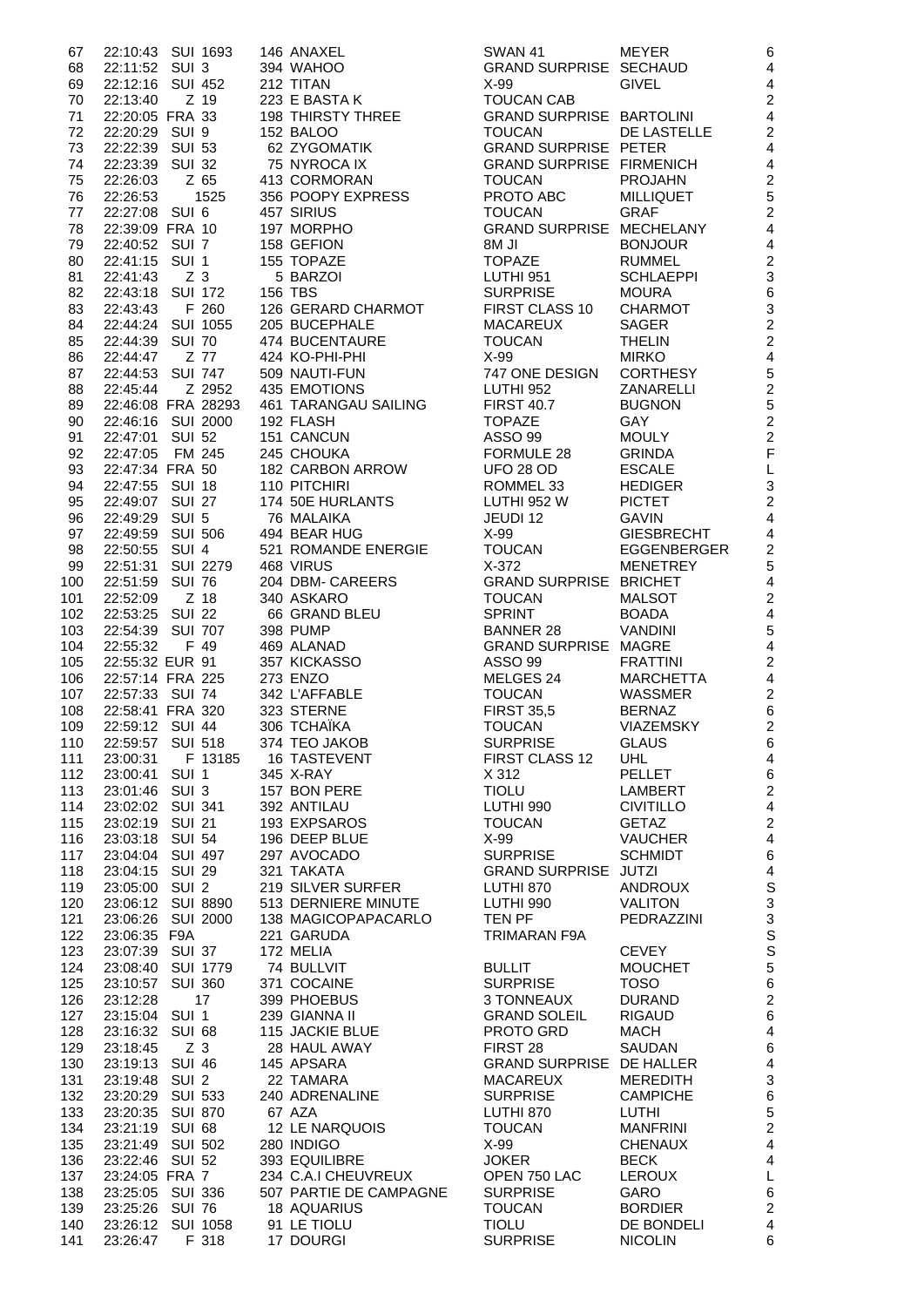| 142        | 23:27:04 SUI 38                     |                         |     | 439 TWISTER                       | <b>GRAND SURPRISE DERYNG</b>           |                                      | 4                                |
|------------|-------------------------------------|-------------------------|-----|-----------------------------------|----------------------------------------|--------------------------------------|----------------------------------|
| 143        | 23:27:10 SUI 3827                   |                         |     | 45 MAYANUS VII                    | DYNAMIC 35                             | <b>JANET</b>                         | $\overline{4}$                   |
| 144        | 23:27:36 SUI 2                      |                         |     | 382 JAMBON-BEURRE<br>387 COMPLICE | <b>TOUCAN</b><br>GRAND SURPRISE MAGNIN | <b>FOETH</b>                         | $\overline{c}$<br>$\overline{4}$ |
| 145<br>146 | 23:28:09 FRA 36<br>23:28:28 SUI 321 |                         |     | 429 NAUTISME ROMAND               | <b>SURPRISE</b>                        | <b>CHATAGNY</b>                      | 6                                |
| 147        | 23:28:34 SUI 63                     |                         |     | 324 SAMOUI IV                     | <b>TOUCAN</b>                          | <b>GIRARDET</b>                      | $\overline{c}$                   |
| 148        | 23:29:07 SUI 3                      |                         |     | 99 CARRON II                      | <b>ILM8</b>                            | AGA KHAN                             | $\overline{\mathcal{A}}$         |
| 149        | 23:29:12                            | Z 134                   |     | 514 FAVONIUS                      | <b>LACUSTRE</b>                        | <b>HEIERLI</b>                       | 5                                |
| 150        | 23:29:22 SUI 28                     |                         |     | 483 IMAGINE                       | $X-99$                                 | <b>LONG</b>                          | $\overline{4}$                   |
| 151        | 23:29:43 SUI 390                    |                         |     | 257 NANOUK 5                      | <b>SURPRISE</b>                        | <b>VOUMARD</b>                       | $6\phantom{1}6$                  |
| 152        | 23:29:47 SUI 302                    |                         |     | 422 JEU DU VENT                   | MUMM 30                                | <b>CLERC</b>                         | $\overline{4}$                   |
| 153        | 23:30:05 SUI 141                    |                         |     | 379 SMAC                          | DIVA 39                                | <b>IMBERT</b>                        | $\overline{4}$                   |
| 154        | 23:31:15                            | SUI 304                 |     | 272 OLYMPIC                       | MUMM 30                                | <b>ETIENNE</b>                       | $\overline{4}$                   |
| 155        | 23:31:47 SUI 55                     |                         |     | 369 PASSETOUGRAIN 6               | GRAND SURPRISE DEVAUD                  |                                      | $\overline{4}$                   |
| 156<br>157 | 23:32:19 SUI 25<br>23:32:59 SUI 7   |                         |     | 139 PRIMA DONNA<br>298 MOONY      | <b>TOUCAN</b><br>LUTHI <sub>33</sub>   | <b>CHERPILLOD</b><br><b>SECRETAN</b> | $\overline{c}$<br>5              |
| 158        | 23:33:21 FRA 41                     |                         |     | 246 COURCHEVEL                    | LAGO 950 RACING BERNAULT               |                                      | 3                                |
| 159        | 23:33:36 SUI 66                     |                         |     | 458 DO NOT                        | <b>SURPRISE</b>                        | <b>RINOLFI</b>                       | $6\phantom{a}$                   |
| 160        | 23:33:54 SUI 71                     |                         |     | 380 ANTHEA                        | SELECTION 37                           | <b>BIERI</b>                         | S                                |
| 161        | 23:34:02                            | SUI 46                  |     | 203 PASSETOUGRAIN V               | <b>TOUCAN</b>                          | <b>ARNULF</b>                        | $\overline{c}$                   |
| 162        | 23:34:08 SUI 296                    |                         |     | 117 BADALUC                       | <b>SURPRISE</b>                        | <b>CONNE</b>                         | $6\phantom{1}6$                  |
| 163        | 23:34:31                            | SUI <sub>2</sub>        |     | 484 BEEP-BEEP                     | DOD 24.5                               | SALMON-PICARD                        | 5                                |
| 164        | 23:38:52                            | <b>ITA 30</b>           |     | 137 DIDISTEAM                     | <b>JOCKER</b>                          | <b>DIDISHEIM</b>                     | 3                                |
| 165        | 23:40:04                            | F <sub>1</sub>          |     | 415 COL BLEU                      | <b>SPRINT OPEN</b>                     | <b>ANDRIER</b>                       | 3                                |
| 166        | 23:40:49                            | 1932                    |     | 326 LIBELLULE                     | 11 OD                                  | <b>DURAN</b>                         | S                                |
| 167        | 23:43:33 SUI 62                     |                         |     | 244 ZEBULON                       | DOLPHIN 81                             | PFAU                                 | 5                                |
| 168        | 23:43:41                            | <b>SUI 10</b>           |     | 416 MELAMPO                       | <b>TOUCAN</b>                          | <b>BANZET</b>                        | $\overline{c}$                   |
| 169        | 23:45:08 FRA 360                    |                         |     | 70 M'ENFIN                        | <b>SURPRISE</b>                        | <b>SEMAC</b>                         | $6\phantom{a}$<br>$\overline{7}$ |
| 170<br>171 | 23:45:27 SUI 1588<br>23:46:41       | Z 20                    |     | 40 JOLYN<br>335 WAROG             | <b>GRANADA 32</b><br><b>TOUCAN</b>     | <b>RUEPP</b><br><b>GOUZER-IRLE</b>   | $\overline{c}$                   |
| 172        | 23:46:57 SUI 163                    |                         |     | 348 GO-DUTCH-BAUTOP               | <b>SURPRISE</b>                        | <b>WUETHRICH</b>                     | $6\phantom{1}6$                  |
| 173        | 23:47:19 SUI 2095                   |                         |     | 100 POP CORN                      | $X-95$                                 | <b>PFIRTER</b>                       | 5                                |
| 174        | 23:48:07 SUI 547                    |                         |     | 148 BELFILLE                      | LUTHY 33                               | GALLAY                               | $6\phantom{a}$                   |
| 175        | 23:48:19 SUI 130                    |                         |     | 318 JOUVENCE                      | <b>SURPRISE</b>                        | <b>PITTIER</b>                       | $\,6$                            |
| 176        | 23:49:17 FRA 11                     |                         |     | 376 PETER PAN                     | SPRINT 95                              | <b>DEKERLE</b>                       | 3                                |
| 177        | 23:49:43 SUI 10                     |                         |     | 69 LADY JO                        | ELAN <sub>33</sub>                     | <b>MAGNIN</b>                        | $6\phantom{1}6$                  |
| 178        | 23:50:05 FRA 2                      |                         |     | 36 MERRY II                       | APHRODITE 101                          | CARPE                                | $\,6$                            |
| 179        | 23:50:32 SUI 1991                   |                         |     | 189 DOUCE-MARIE                   | LUTHI 11.00                            | <b>RHYN</b>                          | 5                                |
| 180        | 23:50:50 SUI 34                     |                         |     | 352 SORC'HENN                     | <b>TOUCAN</b>                          | <b>RENEVIER</b>                      | $\overline{2}$                   |
| 181        | 23:51:55 SUI 81                     |                         |     | 201 EPSILON                       | <b>TOUCAN PROTO</b>                    | <b>BENE</b>                          | 5                                |
| 182        | 23:52:17                            | <b>SUI 557</b>          |     | 285 VOILE GAUTIER TBS             | <b>SURPRISE</b>                        | LENORMAND                            | 6                                |
| 183<br>184 | 23:53:41<br>23:53:56                | <b>SUI 264</b><br>Z 213 |     | 217 BASTAC<br>417 MARWILL         | <b>SOLING</b><br><b>SURPRISE</b>       | VANDENBERGHE<br><b>KLAUSCH</b>       | $\overline{7}$<br>6              |
| 185        |                                     | 23:54:46 ITA 2229       |     | 229 CELESTINO 5°                  | <b>MJUNIOR</b>                         | <b>GHIRINGHELLI</b>                  | $\overline{7}$                   |
| 186        | 23:55:29 FRA 32                     |                         |     | 261 LUCIANA                       | HELIUM7.65                             | <b>GILBRIN</b>                       | S                                |
| 187        | 23:56:07 FRA 957                    |                         |     | 390 M2I                           | <b>SURPRISE</b>                        | DEMERCASTEL                          | 6                                |
| 188        | 23:56:24 SUI 72                     |                         |     | 94 JEU DU VENT                    | 6 M                                    | <b>PINGET</b>                        | $\overline{4}$                   |
| 189        | 23:57:28 SUI 8173                   |                         |     | 386 TSCHONG 3                     | DOLPHIN 81                             | LORENZ                               | 5                                |
| 190        | 23:57:45 SUI 525                    |                         |     | <b>164 GENEVE 2</b>               | <b>SURPRISE</b>                        | <b>CLEMENT</b>                       | $\,6$                            |
| 191        | 23:59:00                            | Z 79                    |     | 332 GALATEE<br>402 SOPHYANN       | GRAND SOLEIL 35 DUPONT                 |                                      | $\overline{7}$                   |
| 192        | 00:00:40                            | F 310                   |     |                                   | <b>FIRST 310</b>                       | <b>BEAUDUC</b>                       | $\overline{7}$                   |
| 193        | 00:01:04                            | Z 276                   |     | 311 FANY                          | <b>SURPRISE</b>                        | VUILLEUMIER                          | 6                                |
| 194        | 00:01:29 SUI 5                      |                         |     | 524 ANDIAMO                       | DOD 24.5                               | <b>GRIFFIN</b>                       | 5<br>$\overline{7}$              |
| 195<br>196 | 00:01:33<br>00:02:35 SUI 432        | Z 1158                  |     | 122 GOOF<br>77 OCEANA             | CONTESSA 324<br><b>SURPRISE</b>        | GAVIN<br><b>RIEDER</b>               | $\,6$                            |
| 197        | 00:02:44 SUI 43                     |                         |     | 187 MANCHOT PAPOU                 | <b>INFERNO 31</b>                      | LEYVRAZ                              | $\overline{5}$                   |
| 198        | 00:02:49                            | <b>ITA 8105</b>         |     | 195 L'EMBROUILLE                  | DOLPHIN 81                             | <b>BALAVOINE</b>                     | 5                                |
| 199        | 00:02:54                            | Z 54                    |     | 241 MAICA                         | <b>PROTO</b>                           | <b>KHODL</b>                         | $\,6$                            |
| 200        | 00:03:01 SUI 186                    |                         |     | 485 BELLISA                       | <b>BANNER 28</b>                       | GILLIERON                            | 5                                |
| 201        | 00:03:13 SUI 851                    |                         |     | 71 PETIT GEANT                    | MINITRANSAT                            | PERROTTET                            | S                                |
| 202        | 00:03:33 SUI 2                      |                         |     | 13 PISTACHE                       | LUTHI 800                              | SALEX                                | 5                                |
| 203        | 00:03:50                            | F 37                    |     | 404 DJANGO                        | <b>HELIUM</b>                          | <b>DUMONT</b>                        | S                                |
| 204        | 00:04:08 SUI 483                    |                         |     | 159 SAIL LA VIE                   | <b>SURPRISE</b>                        | WILLIAMS                             | 6                                |
| 205        | 00:04:46 FRA 33                     |                         |     | 8 GALIOTE                         | HELIUM 7.65                            | <b>TORFOU</b>                        | $6\phantom{1}6$                  |
| 206        | 00:04:59 SUI 1497                   |                         |     | 451 BLUE NOTE<br>149 NAUSICAA     | <b>SUSPENS</b>                         | <b>EGGLI</b>                         | 5                                |
| 207<br>208 | 00:05:21<br>00:05:24 SUI 215        | Z <sub>4</sub>          |     | 55 WIZZTITI                       | 6.50 SI<br><b>SURPRISE</b>             | MERCIER<br><b>GIACOBINO</b>          | 5<br>$6\phantom{1}6$             |
| 209        | 00:05:26                            | Z 695                   |     | 303 SIPHON                        | LUTHI 33                               | VON DER WEID                         | S                                |
| 210        | 00:05:38 SUI 9                      |                         |     | 456 ONDINE                        | 6,5M S.I                               | <b>MONACHON</b>                      | 5                                |
| 211        | 00:05:50 FRA 1264                   |                         |     | 525 POC A POC                     | <b>SURPRISE</b>                        | <b>NEVEUX</b>                        | $\,6$                            |
| 212        | 00:06:17 SUI 101                    |                         | 336 |                                   | HELIUM 7.62                            | <b>INDERBITZIN</b>                   | 5                                |
| 213        | 00:06:21 SUI 10                     |                         |     | 133 BRISE-BISE                    | 8M ONE DESIGN                          | <b>PEYROT</b>                        | 5                                |
| 214        | 00:06:26 SUI 1                      |                         |     | 173 SAMSARA                       | JOD 35                                 | <b>MEUNIER</b>                       | $\overline{4}$                   |
| 215        | 00:06:38                            | Z 14                    |     | 486 L'IGLOO                       | CHALLENGER ROSSET                      |                                      | 6                                |
| 216        |                                     | 00:06:50 FRA 355        |     | 330 YUNNAN                        | FIRST CLASS 8 CAMPS                    |                                      | 5                                |

| 142 | 23:27:04 SUI 38  |                   |     | 439 TWISTER           | <b>GRAND SURPRISE DERYNG</b> |                     | 4                         |
|-----|------------------|-------------------|-----|-----------------------|------------------------------|---------------------|---------------------------|
| 143 |                  | 23:27:10 SUI 3827 |     | <b>45 MAYANUS VII</b> | DYNAMIC 35                   | JANET               | $\overline{\mathbf{4}}$   |
| 144 | 23:27:36 SUI 2   |                   |     | 382 JAMBON-BEURRE     | <b>TOUCAN</b>                | <b>FOETH</b>        | $\boldsymbol{2}$          |
| 145 | 23:28:09 FRA 36  |                   |     | 387 COMPLICE          | GRAND SURPRISE MAGNIN        |                     | $\overline{4}$            |
|     |                  |                   |     |                       |                              |                     |                           |
| 146 | 23:28:28 SUI 321 |                   |     | 429 NAUTISME ROMAND   | <b>SURPRISE</b>              | <b>CHATAGNY</b>     | $\,6$                     |
| 147 | 23:28:34 SUI 63  |                   |     | 324 SAMOUI IV         | <b>TOUCAN</b>                | <b>GIRARDET</b>     | $\overline{c}$            |
| 148 | 23:29:07 SUI 3   |                   |     | 99 CARRON II          | 8MJI                         | AGA KHAN            | $\overline{\mathbf{4}}$   |
| 149 | 23:29:12         | Z 134             |     | 514 FAVONIUS          | <b>LACUSTRE</b>              | <b>HEIERLI</b>      | 5                         |
| 150 | 23:29:22 SUI 28  |                   |     | 483 IMAGINE           | $X-99$                       | <b>LONG</b>         | $\overline{4}$            |
| 151 |                  | 23:29:43 SUI 390  |     | 257 NANOUK 5          | <b>SURPRISE</b>              | <b>VOUMARD</b>      | $\,6\,$                   |
|     |                  |                   |     |                       |                              |                     |                           |
| 152 | 23:29:47 SUI 302 |                   |     | 422 JEU DU VENT       | MUMM 30                      | <b>CLERC</b>        | $\overline{4}$            |
| 153 | 23:30:05 SUI 141 |                   |     | 379 SMAC              | DIVA 39                      | <b>IMBERT</b>       | $\overline{4}$            |
| 154 | 23:31:15 SUI 304 |                   |     | 272 OLYMPIC           | MUMM 30                      | <b>ETIENNE</b>      | $\overline{4}$            |
| 155 | 23:31:47 SUI 55  |                   |     | 369 PASSETOUGRAIN 6   | <b>GRAND SURPRISE DEVAUD</b> |                     | $\overline{\mathbf{4}}$   |
| 156 | 23:32:19 SUI 25  |                   |     | 139 PRIMA DONNA       | <b>TOUCAN</b>                | CHERPILLOD          | $\overline{c}$            |
| 157 | 23:32:59 SUI 7   |                   |     | 298 MOONY             | LUTHI 33                     | <b>SECRETAN</b>     | 5                         |
|     |                  |                   |     |                       |                              |                     |                           |
| 158 | 23:33:21 FRA 41  |                   |     | 246 COURCHEVEL        | LAGO 950 RACING BERNAULT     |                     | 3                         |
| 159 | 23:33:36 SUI 66  |                   |     | 458 DO NOT            | <b>SURPRISE</b>              | <b>RINOLFI</b>      | $\,6$                     |
| 160 | 23:33:54 SUI 71  |                   |     | 380 ANTHEA            | SELECTION 37                 | <b>BIERI</b>        | S                         |
| 161 | 23:34:02 SUI 46  |                   |     | 203 PASSETOUGRAIN V   | <b>TOUCAN</b>                | <b>ARNULF</b>       | $\overline{2}$            |
| 162 |                  | 23:34:08 SUI 296  |     | 117 BADALUC           | <b>SURPRISE</b>              | <b>CONNE</b>        | $\,6$                     |
| 163 | 23:34:31 SUI 2   |                   |     | 484 BEEP-BEEP         | DOD 24.5                     | SALMON-PICARD       | 5                         |
|     |                  | <b>ITA 30</b>     |     | 137 DIDISTEAM         | <b>JOCKER</b>                | <b>DIDISHEIM</b>    | 3                         |
| 164 | 23:38:52         |                   |     |                       |                              |                     |                           |
| 165 | 23:40:04         | F <sub>1</sub>    |     | 415 COL BLEU          | <b>SPRINT OPEN</b>           | ANDRIER             | $\frac{3}{S}$             |
| 166 | 23:40:49         | 1932              |     | 326 LIBELLULE         | 11 OD                        | <b>DURAN</b>        |                           |
| 167 | 23:43:33 SUI 62  |                   |     | 244 ZEBULON           | DOLPHIN 81                   | PFAU                | 5                         |
| 168 | 23:43:41 SUI 10  |                   |     | 416 MELAMPO           | <b>TOUCAN</b>                | <b>BANZET</b>       | $\overline{a}$            |
| 169 |                  | 23:45:08 FRA 360  |     | 70 M'ENFIN            | <b>SURPRISE</b>              | <b>SEMAC</b>        | $\,6\,$                   |
| 170 |                  | 23:45:27 SUI 1588 |     | 40 JOLYN              | <b>GRANADA 32</b>            | <b>RUEPP</b>        | $\overline{7}$            |
|     |                  |                   |     |                       |                              |                     |                           |
| 171 | 23:46:41         | Z 20              |     | 335 WAROG             | <b>TOUCAN</b>                | GOUZER-IRLE         | $\overline{c}$            |
| 172 | 23:46:57 SUI 163 |                   |     | 348 GO-DUTCH-BAUTOP   | <b>SURPRISE</b>              | <b>WUETHRICH</b>    | $\,6$                     |
| 173 |                  | 23:47:19 SUI 2095 |     | 100 POP CORN          | $X-95$                       | <b>PFIRTER</b>      | 5                         |
| 174 |                  | 23:48:07 SUI 547  |     | 148 BELFILLE          | LUTHY 33                     | <b>GALLAY</b>       | $\,6$                     |
| 175 |                  | 23:48:19 SUI 130  |     | 318 JOUVENCE          | <b>SURPRISE</b>              | <b>PITTIER</b>      | $\,6$                     |
| 176 | 23:49:17 FRA 11  |                   |     | 376 PETER PAN         | SPRINT 95                    | <b>DEKERLE</b>      | $\ensuremath{\mathsf{3}}$ |
| 177 | 23:49:43 SUI 10  |                   |     | 69 LADY JO            | ELAN <sub>33</sub>           | <b>MAGNIN</b>       | $\,6$                     |
| 178 | 23:50:05 FRA 2   |                   |     | 36 MERRY II           | APHRODITE 101                | <b>CARPE</b>        | $6\phantom{a}$            |
|     |                  |                   |     |                       |                              |                     |                           |
| 179 |                  | 23:50:32 SUI 1991 |     | 189 DOUCE-MARIE       | LUTHI 11.00                  | <b>RHYN</b>         | $\overline{5}$            |
| 180 | 23:50:50 SUI 34  |                   |     | 352 SORC'HENN         | <b>TOUCAN</b>                | <b>RENEVIER</b>     | $\overline{c}$            |
| 181 | 23:51:55 SUI 81  |                   |     | 201 EPSILON           | <b>TOUCAN PROTO</b>          | <b>BENE</b>         | 5                         |
| 182 |                  | 23:52:17 SUI 557  |     | 285 VOILE GAUTIER TBS | <b>SURPRISE</b>              | <b>LENORMAND</b>    | 6                         |
| 183 | 23:53:41         | <b>SUI 264</b>    |     | 217 BASTAC            | <b>SOLING</b>                | VANDENBERGHE        | $\overline{7}$            |
| 184 | 23:53:56         | Z 213             |     | 417 MARWILL           | <b>SURPRISE</b>              | <b>KLAUSCH</b>      | 6                         |
| 185 | 23:54:46         | ITA 2229          |     | 229 CELESTINO 5°      | <b>MJUNIOR</b>               | <b>GHIRINGHELLI</b> | 7                         |
| 186 | 23:55:29 FRA 32  |                   |     | 261 LUCIANA           | HELIUM7.65                   | <b>GILBRIN</b>      | S                         |
| 187 |                  | 23:56:07 FRA 957  |     | 390 M2I               | <b>SURPRISE</b>              | DEMERCASTEL         | 6                         |
|     |                  |                   |     |                       |                              |                     |                           |
| 188 | 23:56:24 SUI 72  |                   |     | 94 JEU DU VENT        | 6 M                          | <b>PINGET</b>       | $\overline{4}$            |
| 189 |                  | 23:57:28 SUI 8173 |     | 386 TSCHONG 3         | DOLPHIN 81                   | LORENZ              | 5                         |
| 190 | 23:57:45         | <b>SUI 525</b>    |     | 164 GENEVE 2          | <b>SURPRISE</b>              | <b>CLEMENT</b>      | $\,6$                     |
| 191 | 23:59:00         | Z 79              |     | 332 GALATEE           | <b>GRAND SOLEIL 35</b>       | <b>DUPONT</b>       | $\boldsymbol{7}$          |
| 192 | 00:00:40         | F 310             |     | 402 SOPHYANN          | <b>FIRST 310</b>             | <b>BEAUDUC</b>      | $\overline{7}$            |
| 193 | 00:01:04         | Z 276             |     | <b>311 FANY</b>       | <b>SURPRISE</b>              | <b>VUILLEUMIER</b>  | $\,6$                     |
| 194 | 00:01:29 SUI 5   |                   |     | 524 ANDIAMO           | DOD 24.5                     | <b>GRIFFIN</b>      | 5                         |
| 195 | 00:01:33         | Z 1158            |     | 122 GOOF              | CONTESSA 324                 | <b>GAVIN</b>        | $\overline{7}$            |
|     |                  |                   |     |                       |                              |                     |                           |
| 196 | 00:02:35 SUI 432 |                   |     | 77 OCEANA             | <b>SURPRISE</b>              | <b>RIEDER</b>       | $\,6$                     |
| 197 | 00:02:44 SUI 43  |                   |     | 187 MANCHOT PAPOU     | <b>INFERNO 31</b>            | LEYVRAZ             | $\sqrt{5}$                |
| 198 | 00:02:49         | <b>ITA 8105</b>   |     | 195 L'EMBROUILLE      | DOLPHIN 81                   | <b>BALAVOINE</b>    | $\sqrt{5}$                |
| 199 | 00:02:54         | Z 54              |     | 241 MAICA             | <b>PROTO</b>                 | <b>KHODL</b>        | $\,6\,$                   |
| 200 | 00:03:01         | <b>SUI 186</b>    |     | 485 BELLISA           | <b>BANNER 28</b>             | <b>GILLIERON</b>    | $\sqrt{5}$                |
| 201 | 00:03:13 SUI 851 |                   |     | 71 PETIT GEANT        | <b>MINITRANSAT</b>           | <b>PERROTTET</b>    | S                         |
| 202 | 00:03:33         | SUI <sub>2</sub>  |     | 13 PISTACHE           | LUTHI 800                    | <b>SALEX</b>        | $\sqrt{5}$                |
|     |                  |                   |     |                       |                              |                     | S                         |
| 203 | 00:03:50         | F 37              |     | 404 DJANGO            | <b>HELIUM</b>                | <b>DUMONT</b>       |                           |
| 204 |                  | 00:04:08 SUI 483  |     | 159 SAIL LA VIE       | <b>SURPRISE</b>              | <b>WILLIAMS</b>     | $\,6\,$                   |
| 205 | 00:04:46 FRA 33  |                   |     | 8 GALIOTE             | HELIUM 7.65                  | <b>TORFOU</b>       | $\,6$                     |
| 206 |                  | 00:04:59 SUI 1497 |     | 451 BLUE NOTE         | <b>SUSPENS</b>               | <b>EGGLI</b>        | $\frac{5}{5}$             |
| 207 | 00:05:21         | Z <sub>4</sub>    |     | 149 NAUSICAA          | 6.50 SI                      | <b>MERCIER</b>      |                           |
| 208 | 00:05:24 SUI 215 |                   |     | 55 WIZZTITI           | <b>SURPRISE</b>              | <b>GIACOBINO</b>    | $6\phantom{1}6$           |
| 209 | 00:05:26         | Z 695             |     | 303 SIPHON            | LUTHI 33                     | VON DER WEID        | S                         |
|     |                  |                   |     |                       |                              |                     |                           |
| 210 | 00:05:38 SUI 9   |                   |     | 456 ONDINE            | 6,5M S.I                     | <b>MONACHON</b>     | 5                         |
| 211 |                  | 00:05:50 FRA 1264 |     | 525 POC A POC         | <b>SURPRISE</b>              | <b>NEVEUX</b>       | $6\phantom{1}6$           |
| 212 | 00:06:17 SUI 101 |                   | 336 |                       | HELIUM 7.62                  | <b>INDERBITZIN</b>  | $\overline{5}$            |
| 213 | 00:06:21         | <b>SUI 10</b>     |     | 133 BRISE-BISE        | 8M ONE DESIGN                | <b>PEYROT</b>       | 5                         |
| 214 | 00:06:26 SUI 1   |                   |     | 173 SAMSARA           | <b>JOD 35</b>                | <b>MEUNIER</b>      | $\overline{\mathbf{4}}$   |
| 215 | 00:06:38         | $Z$ 14            |     | 486 L'IGLOO           | <b>CHALLENGER</b>            | <b>ROSSET</b>       | 6                         |
|     |                  |                   |     |                       |                              |                     |                           |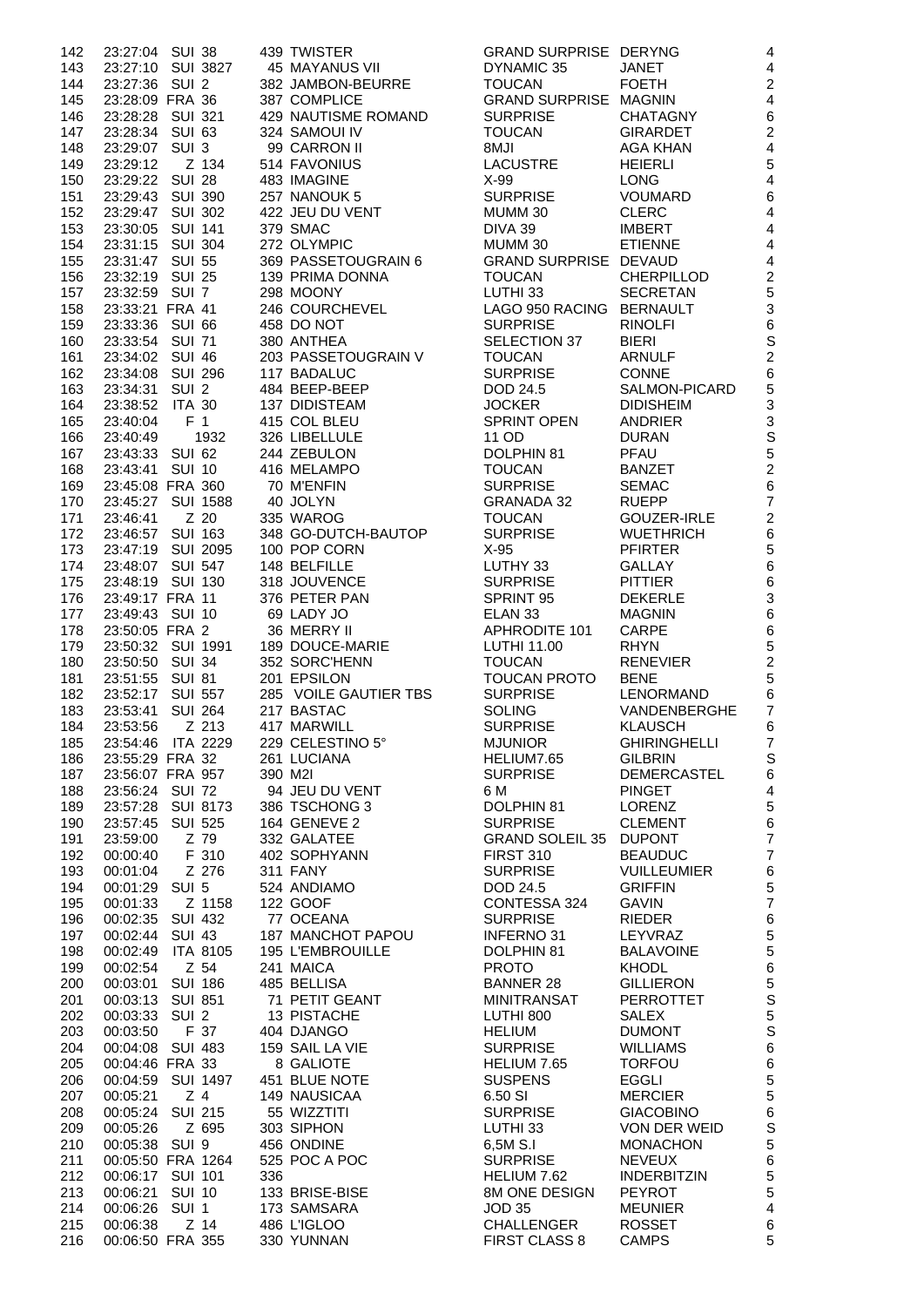| 217        | 00:07:28                             | Z <sub>1</sub>    | 481 NIRVANA                       | <b>COMFORTINA 32</b>               | <b>LIMACHER</b>                    | 5                        |
|------------|--------------------------------------|-------------------|-----------------------------------|------------------------------------|------------------------------------|--------------------------|
| 218        | 00:07:37                             | Z 2087            | 385 EL AMARETTO                   | <b>GRANADA</b>                     | <b>SEITZ</b>                       | 5                        |
| 219        | 00:07:51 SUI 524                     |                   | 334 GENEVE 1                      | <b>SURPRISE</b>                    | <b>GERMON</b>                      | $6\phantom{a}$           |
| 220        | 00:08:12 FRA 291                     |                   | 104 FLIPPER                       | <b>SURPRISE</b>                    | <b>DUBOIS</b>                      | $\,6$                    |
| 221        | 00:08:37 SUI 187                     |                   | 360 KAHLUA                        | <b>SURPRISE</b>                    | <b>POCHELON</b>                    | $\,6$                    |
| 222        | 00:08:50                             | <b>SUI 7777</b>   | 178 REDDOT                        | <b>BANNER 28</b>                   | <b>PIFFARTTI</b>                   | 5                        |
| 223        | 00:09:24                             | Z 179             | 73 LA RIVALE II                   | <b>SURPRISE</b>                    | <b>PICTET</b>                      | $6\phantom{1}6$          |
| 224        | 00:11:09 SUI 270                     |                   | 487 COQ T'ELLE                    | <b>SURPRISE</b>                    | <b>NOBLE</b>                       | $6\phantom{1}6$          |
| 225        | 00:11:40 SUI 100                     |                   | 453 NICOLAS                       | 6,50 M SI                          | <b>HOSTETTLER</b>                  | 5                        |
| 226        |                                      | 00:12:18 VD 3880  | 412 SAUDADE                       | SCHOLLHORN 808 MIKKELSEN           |                                    | 5                        |
| 227        | 00:12:24 SUI 69                      |                   | 460 SCOUBIDOU                     | <b>FUN</b>                         | <b>BUGNON</b>                      | 6                        |
| 228        | 00:12:47 SUI 526                     |                   | 312 GENEVE 3                      | <b>SURPRISE</b>                    | <b>CHARBONNET</b>                  | $6\phantom{1}6$          |
| 229        |                                      | 00:13:27 ITA 8139 | 367 IL SOGNO                      | DOLPHIN 81                         | <b>GARRET</b>                      | 5                        |
| 230        | 00:13:39 SUI 482                     |                   | 238 GO-4-IT                       | <b>SURPRISE</b>                    | <b>DENIS</b>                       | $6\phantom{1}6$          |
| 231        | 00:13:59                             | Z 150             | 414 ERO'S                         | <b>SURPRISE</b>                    | <b>BERNI</b>                       | $\,6$                    |
| 232        | 00:14:04 FRA 1191                    |                   | 446 ANAA                          | <b>SURPRISE</b>                    | <b>TALMANT</b>                     | $\,6$                    |
| 233        |                                      | 00:15:11 SUI 2144 | 163 SWANIX                        |                                    | <b>MATRINGE</b>                    | $\,6$                    |
| 234        | 00:15:28 SUI 230                     |                   | 216 MIC-MAC                       | <b>SURPRISE</b>                    | <b>MORONE</b>                      | $6\phantom{1}6$          |
| 235        | 00:16:51 Z 51                        |                   | 232 STREAMLINE                    | <b>SOLING</b>                      | <b>TANARI</b>                      | $\overline{7}$           |
| 236        | 00:16:54                             | Z <sub>1</sub>    | 449 AQUA'VITE                     | <b>FIRST 235</b>                   | <b>GIROD</b>                       | $\overline{7}$           |
| 237        |                                      | 00:18:10 SUI 8150 | 411 CAROLIVE                      | DOLPHIN 81                         | <b>RIGOT</b>                       | 5                        |
| 238        | 00:18:54 SUI 474                     |                   | 56 P'TITS LACS                    | <b>SURPRISE</b>                    | <b>LACOUR</b>                      | $6\phantom{1}6$          |
| 239        | 00:22:18                             | Z 1316            | 479 FARRNIENTE                    | FARR727                            | <b>BOOTH</b>                       | $\,6$                    |
| 240        | 00:24:39 FRA 200                     |                   | 406 SODERIM                       | <b>SURPRISE</b>                    | <b>MERMOD</b><br><b>TRUFFER</b>    | $\,6$<br>$\overline{F}$  |
| 241        | 00:26:05                             | Z 23              | 127 AVATI                         | <b>FRENCH CAT</b>                  |                                    | $6\phantom{1}6$          |
| 242        | 00:26:23 SUI 304<br>00:27:30 FRA 405 |                   | 339 CARRE D'AS<br>512 BLACKBOARD  | <b>SURPRISE</b><br><b>SURPRISE</b> | LE FORT<br><b>POMMERET</b>         |                          |
| 243<br>244 | 00:27:57                             | 207               | 441 MARIE GALANTE                 | <b>GRANADA 31</b>                  | <b>IKIN</b>                        | $\,6$<br>$6\phantom{1}6$ |
| 245        | 00:28:15                             | Z 77              | 464 LA CREOLE                     | <b>WILANTE</b>                     | <b>STALDER</b>                     | $\overline{7}$           |
| 246        | 00:28:21                             | Z 23              | 140 FILVITE                       | <b>SURPRISE</b>                    | <b>JORDAN</b>                      | $6\phantom{1}6$          |
| 247        | 00:31:40 FRA 286                     |                   | 372 OH.LA.LA                      | $X-332$                            | <b>GUILLERMARD</b>                 | $\,6$                    |
| 248        | 00:32:01 FRA 751                     |                   | 2 NAUSIKAA                        | <b>SURPRISE</b>                    | <b>STEINER</b>                     | 6                        |
| 249        | 00:32:46                             | Z 136             | 314 MATHE 4                       | <b>SURPRISE</b>                    | <b>MAUGE</b>                       | $6\phantom{1}6$          |
| 250        | 00:33:06 SUI 335                     |                   | 325 S'APHIL                       | <b>COMFORTINA 32</b>               | <b>KECK</b>                        | $\,6$                    |
| 251        | 00:33:16 NED 1                       |                   | 516 CRASH V                       | <b>DYAS</b>                        | <b>BOUWMEESTER</b>                 | $\,6$                    |
| 252        | 00:33:25                             | Z 111             | 322 IMRAM                         | <b>INTEGRAL</b>                    | <b>GALLINELLI</b>                  | 5                        |
|            |                                      |                   |                                   |                                    |                                    |                          |
| 253        | 00:33:35 SUI 1                       |                   | 199 TOC TOC                       | WYLIE 25                           | <b>NÄF</b>                         | 6                        |
| 254        |                                      | 00:35:05 SUI 1008 | 293 MAURABLIA                     | LUTHI 28                           | <b>POUJOULAT</b>                   | $\overline{7}$           |
| 255        | 00:35:36 SUI 103                     |                   | 418 SIR-IL                        | <b>SURPRISE</b>                    | <b>GROSJEAN</b>                    | 6                        |
| 256        | 00:36:58                             | <b>SUI 346</b>    | 407 P'TIT BLEU                    | <b>SURPRISE</b>                    | <b>CURZON PRICE</b>                | $\,6$                    |
| 257        | 00:37:34                             | Z 570             | 254 CRACOUCASS                    | REVE DE MER                        | <b>DESLEX</b>                      | $\overline{7}$           |
| 258        | 00:38:45 SUI 271                     |                   | 141 PEE-WEE                       | <b>SURPRISE</b>                    | <b>JORDAN</b>                      | $6\phantom{1}6$          |
| 259        | 00:40:25 SUI 494                     |                   | 431 GUILEVA                       | <b>SURPRISE</b>                    | <b>SCHLAEPFER</b>                  | 6                        |
| 260        | 00:40:43 SUI 106                     |                   | 177 PHOENIX                       | HELIUM                             | <b>SCHEPP</b>                      | $\,6$                    |
| 261        | 00:41:45 SUI 407                     |                   | 320 GALAXIE<br>143 ZED            | <b>SURPRISE</b>                    | <b>YTHIER</b>                      | $6\phantom{1}6$          |
| 262        | 00:42:07 SUI 19                      |                   | 302 GOLDEN HEART                  | <b>EPERVIER</b><br><b>GOLDEN</b>   | <b>SCHAERRER</b><br><b>BIRRAUM</b> | $\,6$<br>$\overline{7}$  |
| 263<br>264 | 00:42:34 SUI 74                      | 00:42:28 SUI 1944 | 378 IREL 3                        | <b>SURPRISE</b>                    | <b>HOLZER</b>                      | $6\phantom{1}6$          |
| 265        | 00:43:16                             | Z <sub>5</sub>    | 313 CANIOS                        | LUTHY 29                           | <b>MATTHYS</b>                     | $\,6$                    |
| 266        | 00:43:24                             | Z <sub>1</sub>    | 362 BEARTITUDE                    | MALLARD 9M                         | <b>BEARD</b>                       | S                        |
| 267        | 00:43:42 SUI 342                     |                   | 498 AYGUADE                       | <b>SURPRISE</b>                    | MINDER                             | $\,6$                    |
| 268        |                                      | 00:43:46 SUI 1385 | 370 2 MINUTES                     | DULLAS 30                          | <b>PICENNI</b>                     | $\,6$                    |
| 269        | 00:44:11 SUI 380                     |                   | 388 LIQUID KID                    | <b>SURPRISE</b>                    | <b>THOMIS</b>                      | $\,6$                    |
| 270        |                                      |                   | 520 CHENOILLE                     | <b>SURPRISE</b>                    | <b>BOVARD</b>                      | $\,6$                    |
| 271        | 00:45:31 SUI 905                     |                   | 53 PRÊT- A- PORTER                | <b>SURPRISE</b>                    | <b>BIRCHLER</b>                    | $\,6$                    |
| 272        |                                      | 00:45:45 SUI 2034 | 489 LITTLE ROOTIE TOOTIE          | X-79                               | <b>ROUSSE</b>                      | 5                        |
| 273        | 00:46:41 SUI 9                       |                   | 1 GUSTAVE                         | <b>SURPRISE</b>                    | <b>BERTHELOT</b>                   | $\,6$                    |
| 274        | 00:47:01 FRA 622                     |                   | 477 FORCE NEE                     | <b>FIRST CLASS 8</b>               | <b>VULLIEZ</b>                     | 5                        |
| 275        | 00:47:36 SUI 77                      |                   | 419 LE CANARD DES SAUVAG          | FIRST 25                           | <b>KIRSCH</b>                      | $\overline{7}$           |
| 276        |                                      |                   | 191 DANAE                         | 6,5M SI                            | <b>FALLER</b>                      | 5                        |
| 277        | 00:49:23 SUI 39                      |                   | 252 BAHIA                         | <b>SURPRISE</b>                    | DE KALBERMATTEN 6                  |                          |
| 278        | 00:49:27 SUI 9871                    |                   | 41 L'ARCHE                        | FURIA 37+                          | <b>MONDADA</b>                     | 6                        |
| 279        |                                      | 00:50:15 FRA 3835 | 153 STRYCO                        | <b>B-JET DER I</b>                 | <b>STRIPPOLI</b>                   | $\overline{7}$           |
| 280        | 00:50:36 SUI 95                      |                   | 54 ZORBA                          | X-95                               | PALMA                              | 4                        |
| 281        |                                      | 00:50:48 SUI 8109 | 224 TBD                           | DOLPHIN 81                         | LEUENBERGER                        | 5                        |
| 282        | 00:51:04                             | Z 123             | 167 PUSSYCAT                      | <b>RUSH REGATE</b>                 | <b>GELISSEN</b>                    | 5                        |
| 283        | 00:51:09                             | 590               | 37 LA LUCIOLE II                  | DUETTA 94                          | <b>BENAROCHE</b>                   | $\overline{7}$           |
| 284        | 00:52:00                             | 34                | 150 ALLIANZ SUISSE<br>400 SITUVEU | DEHLER 34                          | <b>OERTLY</b>                      | $\,6$                    |
| 285        | 00:52:13                             | Z 160             |                                   | <b>SURPRISE</b>                    | <b>TOULOUSE</b>                    | $\,6$                    |
| 286        | 00:52:50 SUI 465                     |                   | 307 CORTO                         | <b>SURPRISE</b>                    | <b>CHARBON</b>                     | $\,6\,$                  |
| 287        | 00:53:37 FR 80                       |                   | 315 PEPITO                        | 6.5 M                              | PERROTTET                          | 5                        |
| 288        | 00:54:30 GER 337                     |                   | 168 BRRRT                         | F-24MKII                           | <b>JAHNE</b>                       | $\mathsf F$              |
| 289        | 00:54:35                             | F 17              | 253 WWW.DREAM                     | SOLING                             | DE LA CHESNAIS                     | $\overline{7}$           |
| 290        | 00:55:40 SUI 6                       |                   | 96 HALLOWEEN                      | <b>LUTHI 1050</b>                  | <b>METTRAUX</b>                    | 5                        |
| 291        |                                      |                   | 300 MEYZIG 2                      | CONFORTINA 32 DE CARLO             |                                    | $\overline{7}$           |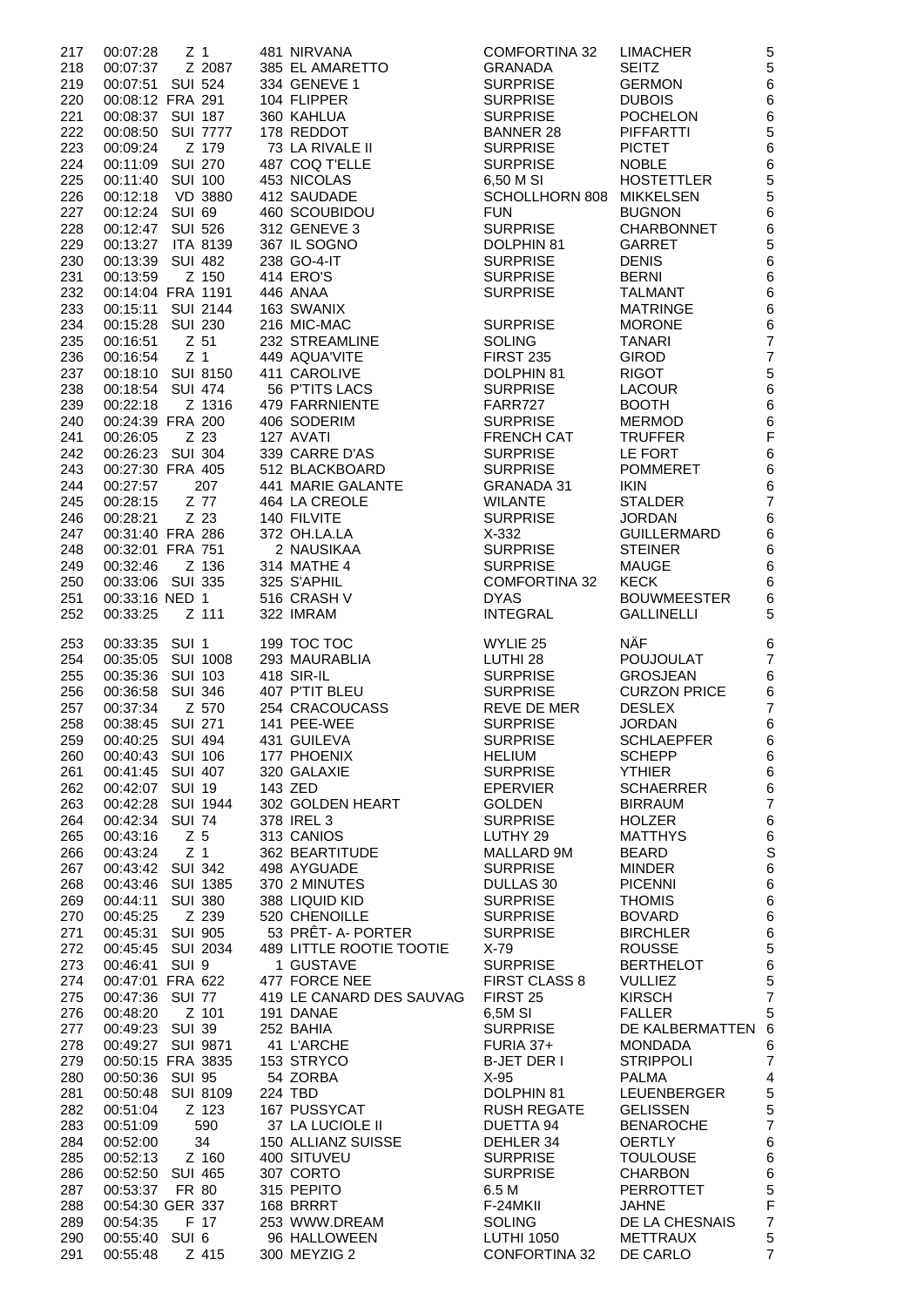| 292  | 00:56:30        | Z 448              | 211 RHUM ET EAU III    | COMET 9.10              | <b>BREAUD</b>        | $\,6\,$                 |
|------|-----------------|--------------------|------------------------|-------------------------|----------------------|-------------------------|
| 293  | 00:56:55        | Z 293              | 286 RAFALE             | ELAN <sub>33</sub>      | <b>KUNZLER</b>       | $\,6$                   |
| 294  |                 | 00:57:16 FRA 900   | 522 TAMALOO            | <b>SURPRISE</b>         | <b>BÔLE</b>          | $\,6$                   |
| 3295 | 00:57:26 SUI 24 |                    | 256 BALISTE II         | SPRINT 98               | <b>BOULIAN</b>       | $\sqrt{5}$              |
|      |                 |                    |                        |                         |                      |                         |
| 296  | 00:57:53        | $Z$ 8              | 475 HELIOS             | FIRST 35                | <b>ISABELLA</b>      | $\mathbf 5$             |
| 297  |                 | 00:58:03 BEL 805   | 519 FAST FORWARD       | SCHOLTZ 22              | <b>THEUNINCK</b>     | $\,6$                   |
| 298  |                 | 00:58:49 SUI 243   | 480 ALLEGRO            | <b>SURPRISE</b>         | DE CANDOLLE          | $\,6$                   |
| 299  | 01:00:25        | 9381               | 496 SORMIOV            | SORMIOV 28              | <b>GALLINARD</b>     | $\overline{\mathbf{4}}$ |
| 300  | 01:02:29        | Z 141              | 113 EXTADOSE           | <b>SURPRISE</b>         | <b>CHAMPENDAL</b>    | $\,6$                   |
| 301  |                 | 01:03:02 FRA 17726 | 9 PINKY                | <b>SPRINTO</b>          | CARRAZ               | $\,6$                   |
| 302  |                 | 01:03:11 FRA 17746 | 181 PHILEAS            | ALOA 23 R               | <b>POIRIER</b>       | $\overline{7}$          |
| 303  |                 | 01:03:30 SUI 503   | 68 LE PETIT LIERRE     | <b>SURPRISE</b>         | <b>TURRETTINI</b>    | $\,6$                   |
| 304  |                 | 01:04:49 SUI 114   | 515 HYDROPHOBE         | <b>SURPRISE</b>         | <b>NORMAND</b>       | $\,6$                   |
| 305  |                 | 01:05:25 FRA 28154 | 470 DRACAUFUN          | <b>FUN</b>              | <b>MOLLON</b>        | $\,6$                   |
| 306  | 01:06:00        | Z <sub>2</sub>     | 215 ELITE SY           | GRAND-SOLEIL 42 FISCHER |                      | $\overline{\mathbf{4}}$ |
| 307  |                 | 01:07:14 SUI 269   | 27 B-SHOW              | <b>TEQUILA</b>          | <b>JUNOD</b>         | $\overline{7}$          |
| 308  | 01:09:38 SUI 6  |                    | 341 BLUE BELL          | <b>FIBAGO CX</b>        | <b>CHATELAIN</b>     | $\,6$                   |
| 309  | 01:11:01        | Z 99               | 33 PAPRIKA             | <b>SURPRISE</b>         | <b>SCHAAD</b>        | $\,$ 6 $\,$             |
| 310  | 01:11:13        | 285                | <b>350 KARL</b>        | <b>FIRST CLASSE 8</b>   | <b>ROSSI</b>         | $\sqrt{5}$              |
| 311  | 01:11:46        | F 150              | 242 COL BLEU           | <b>SURPRISE</b>         | <b>WENGER</b>        |                         |
| 312  |                 | 01:13:04 SUI 370   | 294 GRAIN DE SEL       | SUPER CALIN 6.5         | <b>BONDALLAZ</b>     | 6<br>5                  |
| 313  | 01:13:08        | Z 25               | 166 DONNA INA          | <b>FLYING FORTY</b>     | <b>BOSCO</b>         | $\overline{5}$          |
| 314  | 01:13:17        | Z 66               | 265 UBS ONE            | <b>AQUILLA</b>          | <b>DANEELS</b>       |                         |
| 315  | 01:14:40        | Z <sub>1</sub>     | 353 CACAO              | <b>ARCADIA</b>          | <b>GERDIL</b>        | $\frac{5}{S}$           |
| 316  | 01:15:03 SUI 21 |                    | 465 DODO               | $X-332$                 | <b>GASSER</b>        | $\,$ 6 $\,$             |
| 317  |                 | 01:16:41 GBR 7628  | 344 PUMPER NICKEL      | PROJECTION 762          | <b>WASCHKUHN</b>     | $\overline{5}$          |
| 318  |                 | 01:16:55 SUI 393   | 6 RUMPLETEAZER         | <b>SURPRISE</b>         | <b>LEJEUNE</b>       | $\,6$                   |
| 319  | 01:18:00 SUI 7  |                    | 266 MYCELIUM           | <b>SUSPENS</b>          | <b>MORAND</b>        | $\overline{\mathbf{4}}$ |
|      |                 |                    |                        |                         |                      | $\,6$                   |
| 320  | 01:18:19        | Z 593              | 10 ISHTAR              | <b>BIANCA 26</b>        | <b>MATUSEWICZ</b>    |                         |
| 321  | 01:20:19        | $Z$ 26             | 209 TIBURON            | <b>SURPRISE</b>         | <b>STUSSI</b>        | $\,6$                   |
| 322  |                 | 01:20:46 SUI 338   | 60 VENT D'AL           | <b>SURPRISE</b>         | <b>VAHARIS</b>       | $\,6$                   |
| 323  | 01:29:22        | <b>SUI 920</b>     | 373 EURYDICE           | JOUET 920               | <b>FRANGOULIS</b>    | $\,6$                   |
| 324  | 01:29:46        | Z 11               | 292 IOD                | <b>FLYING FORTY</b>     | <b>RACHID</b>        | $\overline{5}$          |
| 325  | 01:30:11        | <b>SUI 211</b>     | 377 SAINT-AMOUR        | ELAN <sub>31</sub>      | <b>GAILLARD</b>      | $\overline{7}$          |
| 326  | 01:31:11        | Z 1493             | 482 ALI-BABA II        | FIRST 30                | <b>LIECHTI</b>       | $\overline{7}$          |
| 327  | 01:33:06        | <b>SUI 219</b>     | 500 CITRON PRESSE      | <b>SURPRISE</b>         | <b>FREI</b>          | $\,6$                   |
| 328  | 01:33:15        | Z 640              | 57 ASTRAL              | TRAPPER 28              | SALDARINI            | S                       |
| 329  | 01:35:04        | Z 82               | 438 SANS SOUCI         | <b>SURPRISE</b>         | <b>HENRY</b>         | $\,6\,$                 |
| 330  | 01:37:23        | Z 3111             | 490 JOELLE             | <b>GRANADA 27</b>       | <b>RUEDI</b>         | $\,6$                   |
| 331  | 01:40:47 SUI 6  |                    | 39 KYMO                | 30 SUEDOIS              | <b>PREZIOSO</b>      | $\overline{\mathbf{4}}$ |
| 332  | 01:41:44        | <b>SUI 451</b>     | 200 SEA FEVER III      | $X-79$                  | <b>BIELER</b>        | $\,6$                   |
| 333  | 01:45:01        | <b>SUI 27</b>      | 361 ZESTOPOL II        | <b>SURPRISE</b>         | <b>BARBEY</b>        | $\,6\,$                 |
| 334  | 01:46:06        | Z 1969             | 130 TANGA              | <b>CONFORTINA</b>       | <b>KILBERT</b>       | $\overline{7}$          |
| 335  | 01:46:29        | F 162              | 478 FUNENBUL           | <b>FUN</b>              | <b>BOULAY</b>        | $\,6$                   |
| 336  |                 | 01:46:42 SUI 387   | 165 MISS MATCH         | <b>SURPRISE</b>         | <b>ROLANDI</b>       | 6                       |
| 337  |                 | 01:47:48 SUI 307   | 389 ESOX               | <b>REQUIN</b>           | <b>GLOOR</b>         | $\,6$                   |
| 338  | 01:48:21        | <b>SUI 118</b>     | 364 BRED               | FIRST 30E               | <b>BREDA CARCHIA</b> | $\,6$                   |
| 339  | 01:49:19        | Z 52               | 347 FREE               | <b>SUPRISE</b>          | <b>TONASSO</b>       | $\,6$                   |
| 340  | 01:50:56        | 6                  | 247 LES MARSOUPIAUX    | JEANNEAU                | <b>GERBER</b>        | $\overline{\mathbf{7}}$ |
| 341  | 01:52:56 SUI 72 |                    | 176 SAOLA              | GIB SEA 92              | <b>CHOPARD</b>       | $\,6$                   |
| 342  | 01:54:52        | <b>SUI 71</b>      | 263 SURBOUM            | <b>SURPRISE</b>         | LUEDTKE              | $\,6\,$                 |
| 343  | 01:57:22        | F 442              | 3 FAZILLOU             | <b>SURPRISE</b>         | <b>COGNET</b>        | $\,6$                   |
| 344  | 01:58:12        | <b>SUI 155</b>     | 281 VOL-AU-VENT        | DUFOUR 1800             | <b>BALTHASSAT</b>    | $\overline{\mathbf{7}}$ |
| 345  | 01:58:23        | <b>SUI 5223</b>    | 65 POUDRE NOIRE        | HELIUM 9.80             | <b>HOURIET</b>       | $\sqrt{5}$              |
|      |                 |                    |                        |                         |                      | $\,6\,$                 |
| 346  | 01:59:16        | <b>SUI 16</b>      | 21 CHELDA              | DEHLER 33               | <b>DANIEL</b>        | $\boldsymbol{7}$        |
| 347  | 02:00:31        | $\pmb{0}$          | 395 SIR D'O            | <b>CHALLENGER GT</b>    | <b>WICHT</b>         |                         |
| 348  | 02:01:11        | <b>SUI 1033</b>    | 31 TAFIA               | FIRST 30                | AMEZ-DROZ            | 6<br>5<br>S             |
| 349  | 02:03:09        | Z <sub>1</sub>     | 109 FLACK              | ELAN <sub>31</sub>      | <b>SORDET</b>        |                         |
| 350  | 02:03:12        | 329                | 85 PATOOTIE            | <b>CONFORTINA 32</b>    | SPIELMANN            |                         |
| 351  | 02:03:37        | Z 48               | 443 FUGUE 3            | TONIC <sub>23</sub>     | <b>BACHELIER</b>     | $\overline{\mathbf{7}}$ |
| 352  | 02:04:14        | 22                 | 328 VENUS              | DUFOUR 2800             | <b>HENRY</b>         | $\overline{7}$          |
| 353  |                 | 02:04:53 SUI 176   | 111 GOIA-GOIA          | ELAN <sub>31</sub>      | <b>GRAUDUS</b>       | $\,6$                   |
| 354  |                 | 02:05:07 SUI 302   | 98 P'TIT LOUP          | $X-302$                 | <b>DAVIET</b>        | $\boldsymbol{7}$        |
| 355  | 02:09:55        | <b>SUI 541</b>     | 107 ODE AIR            | <b>SURPRISE</b>         | <b>HAUSER</b>        | $\,6$                   |
| 356  | 02:10:34        | <b>SUI 40</b>      | 363 NANICOBIN          | FF                      | <b>WEBER</b>         | S                       |
| 357  | 02:11:10        | <b>SUI 158</b>     | 289 NAYSIKA            | <b>FIRST 35S5</b>       | <b>SCHAD</b>         | S                       |
| 358  | 02:16:30        | Z 1029             | 278 ISOFARR            | <b>FARR 727</b>         | <b>MAVROCORDATOS</b> | $\,6\,$                 |
| 359  | 02:17:22        | SUI <sub>1</sub>   | 488 GAMA               | <b>BARBEY</b>           | <b>BENAZERA</b>      | $\,6$                   |
| 360  | 02:17:33        | Z 181              | 202 PRICEWATERHOUSE C. | <b>SURPRISE</b>         | <b>MOULIN</b>        | $\,6$                   |
| 361  | 02:21:10 SUI 98 |                    | 89 MOSQUITO            | <b>SPRINTO</b>          | <b>BOUCHERBA</b>     | $\,6$                   |
| 362  | 02:23:32        | 15554              | <b>119 RYU</b>         | <b>JOD 24</b>           | <b>VACCARO</b>       |                         |
| 363  | 02:23:54        | 151                | 38 DIE MAUS            | <b>FUN</b>              | <b>FAURIE</b>        | $\frac{5}{7}$           |
| 364  | 02:26:31        | Z 1025             | 184 OURSIN             | CONDOR 37               | <b>FAVRE</b>         | $\mathsf S$             |
| 365  | 02:27:08        | Z 233              | 25 MIC-MAC             | <b>SURPRISE</b>         | <b>HESENER</b>       | $\,6$                   |
| 366  | 02:27:14        | <b>SUI 749</b>     | 34 TROUBADOUR          | <b>FIRST CLASS 8</b>    | <b>VIAL</b>          | 5                       |
|      |                 |                    |                        |                         |                      |                         |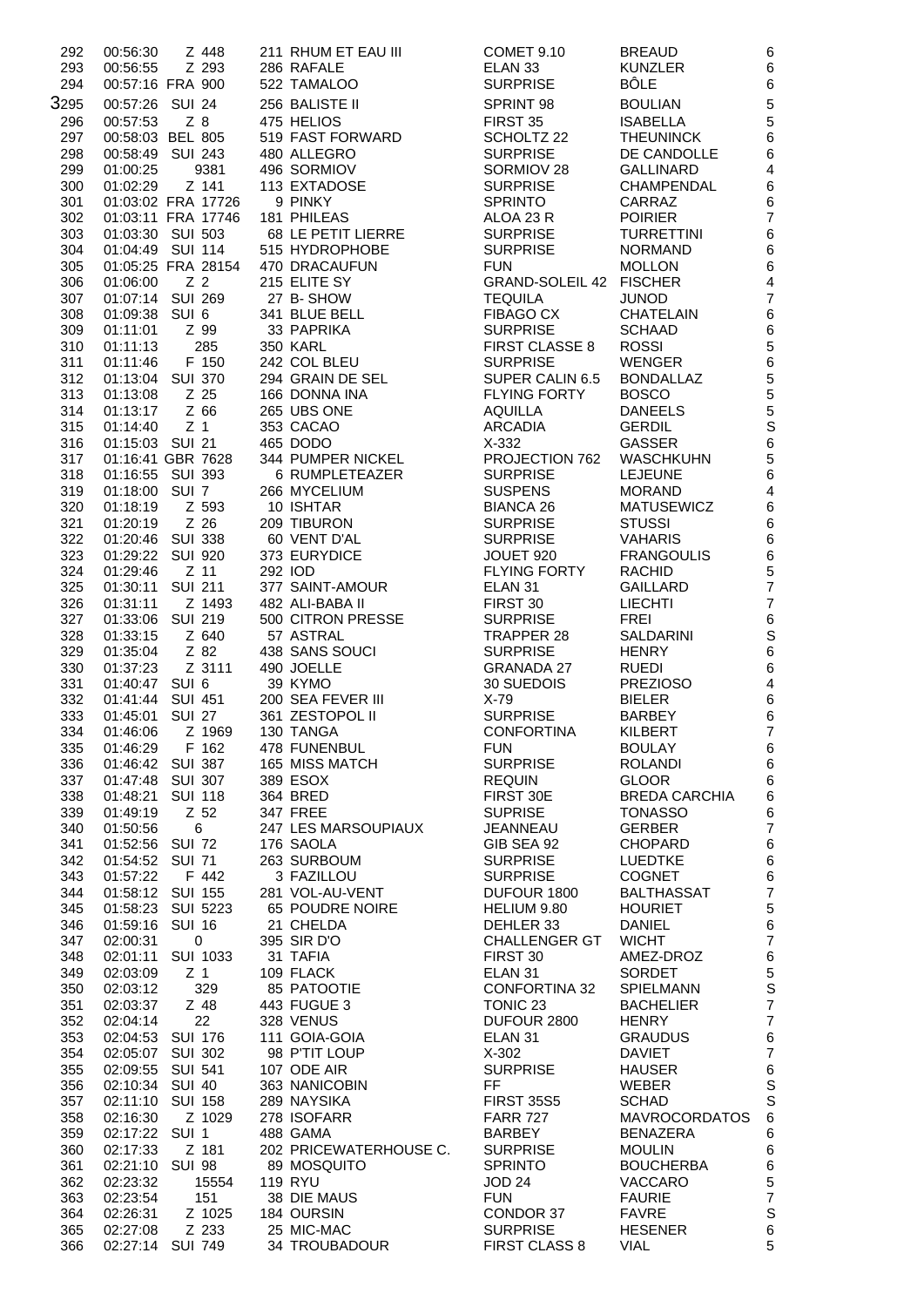| 367 | 02:27:18         | Z 346             | 462 MAMBO          | COMET 700               | <b>BURRI</b>       | $\overline{7}$  |
|-----|------------------|-------------------|--------------------|-------------------------|--------------------|-----------------|
| 368 | 02:28:41         | Z 601             | 401 AMANDLA        | OPTIMA 92               | <b>BOUJON</b>      | $\overline{7}$  |
| 369 | 02:29:47 SUI 311 |                   | 384 FOU D'AMOUR    | <b>SURPRISE</b>         | <b>BERGERIOUX</b>  | $6\phantom{a}$  |
| 370 | 02:34:20 SUI 276 |                   | 103                | <b>SURPRISE</b>         | <b>DESPATURE</b>   | 6               |
| 371 | 02:39:12 SUI 374 |                   | 125 CACTUS         | <b>SURPRISE</b>         | <b>GIRARDBILLE</b> | 6               |
| 372 | 02:39:58         | Z 531             | 358 MEROU II       | <b>PRIMAAT</b>          | <b>FRUTIG</b>      | 6               |
| 373 | 02:56:33 SUI 2   |                   | 331 SHAMU II       | DUFOUR 4800             | <b>DERIVAZ</b>     | 6               |
| 374 | 02:57:52 SUI 119 |                   | 132 FESTINA LENTE  | <b>SUSPENS</b>          | <b>LEITGIB</b>     | 4               |
| 375 | 03:03:49         | 21                | 102 E-A-LOR        | 6.5 M                   | <b>POTTERAT</b>    | $\overline{7}$  |
| 376 | 03:04:27         | <b>SUI 198</b>    | 410 THIERIC III    | <b>SURPRISE</b>         | WEDER              | 6               |
| 377 | 03:06:48         | Z 2081            | 154 DREAM FIRST    | FIRST 29                | <b>STADLER</b>     | S               |
| 378 | 03:08:06 SUI 440 |                   | 26 BILLOW          | <b>ATTALIA 32</b>       | <b>BILL</b>        | 7               |
| 379 | 03:08:38 SUI 133 |                   | 455 LAC ET MER     | <b>SURPRISE</b>         | <b>GARRONE</b>     | 6               |
| 380 | 03:08:45 SUI 378 |                   | 30 PIPISTRELLO     | POGO 6.5                | <b>BERNASCONI</b>  | 3               |
| 381 | 03:14:05         | 1664              | 409 MAMOME         | <b>BULLIT</b>           | <b>BASSET</b>      | 6               |
| 382 |                  | 03:14:52 SUI 3344 | 105 ELPENOR 3II    | INTER. FOLKBOAT ISELIN  |                    | 7               |
| 383 | 03:17:42         | Z 118             | 467 MIDNIGHT-SUN   | SUNSHINE 38             | <b>TAUSCHECK</b>   | 3               |
| 384 | 03:19:25 SUI 1   |                   | 175 P'TIT SUISSE   | <b>FIRST 210</b>        |                    | 7               |
| 385 | 03:22:04         | F 7137            | 233 DAHU           | TRIDENT 80              | <b>BRUCHON</b>     | 7               |
| 386 | 03:25:48 FRA 2   |                   | 473 PAMALO         | DUFOUR 31               | <b>ESCOUBES</b>    | 7               |
| 387 | 03:25:54         | Z 75              | 58 TERRAPIOUANE    | <b>SURPRISE</b>         | <b>TOMMAS</b>      | $6\phantom{1}6$ |
| 388 |                  | 03:31:20 SUI 2003 | 505 FORTITUDE      | FIRST CLASS 10          | <b>PRALONG</b>     | 5               |
| 389 | 03:39:39         | 665               | 349 KELLY          | <b>SURPRISE</b>         | <b>GENIER</b>      | 6               |
| 390 | 03:39:44         | Z 596             | 120 BOULOU         | FIRST <sub>25</sub>     | <b>LIECHTI</b>     | $\overline{7}$  |
| 391 | 03:42:07         | Z 195             | 235 MARIANNA       | COMET 800               | <b>VAN GILST</b>   | S               |
| 392 | 03:48:01 SUI 2   |                   | 365 LAUMARINE      | DUFOUR 32               | <b>BAER</b>        | $\overline{7}$  |
| 393 | 03:49:28         | D 1300            | 129 SURIA          | DUFOUR 1300             | <b>FLORCHINGER</b> | $6\phantom{1}6$ |
| 394 | 03:54:05         | Z 777             | 359                | <b>ARPEGE</b>           | <b>CASSELS</b>     | 7               |
| 395 |                  | 03:56:40 SUI 2229 | 333 TAGAROA        | <b>FIRST CLASS 8</b>    | <b>FERRARI</b>     | 5               |
| 396 | 03:57:47         | Z 106             | 433 ZED            | ECUME DE MER            | <b>FROIDEVAUX</b>  | 7               |
| 397 | 04:23:14         | Z 668             | 428 POP-CORN       | COMET 770               | <b>CORDEY</b>      | S               |
| 398 | 04:28:28         | Z 36              | 251 PAMUK III      | NAJAD 32                | <b>JEANNET</b>     | $\overline{7}$  |
| 399 | 04:31:15         | Z <sub>1</sub>    | 405 ST AMOUR III   | HOOD 38                 | GRAY               | 6               |
| 400 | 04:31:26         | 159               | 84 SEPTEMBRE       | NOMADE 640              | <b>SPIELMANN</b>   | L               |
| 401 |                  | 04:36:05 SUI 2364 | 226 BALTRINGHE III | <b>DUFOUR SAFARI</b>    | ABELS              | $\overline{7}$  |
| 402 | 04:54:06 FRA 153 |                   | 135 NORA           | FIRST 29                | <b>ACKERMANN</b>   | $\overline{7}$  |
| 403 | 04:56:21 SUI 211 |                   | 7 KIWI             | <b>FIRST 211</b>        | CALCAGNO           | 7               |
| 404 |                  | 05:09:50 SUI 1595 | 32 SAGA II         | FIRST 30                | <b>NUOFFER</b>     | $\overline{7}$  |
| 405 | 05:20:18 SUI 211 |                   | 83 JEVIMAVI        | <b>GIB SEA 312</b>      | <b>BERNSTEIN</b>   | 7               |
| 406 | 05:21:25         | 757               | 299 ANARSHIP II    | ALBIN VIGGEN            | <b>LEVRAT</b>      | $\overline{7}$  |
| 407 | 05:26:00         | Z 12              | 338 B 3            | <b>BARBERIS</b>         | AMOUDRUZ           | S               |
| 408 |                  | 05:29:27 SUI 1134 | 213 CALLISTO       |                         | REVILLARD          | 7               |
| 409 | 05:42:21         | 69                | 80 AGAT ZEBLOUZ    | <b>SLOOP</b>            | <b>ROSSIER</b>     | L               |
| 410 | 05:49:50 SUI 7   |                   | 504 OGO 8F714      | <b>NANTUCKET</b>        | <b>CHEVASSUT</b>   | 7               |
| 411 | 05:51:00         | Z 55              | 472 JO             | <b>SURPRISE</b>         | <b>BRULHART</b>    | 6               |
| 412 | 06:03:17         | 6                 | 124 PIMPON         | CN50 DAIMIO             | <b>EYHOLZER</b>    | $\overline{7}$  |
| 413 | 06:05:47         | Z 606             | 287 MEZCAL         | <b>FOLKBOAT</b>         | <b>CREVOISIER</b>  | 7               |
| 414 | 06:17:52         | Z 1806            | 92 KALIK           | KALIK <sub>33</sub>     | <b>FREI</b>        | 7               |
| 415 | 07:36:15         | $Z_8$             | 259 LOUZIANA       | WEBSTER ELIS. 31 FREYSS |                    | $\overline{7}$  |
| 416 | 07:48:30         | Z 23              | 24 MARYLINE 2      | <b>SANGRIA NV</b>       | <b>GIRARD</b>      | $\overline{7}$  |
|     |                  |                   |                    |                         |                    |                 |

 **bateaux partis: 526 abandons: 352 disqualifiés: 1 protets: 0**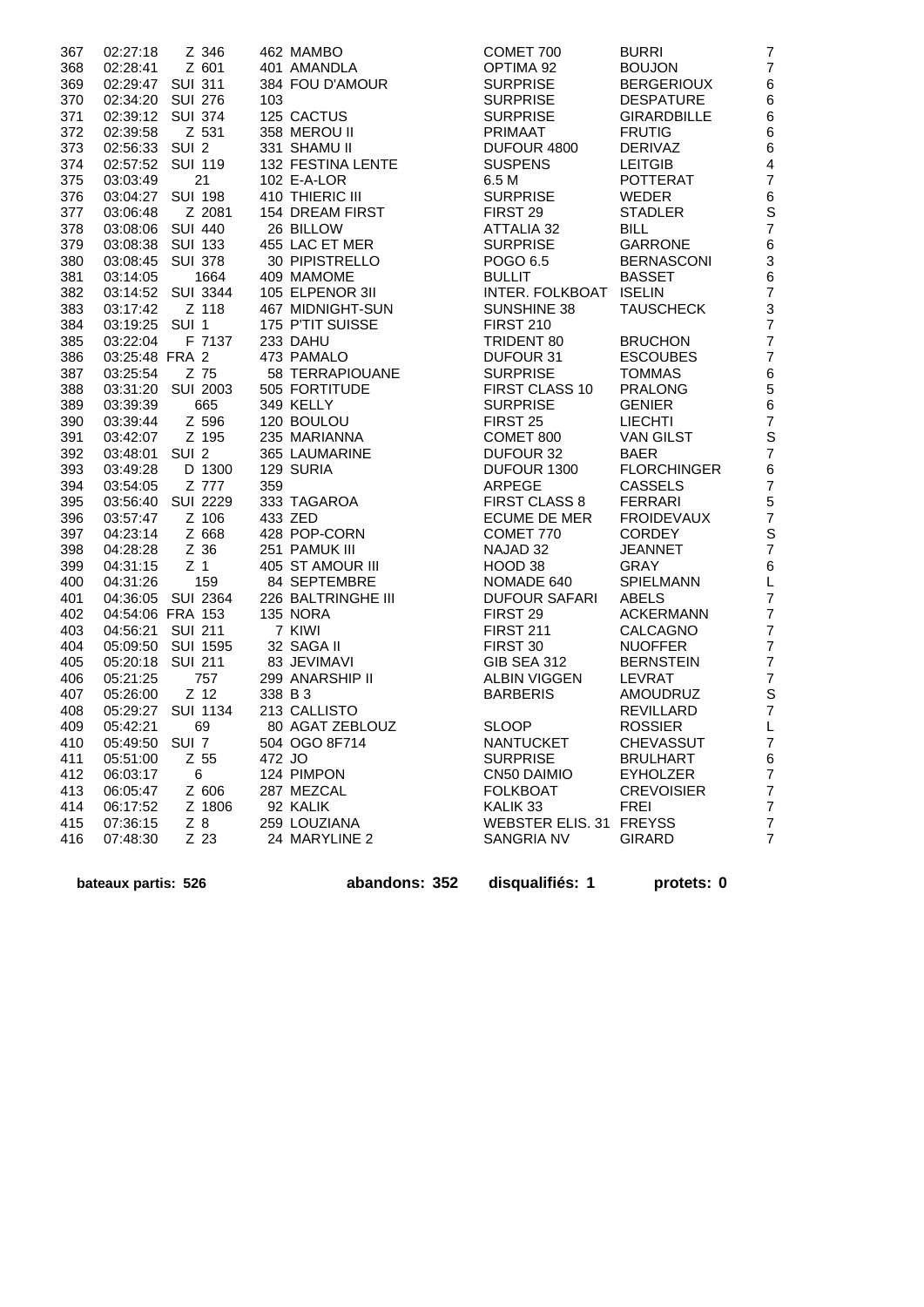## **Liste des abandons** *BOL D'OR 2002*

|                | <b>VOILE</b>             |               | <b>CARTON NOM DU BATEAU</b>     | <b>SERIE</b>                           | <b>BARREUR</b>                       | <b>ACVL</b>                               |
|----------------|--------------------------|---------------|---------------------------------|----------------------------------------|--------------------------------------|-------------------------------------------|
|                | 1 SUI 9                  |               | 1 GUSTAVE                       | <b>SURPRISE</b>                        | <b>BERTHELOT</b>                     | 6                                         |
|                | 2 FRA 751                |               | 2 NAUSIKAA                      | <b>SURPRISE</b>                        | <b>STEINER</b>                       | 6                                         |
| 3              |                          | F 442         | 3 FAZILLOU                      | <b>SURPRISE</b>                        | <b>COGNET</b>                        | $6\phantom{1}6$                           |
| 4              | Z <sub>3</sub>           |               | 5 BARZOI                        | LUTHI 951                              | <b>SCHLAEPPI</b>                     | 3                                         |
|                | 5 SUI 393                |               | 6 RUMPLETEAZER                  | <b>SURPRISE</b>                        | <b>LEJEUNE</b>                       | 6                                         |
|                | 6 FRA 33                 |               | 8 GALIOTE                       | HELIUM 7.65                            | <b>TORFOU</b>                        | 6                                         |
| $\overline{7}$ | 8 SUI 68                 | Z 593         | 10 ISHTAR<br>12 LE NARQUOIS     | <b>BIANCA 26</b><br><b>TOUCAN</b>      | <b>MATUSEWICZ</b><br><b>MANFRINI</b> | 6<br>$\overline{c}$                       |
| 9              | SUI <sub>2</sub>         |               | 13 PISTACHE                     | LUTHI 800                              | <b>SALEX</b>                         | 5                                         |
| 10             | F 14                     |               | 14 M'ENFIN                      | FIRST 32                               | <b>FUSI</b>                          | 6                                         |
| 11             | SUI <sub>1</sub>         |               | 15 LEONARD                      | FIRST 32                               | <b>REY</b>                           | $\overline{7}$                            |
| 12             |                          | F 13185       | <b>16 TASTEVENT</b>             | FIRST CLASS 12                         | UHL.                                 | $\overline{\mathbf{4}}$                   |
| 13             |                          | X 360         | 19 MAXI                         | MAXI 77                                | SZADECZKY                            | $\overline{7}$                            |
|                | 14 SUI 16                |               | 21 CHELDA                       | DEHLER 33                              | <b>DANIEL</b>                        | 6                                         |
| 15             |                          | Z 23          | 24 MARYLINE 2                   | SANGRIA NV                             | <b>GIRARD</b>                        | $\overline{7}$                            |
| 16             |                          | Z 233         | 25 MIC-MAC                      | <b>SURPRISE</b>                        | <b>HESENER</b>                       | 6                                         |
|                | 17 SUI 440<br>18 SUI 269 |               | 26 BILLOW<br>27 B-SHOW          | <b>ATTALIA 32</b><br><b>TEQUILA</b>    | <b>BILL</b><br><b>JUNOD</b>          | $\overline{7}$<br>$\overline{7}$          |
| 19             | Z <sub>3</sub>           |               | 28 HAUL AWAY                    | FIRST 28                               | SAUDAN                               | $\,6$                                     |
|                | 20 SUI 378               |               | 30 PIPISTRELLO                  | POGO 6.5                               | <b>BERNASCONI</b>                    | 3                                         |
|                | 21 SUI 1033              |               | 31 TAFIA                        | FIRST 30                               | AMEZ-DROZ                            | 6                                         |
|                | 22 SUI 1595              |               | 32 SAGA II                      | FIRST 30                               | <b>NUOFFER</b>                       | $\overline{7}$                            |
| 23             |                          | Z 99          | 33 PAPRIKA                      | <b>SURPRISE</b>                        | <b>SCHAAD</b>                        | $\,$ 6 $\,$                               |
|                | 24 SUI 749               |               | 34 TROUBADOUR                   | FIRST CLASS 8 OPEN VIAL                |                                      | 5                                         |
| 25             |                          | 151           | 38 DIE MAUS                     | <b>FUN</b>                             | <b>FAURIE</b>                        | $\overline{7}$                            |
|                | 26 SUI 6                 |               | 39 KYMO                         | 30 SUEDOIS                             | <b>PREZIOSO</b>                      | $\overline{\mathbf{4}}$                   |
|                | 27 SUI 9871              |               | 41 L'ARCHE                      | FURIA 37+                              | <b>MONDADA</b>                       | 6                                         |
|                | 28 SUI 47                |               | 42 ANUBIS<br>44 GRYFFINDOR      | <b>TOUCAN</b><br><b>GRAND SURPRISE</b> | <b>WILHEM</b><br>AEPPLI              | $\overline{c}$<br>$\overline{\mathbf{4}}$ |
|                | 29 SUI 42<br>30 SUI 3827 |               | <b>45 MAYANUS VII</b>           | DYNAMIC 35                             | JANET                                | $\overline{\mathbf{4}}$                   |
| 31             |                          | Z 40          | <b>46 KORRIGAN</b>              | 6M JI                                  | JANET                                | $\overline{\mathbf{4}}$                   |
|                | 32 FRA 6                 |               | 47 SIX ET MOI                   | MODULO 105                             | VAN LEEUWEN                          | $\overline{c}$                            |
|                | 33 SUI 189               |               | 48 LE PETIT BEIGNEUR            | <b>SURPRISE</b>                        | <b>MINO</b>                          | 6                                         |
| 34             |                          | Z 225         | 50 JUSTADREAM                   | SUN DREAM 28                           | LEU                                  | $\overline{7}$                            |
| 35             |                          | F 1271        | 51 TATOUAGE BLEU                | FIRST CLASS 7                          | CAVALCA                              | $\overline{7}$                            |
|                | 36 SUI 905               |               | 53 PRÊT- A- PORTER              | <b>SURPRISE</b>                        | <b>BIRCHLER</b>                      | 6                                         |
| 37             | <b>SUI 95</b>            |               | 54 ZORBA                        | $X-95$                                 | <b>PALMA</b>                         | $\overline{\mathbf{4}}$                   |
| 38             |                          | Z 640<br>Z 75 | 57 ASTRAL                       | TRAPPER 28                             | SALDARINI                            | $\mathbf S$                               |
| 39             | 40 SUI 338               |               | 58 TERRAPIOUANE<br>60 VENT D'AL | <b>SURPRISE</b><br><b>SURPRISE</b>     | <b>TOMMAS</b><br><b>VAHARIS</b>      | 6<br>6                                    |
|                | 41 SUI 53                |               | 62 ZYGOMATIK                    | <b>GRAND SURPRISE</b>                  | <b>PETER</b>                         | $\overline{4}$                            |
|                | 42 SUI 5223              |               | 65 POUDRE NOIRE                 | HELIUM 9.80                            | <b>HOURIET</b>                       | $\sqrt{5}$                                |
|                | 43 SUI 22                |               | 66 GRAND BLEU                   | <b>SPRINT</b>                          | <b>BOADA</b>                         | 4                                         |
|                | 44 SUI 503               |               | 68 LE PETIT LIERRE              | <b>SURPRISE</b>                        | <b>TURRETTINI</b>                    | 6                                         |
|                | 45 SUI 10                |               | 69 LADY JO                      | ELAN <sub>33</sub>                     | <b>MAGNIN</b>                        | 6                                         |
|                | 46 FRA 360               |               | 70 M'ENFIN                      | <b>SURPRISE</b>                        | <b>SEMAC</b>                         | 6                                         |
|                | 47 SUI 542               |               | 72 MYLORD                       | SCOTCH 30                              | <b>SOUCAS</b>                        | 5                                         |
|                | 48 SUI 32                |               | 75 NYROCA IX<br>78 CELTICA      | <b>GRAND SURPRISE</b>                  | <b>FIRMENICH</b><br><b>FORNEROD</b>  | $\overline{\mathbf{4}}$<br>$\overline{7}$ |
| 49             | 50 SUI 33                |               | 79 TEAM FREEMAN                 | <b>BENETEAU</b><br><b>UFO 22</b>       | <b>EDEN</b>                          | 6                                         |
| 51             |                          | 69            | 80 AGAT ZEBLOUZ                 | <b>SLOOP</b>                           | <b>ROSSIER</b>                       | L                                         |
|                | 52 SUI 4                 |               | 81 HANG LOOSE                   | SUN ODYSSEY 30                         | EGLI                                 | 6                                         |
|                | 53 SUI 241               |               | 82 RUBIS SUR L'ONDE             | <b>ETAP 241</b>                        | <b>MOWBRAY</b>                       | $\overline{7}$                            |
|                | 54 SUI 211               |               | 83 JEVIMAVI                     | <b>GIB SEA 312</b>                     | <b>BERNSTEIN</b>                     | $\overline{7}$                            |
| 55             |                          | 159           | 84 SEPTEMBRE                    | NOMADE 640                             | <b>SPIELMANN</b>                     | L                                         |
| 56             |                          | 329           | 85 PATOOTIE                     | <b>CONFORTINA 32</b>                   | <b>SPIELMANN</b>                     | S                                         |
|                | 57 SUI 498               |               | 87 ALOA                         | OPTIMA 106                             | <b>GATTI</b>                         | 6                                         |
|                | 58 SUI 98                |               | 89 MOSQUITO                     | <b>SPRINTO</b>                         | <b>BOUCHERBA</b>                     | 6                                         |
| 59             | 60 LM 34                 | Z 1806        | 92 KALIK<br>93 LADY MURDOCH     | KALIK 33<br><b>SWEDEN YACHTS</b>       | FREI<br><b>SALMON</b>                | $\overline{7}$<br>$\,6$                   |
|                | 61 SUI 72                |               | 94 JEU DU VENT                  | 6 M                                    | <b>PINGET</b>                        | 4                                         |
|                | 62 FRA 1286              |               | 95 INCOGNITO                    | <b>SURPRISE</b>                        | <b>KLEBER</b>                        | 6                                         |
|                | 63 SUI 6                 |               | 96 HALLOWEEN                    | <b>LUTHI 1050</b>                      | <b>METTRAUX</b>                      | 5                                         |
|                | 64 SUI 470               |               | 97 FARU                         | <b>SURPRISE</b>                        | AMSLER                               | 6                                         |
|                | 65 SUI 302               |               | 98 P'TIT LOUP                   | $X-302$                                | <b>DAVIET</b>                        | $\overline{7}$                            |
|                | 66 SUI 2095              |               | 100 POP CORN                    | X-95                                   | <b>PFIRTER</b>                       | 5                                         |
|                | 67 SUI 248               |               | 101 RAPID RABBIT                | <b>SURPRISE</b>                        | <b>PAULING</b>                       | 6                                         |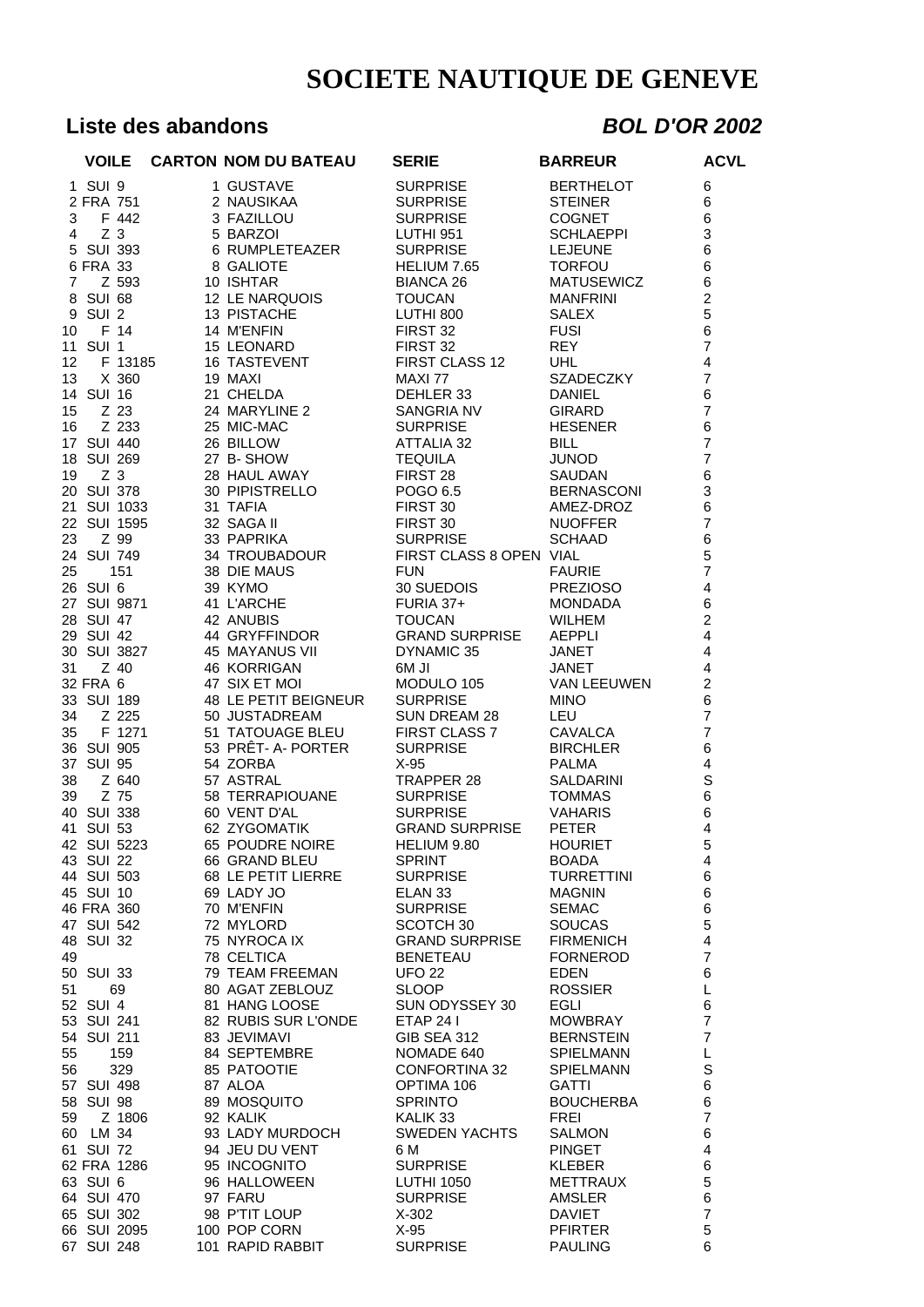| 68         | 21                      |     | 102 E-A-LOR                        | 6.5 M                             | <b>POTTERAT</b>                     | 7                              |
|------------|-------------------------|-----|------------------------------------|-----------------------------------|-------------------------------------|--------------------------------|
|            | 69 SUI 276              | 103 |                                    | <b>SURPRISE</b>                   | <b>DESPATURE</b>                    | 6                              |
|            | 70 SUI 541              |     | 107 ODE AIR                        | <b>SURPRISE</b>                   | <b>HAUSER</b>                       | 6                              |
| 71         | Z 1                     |     | 109 FLACK                          | ELAN <sub>31</sub>                | <b>SORDET</b>                       | $\mathbf 5$                    |
|            | 72 SUI 18<br>73 SUI 176 |     | 110 PITCHIRI<br>111 GOIA-GOIA      | ROMMEL 33<br>ELAN <sub>31</sub>   | <b>HEDIGER</b><br><b>GRAUDUS</b>    | $\ensuremath{\mathsf{3}}$<br>6 |
|            | 74 SUI 59               | 112 |                                    | 6 M JI                            | <b>TEMPIA-CALIERA</b>               | $\overline{\mathbf{4}}$        |
| 75         | Z 141                   |     | 113 EXTADOSE                       | <b>SURPRISE</b>                   | <b>CHAMPENDAL</b>                   | $\,6$                          |
| 76         | F 374                   |     | 114 UNCLE SCROOGE                  |                                   | <b>PASQUIER</b>                     | S                              |
|            | 77 SUI 3                |     | 116 LAISSE BETON                   | <b>FOLKBOAT</b>                   | <b>GAUTIER</b>                      | $\overline{7}$                 |
|            | 78 FRA 1107             |     | 118 WIND                           | <b>SURPRISE</b>                   | PY                                  | 6                              |
| 79         | 15554                   |     | <b>119 RYU</b>                     | <b>JOD 24</b>                     | <b>VACCARO</b>                      | $\mathbf 5$                    |
| 80         | Z 596                   |     | 120 BOULOU                         | FIRST <sub>25</sub>               | <b>LIECHTI</b>                      | $\overline{7}$                 |
| 81         | 6                       |     | 124 PIMPON                         | CN50 DAIMIO                       | <b>EYHOLZER</b>                     | $\overline{7}$                 |
|            | 82 SUI 374              |     | 125 CACTUS                         | <b>SURPRISE</b>                   | <b>GIRARDBILLE</b>                  | 6                              |
| 83         | F 260                   |     | 126 GERARD CHARMOT                 | FIRST CLASS 10                    | <b>CHARMOT</b>                      | 3                              |
| 84         | Z 23                    |     | 127 AVATI                          | <b>FRENCH CAT</b>                 | <b>TRUFFER</b>                      | F                              |
| 85         | FR 15                   |     | 128 FAST'OCHE                      | SUN FAST 26                       | <b>JIMENEZ</b>                      | $\overline{7}$                 |
| 86<br>87   | D 1300<br>Z 1969        |     | 129 SURIA<br>130 TANGA             | DUFOUR 1300<br><b>CONFORTINA</b>  | <b>FLORCHINGER</b><br>KILBERT       | 6<br>$\overline{7}$            |
|            | 88 SUI 108              |     | 131 GRAS MAISON-TISSUS             | SPRINT 108                        | <b>MOSSAZ</b>                       | $\overline{4}$                 |
|            | 89 SUI 119              |     | 132 FESTINA LENTE                  | <b>SUSPENS</b>                    | <b>LEITGIB</b>                      | 4                              |
|            | 90 FRA 153              |     | 135 NORA                           | FIRST 29                          | <b>ACKERMANN</b>                    | $\overline{7}$                 |
|            | 91 SUI 41               |     | 136 AQUARELLE2                     | BEPOX 700                         | <b>GERBER</b>                       | 5                              |
| 92         | Z 23                    |     | 140 FILVITE                        | <b>SURPRISE</b>                   | <b>JORDAN</b>                       | 6                              |
| 93         | Z 200                   |     | 142 SAUDADE 2                      | <b>SURPRISE</b>                   | QUINODOZ                            | 6                              |
|            | 94 SUI 19               |     | 143 ZED                            | <b>EPERVIER</b>                   | <b>SCHAERRER</b>                    | 6                              |
| 95         |                         |     | 144 CHARLOTTE                      | <b>BILLIE CHARLOTTE</b>           | <b>WABER</b>                        | L                              |
|            | 96 SUI 46               |     | 145 APSARA                         | <b>GRAND SURPRISE</b>             | DE HALLER                           | 4                              |
|            | 97 SUI 1693             |     | 146 ANAXEL                         | <b>SWAN 41</b>                    | <b>MEYER</b>                        | $\,6$                          |
| 98         | Z 65                    |     | 147 ROSE DES VENTS                 | <b>LACUSTRE</b>                   | <b>WEHRLI</b>                       | $\overline{7}$                 |
| 100        | 99 SUI 547<br>34        |     | 148 BELFILLE<br>150 ALLIANZ SUISSE | LUTHY 33<br>DEHLER 34             | <b>GALLAY</b><br><b>OERTLY</b>      | 6<br>6                         |
|            | 101 FRA 3835            |     | 153 STRYCO                         | <b>B-JET DER I</b>                | <b>STRIPPOLI</b>                    | $\boldsymbol{7}$               |
| 102        | Z 2081                  |     | 154 DREAM FIRST                    | FIRST 29                          | <b>STADLER</b>                      | $\mathbb S$                    |
|            | 103 SUI 172             |     | 156 TBS                            | <b>SURPRISE</b>                   | <b>MOURA</b>                        | $\,6$                          |
|            | 104 SUI 483             |     | 159 SAIL LA VIE                    | <b>SURPRISE</b>                   | <b>WILLIAMS</b>                     | $\,6$                          |
| 105        | Z <sub>1</sub>          |     | 160 MOLA-MOLA                      | GIBSEA 76                         | <b>HALVARSSON</b>                   | $\mathbb S$                    |
| 106        | $Z$ 17                  |     | 161 TRUFFALO                       | <b>SURPRISE</b>                   | DARBELLAY                           | 6                              |
|            | 107 SUI 387             |     | 165 MISS MATCH                     | <b>SURPRISE</b>                   | <b>ROLANDI</b>                      | $\,6$                          |
| 108        | Z 25                    |     | 166 DONNA INA                      | <b>FLYING FORTY</b>               | <b>BOSCO</b>                        | 5                              |
| 109        | Z 123                   |     | 167 PUSSYCAT                       | <b>RUSH REGATE</b>                | <b>GELISSEN</b>                     | 5                              |
|            | 110 SUI 297             |     | 170 AD HOC                         | <b>SURPRISE</b>                   | <b>DUBOIS-FERRIERE</b>              | 6                              |
|            | 111 SUI 96<br>112 SUI 1 |     | 171 LES BRASSEURS<br>173 SAMSARA   | SURPRISE<br><b>JOD 35</b>         | <b>IMOBERSIEG</b><br><b>MEUNIER</b> | 6<br>$\overline{4}$            |
|            | 113 SUI 1               |     | 175 P'TIT SUISSE                   | <b>FIRST 210</b>                  |                                     | $\overline{7}$                 |
|            | 114 SUI 72              |     | 176 SAOLA                          | GIB SEA 92                        | <b>CHOPARD</b>                      | 6                              |
|            | 115 SUI 106             |     | 177 PHOENIX                        | <b>HELIUM</b>                     | <b>SCHEPP</b>                       | $\,6$                          |
|            | 116 SUI 7777            |     | 178 REDDOT                         | <b>BANNER 28</b>                  | <b>PIFFARTTI</b>                    | $\,$ 5 $\,$                    |
|            | 117 FRA 17746           |     | 181 PHILEAS                        | ALOA 23 R                         | <b>POIRIER</b>                      | $\boldsymbol{7}$               |
| 118        | F 287                   |     | 183 FELIBRE                        | SUPERCALIN 6.50                   | ANDRE                               | $\,$ 5 $\,$                    |
| 119        | Z 1025                  |     | 184 OURSIN                         | CONDOR 37                         | <b>FAVRE</b>                        | $\mathsf S$                    |
|            | 120 SUI 38              |     | 186 EOLE                           | ALPA 36                           | <b>SCHMID</b>                       | $\overline{7}$                 |
|            | 121 SUI 43              |     | 187 MANCHOT PAPOU                  | <b>INFERNO 31</b>                 | LEYVRAZ                             | $\mathbf 5$                    |
| 122        | Z 59<br>123 SUI 1991    |     | 188 ZOLA<br>189 DOUCE-MARIE        | <b>FANTASIA 27</b><br>LUTHI 11.00 | <b>EBHEHARD</b><br><b>RHYN</b>      | $\overline{7}$<br>$\,$ 5 $\,$  |
|            | 124 SUI 401             |     | 190 AUER CHOCOLATIER               | <b>SURPRISE</b>                   | JOST                                | 6                              |
| 125        | Z 101                   |     | 191 DANAE                          | 6,5M SI                           | <b>FALLER</b>                       | 5                              |
|            | 126 SUI 21              |     | 193 EXPSAROS                       | <b>TOUCAN</b>                     | <b>GETAZ</b>                        | $\overline{2}$                 |
| 127        | Z 1386                  |     | 194 LE DUC                         | NEPTUNE 625                       | <b>SPAETH</b>                       | $\,6$                          |
| 128        | ITA 8105                |     | 195 L'EMBROUILLE                   | DOLPHIN 81                        | <b>BALAVOINE</b>                    | 5                              |
|            | 129 SUI 451             |     | 200 SEA FEVER III                  | X-79                              | <b>BIELER</b>                       | $\,6\,$                        |
| 130        | Z 181                   |     | 202 PRICEWATERHOUSE                | <b>SURPRISE</b>                   | <b>MOULIN</b>                       | $\,6$                          |
| 131        | Z <sub>3</sub>          |     | <b>207 KEA</b>                     | 30 SUEDOIS                        | <b>TISSOT</b>                       | $\mathbf S$                    |
|            | 132 SUI 967             |     | 208 SAGITTA                        | <b>SURPRISE</b>                   | <b>NORDHOF</b>                      | $\,6$<br>$\,6\,$               |
| 133<br>134 | Z 26<br>Z 7             |     | 209 TIBURON<br>210 WIND SONG       | <b>SURPRISE</b><br>JAGUAR 27      | <b>STUSSI</b><br><b>PESSE</b>       | $\overline{7}$                 |
| 135        | Z 448                   |     | 211 RHUM ET EAU III                | <b>COMET 9.10</b>                 | <b>BREAUD</b>                       | 6                              |
|            | 136 SUI 452             |     | 212 TITAN                          | X-99                              | <b>GIVEL</b>                        | 4                              |
|            | 137 SUI 1134            |     | 213 CALLISTO                       |                                   | REVILLARD                           | $\overline{7}$                 |
| 138        | Z 230                   |     | 214 VINDILIS                       | ALPA 950                          | <b>CEVEY</b>                        | $\overline{7}$                 |
| 139        | Z <sub>2</sub>          |     | 215 ELITE SY                       | <b>GRAND-SOLEIL 42</b>            | <b>FISCHER</b>                      | 4                              |
|            | 140 SUI 230             |     | 216 MIC-MAC                        | <b>SURPRISE</b>                   | <b>MORONE</b>                       | 6                              |
|            | 141 SUI 264             |     | 217 BASTAC                         | <b>SOLING</b>                     | VANDENBERGHE                        | $\overline{7}$                 |
|            | 142 SUI 25              |     | 218 MELLIFICA                      | SPRINT 108                        | <b>DALPHIN</b>                      | $\overline{4}$                 |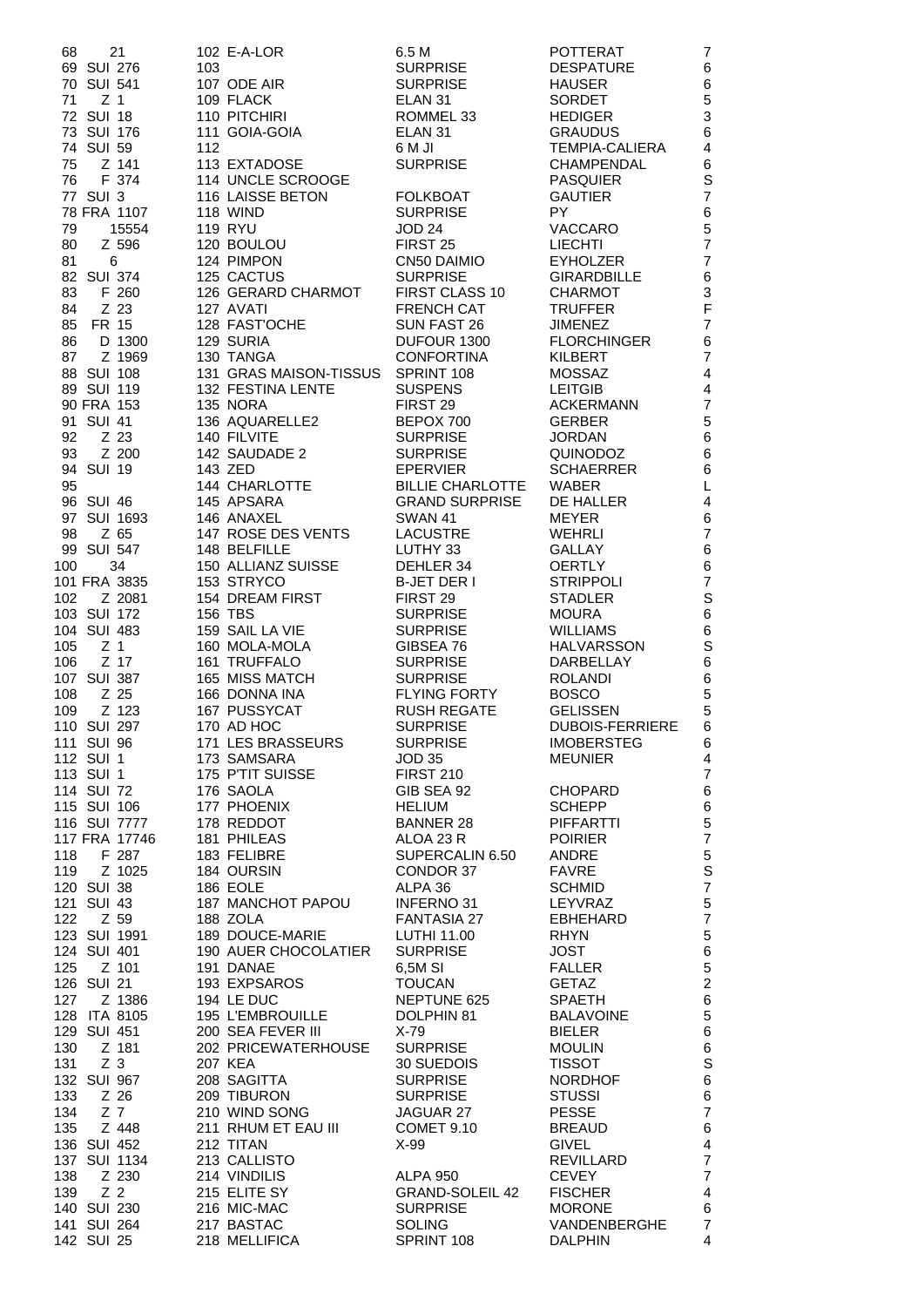|            | 143 F9A                        | 221 GARUDA                        | <b>TRIMARAN F9A</b>                      |                                    | S                                |
|------------|--------------------------------|-----------------------------------|------------------------------------------|------------------------------------|----------------------------------|
|            | 144 SUI 1075                   | 222 VAGABUNDO                     | <b>SWAN 411</b>                          | <b>KUTTEL</b>                      | 4                                |
| 146        | 145 SUI 8109<br>Z <sub>4</sub> | 224 TBD<br>225 MARIE-ANNE         | DOLPHIN 81<br>ALBIN-VIGGEN               | <b>LEUENBERGER</b><br>VULLIERAT    | 5<br>6                           |
|            | 147 SUI 2364                   | 226 BALTRINGHE III                | <b>DUFOUR SAFARI</b>                     | ABELS                              | $\overline{7}$                   |
|            | 148 SUI 4915                   | 228 EOLE                          | <b>SCOPOFISH</b>                         | <b>LINDER</b>                      | $\overline{7}$                   |
|            | 149 ITA 2229                   | 229 CELESTINO 5°                  | <b>MJUNIOR</b>                           | <b>GHIRINGHELLI</b>                | $\overline{7}$                   |
| 150        | Z 380                          | 231 CANARD                        | FIRST 24                                 |                                    | $\overline{7}$                   |
| 151        | F 7137                         | 233 DAHU                          | TRIDENT 80                               | <b>BRUCHON</b>                     | $\overline{7}$                   |
| 152        | Z 195                          | 235 MARIANNA                      | COMET 800                                | <b>VAN GILST</b>                   | $\mathbf S$                      |
| 153        | Z 211                          | 236 CALMOS                        | <b>INERGA PUMA 23</b>                    | <b>WADDINGTON</b>                  | L                                |
| 154<br>155 | 183<br>Z 54                    | 237 MESOKE<br>241 MAICA           | GREGAL 23<br><b>PROTO</b>                | <b>DUMUR</b><br><b>KHODL</b>       | $\mathbb S$<br>6                 |
| 156        | F 150                          | 242 COL BLEU                      | <b>SURPRISE</b>                          | <b>WENGER</b>                      | 6                                |
| 157        | Z 1476                         | 243 MXL                           | <b>LUTHI 1040</b>                        | <b>MORIER</b>                      | 5                                |
| 158        | 6                              | 247 LES MARSOUPIAUX               | JEANNEAU                                 | <b>GERBER</b>                      | $\overline{7}$                   |
| 159        | Z 41                           | 249 MAURABLYA III                 | SUN LEGEND 41                            | <b>AMIGUET</b>                     | 6                                |
| 160        | Z 648                          | 250 FILOCHARD                     | <b>SELECTION</b>                         | <b>BERGERAT</b>                    | $\overline{\mathbf{4}}$          |
| 161        | Z 36                           | 251 PAMUK III                     | NAJAD 32                                 | <b>JEANNET</b>                     | $\overline{7}$                   |
| 163        | 162 SUI 39<br>F 17             | 252 BAHIA<br>253 WWW.DREAM        | <b>SURPRISE</b><br><b>SOLING</b>         | DE KALBERMATTEN<br>DE LA CHESNAIS  | 6<br>$\overline{7}$              |
| 164        | Z 570                          | 254 CRACOUCASS                    | REVE DE MER                              | <b>DESLEX</b>                      | $\overline{7}$                   |
|            | 165 SUI 1116                   | 255 MELODY NELSON                 | AMETHYSTE                                | <b>SCHOPFER</b>                    | 3                                |
|            | 166 SUI 24                     | 256 BALISTE II                    | SPRINT 98                                | <b>BOULIAN</b>                     | 5                                |
|            | 167 SUI 390                    | 257 NANOUK 5                      | <b>SURPRISE</b>                          | <b>VOUMARD</b>                     | 6                                |
| 168        | F 2                            | 258 ANTIDOTE                      | <b>DUFOUR</b>                            | <b>FARGIER</b>                     | $\overline{7}$                   |
| 169        | $Z$ 8                          | 259 LOUZIANA                      | <b>WEBSTER ELIS, 31</b>                  | <b>FREYSS</b>                      | $\overline{7}$                   |
|            | 170 FRA 32<br>171 SUI 71       | 261 LUCIANA<br>263 SURBOUM        | HELIUM7.65<br><b>SURPRISE</b>            | <b>GILBRIN</b><br>LUEDTKE          | $\mathbf S$<br>6                 |
| 172        | 181                            | 264 SNEKAR IV                     | <b>EDEL 600</b>                          | <b>PELLEGRINI</b>                  | $\overline{7}$                   |
|            | 173 SUI 7                      | 266 MYCELIUM                      | <b>SUSPENS</b>                           | <b>MORAND</b>                      | $\overline{\mathbf{4}}$          |
|            | 174 SUI 11                     | 267 CALALI                        | <b>TOUCAN</b>                            | <b>BAYLON</b>                      | $\boldsymbol{2}$                 |
|            | 175 SUI 15                     | 269 ANAIS                         | <b>TOUCAN</b>                            | <b>DUBEY</b>                       | $\overline{c}$                   |
| 176        | Z 2445                         | 270 TETOSSE                       | POLARIS 37                               | <b>JUNOD</b>                       | 5                                |
|            | 177 FRA 49                     | 271 FLOPHIL                       | DYNAMIC 35                               | <b>FICHARD</b>                     | 4                                |
|            | 178 SUI 304<br>179 FRA 225     | 272 OLYMPIC<br>273 ENZO           | MUMM 30<br>MELGES 24                     | <b>ETIENNE</b><br><b>MARCHETTA</b> | 4<br>4                           |
| 180        |                                | 274 CLIN. DES                     | 18 P. AUSTRALIEN                         | ABERLE                             | L                                |
|            | 181 SUI 310                    | 275 BELLE AURORE III              | <b>SURPRISE</b>                          | <b>KOSSLER</b>                     | 6                                |
|            | 182 SUI 2002                   | 277 YOG                           | FARIER 725C                              | <b>KOHLER</b>                      | $\mathbf S$                      |
| 183        | Z 1029                         | 278 ISOFARR                       | <b>FARR 727</b>                          | <b>MAVROCORDATOS</b>               | 6                                |
|            | 184 SUI 502                    | 280 INDIGO                        | $X-99$                                   | <b>CHENAUX</b>                     | 4                                |
|            | 185 SUI 155                    | 281 VOL-AU-VENT                   | DUFOUR 1800                              | <b>BALTHASSAT</b>                  | $\overline{7}$                   |
| 187        | 186 F 33<br>34                 | 283 ANTHICAT<br>284 TUMI          | CATMAN 26<br><b>CONTEST 34</b>           | <b>CURSCHELLAS</b><br>MASSARD      | F<br>$\overline{7}$              |
| 188        | Z 293                          | 286 RAFALE                        | ELAN <sub>33</sub>                       | KUNZLER                            | 6                                |
| 189        | Z 606                          | 287 MEZCAL                        | <b>FOLKBOAT</b>                          | <b>CREVOISIER</b>                  | $\overline{7}$                   |
| 190        | Z 373                          | 288 COCO VI                       | JEANNEAU                                 | <b>OPPLIGER</b>                    | $\mathsf S$                      |
|            | 191 SUI 158                    | 289 NAYSIKA                       | <b>FIRST 35S5</b>                        | <b>SCHAD</b>                       | $\mathsf S$                      |
| 192        | Z 176                          | 290 SARIGOL                       | <b>SURPRISE</b>                          | <b>MENZEL</b>                      | 6                                |
| 193        | Z 11<br>194 SUI 939            | 292 IOD<br>295 JERONIMO           | <b>FLYING FORTY</b><br>RANGER 29         | <b>RACHID</b><br><b>BLANALT</b>    | $\overline{5}$<br>$\overline{7}$ |
|            | 195 SUI 497                    | 297 AVOCADO                       | <b>SURPRISE</b>                          | <b>SCHMIDT</b>                     | 6                                |
| 196        | 757                            | 299 ANARSHIP II                   | ALBIN VIGGEN                             | LEVRAT                             | $\overline{7}$                   |
| 197        | Z 415                          | 300 MEYZIG 2                      | <b>CONFORTINA 32</b>                     | DE CARLO                           | $\overline{7}$                   |
| 198        | Z 23                           | 301 JUMELEE                       | <b>CONATI 22</b>                         | <b>GAUDIN</b>                      | $\mathbf S$                      |
|            | 199 SUI 1944                   | 302 GOLDEN HEART                  | GOLDEN SHAMROCK BIRRAUM                  |                                    | $\overline{7}$                   |
| 201        | 200 SUI 1<br>Z 321             | 304 ALBATROS<br>305 CARRIACOU III | ALBATROS<br>DEHLER 34                    | <b>RYTER</b><br>EDELMANN           | $\mathbf{1}$<br>6                |
|            | 202 SUI 465                    | 307 CORTO                         | <b>SURPRISE</b>                          | <b>CHARBON</b>                     | 6                                |
| 203        | Z 276                          | 311 FANY                          | <b>SURPRISE</b>                          | <b>VUILLEUMIER</b>                 | 6                                |
| 204        | Z <sub>5</sub>                 | 313 CANIOS                        | LUTHY 29                                 | <b>MATTHYS</b>                     | 6                                |
| 205        | Z 136                          | 314 MATHE 4                       | <b>SURPRISE</b>                          | MAUGE                              | 6                                |
|            | 206 DU                         | 316 M'RODE                        | DEHLER DUETTA                            | <b>GRAF</b>                        | $\mathbf S$                      |
|            | 207 SUI 130                    | 318 JOUVENCE                      | <b>SURPRISE</b>                          | <b>PITTIER</b>                     | $\,6\,$                          |
| 209        | 208 FRA 1659<br>Z 111          | 319 TAIL'EAU 1ER<br>322 IMRAM     | <b>QUARTER TONNER</b><br><b>INTEGRAL</b> | ZWIBEL<br><b>GALLINELLI</b>        | 5<br>5                           |
|            | 210 SUI 63                     | 324 SAMOUI IV                     | <b>TOUCAN</b>                            | <b>GIRARDET</b>                    | $\overline{a}$                   |
|            | 211 SUI 335                    | 325 S'APHIL                       | <b>COMFORTINA 32</b>                     | <b>KECK</b>                        | $\,6\,$                          |
| 212        | 1932                           | 326 LIBELLULE                     | 11 OD                                    | <b>DURAN</b>                       | $\mathbf S$                      |
| 213        | 22                             | 328 VENUS                         | DUFOUR 2800                              | <b>HENRY</b>                       | $\overline{7}$                   |
|            | 214 FRA 355                    | 330 YUNNAN                        | <b>FIRST CLASS 8</b>                     | <b>CAMPS</b>                       | 5                                |
|            | 215 SUI 2                      | 331 SHAMU II                      | DUFOUR 4800                              | <b>DERIVAZ</b>                     | 6<br>$\overline{7}$              |
| 216        | Z 79<br>217 SUI 2229           | 332 GALATEE<br>333 TAGAROA        | <b>GRAND SOLEIL 35</b><br>FIRST CLASS 8  | <b>DUPONT</b><br><b>FERRARI</b>    | 5                                |
|            |                                |                                   |                                          |                                    |                                  |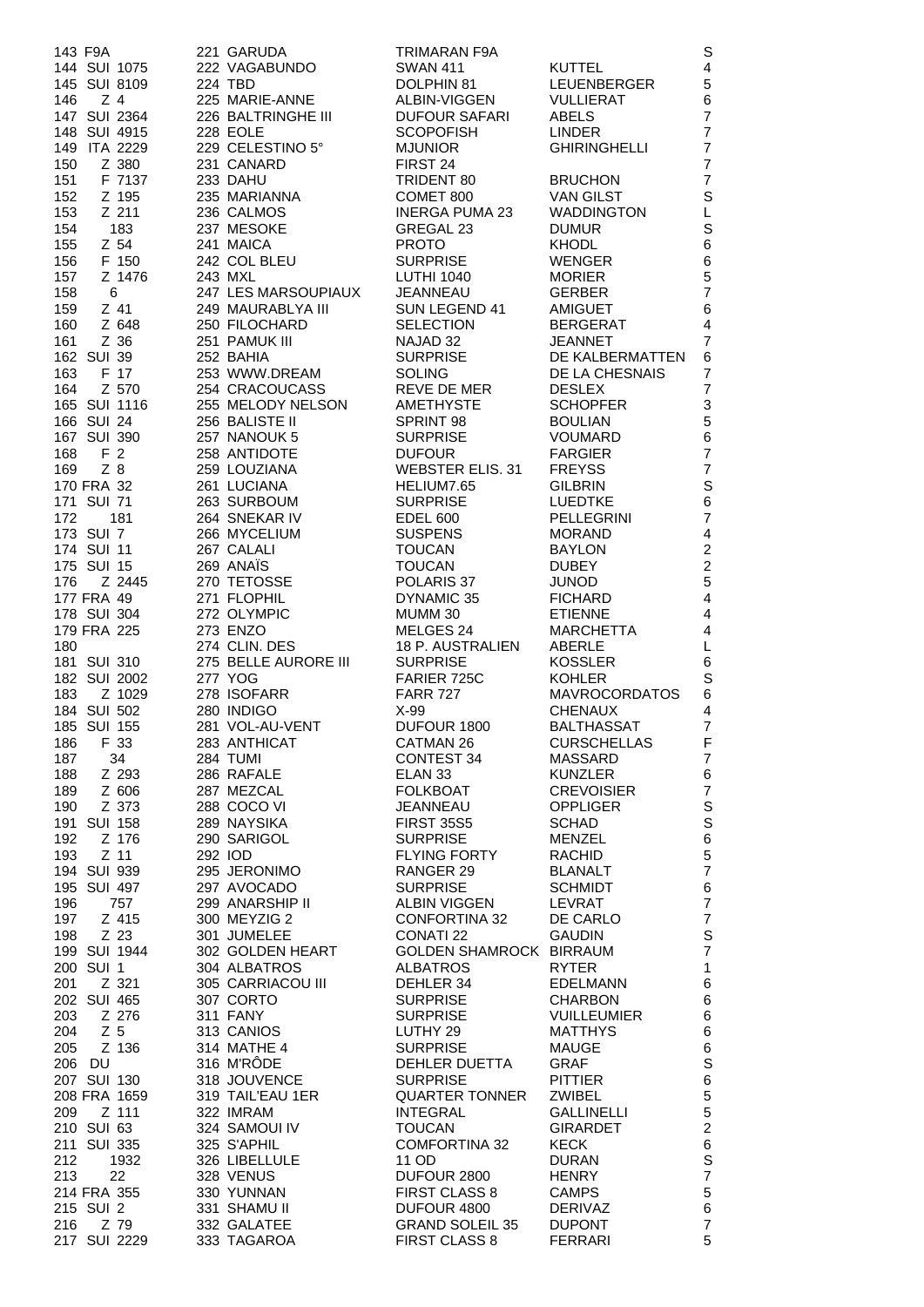| 218<br>Z 20           |                    |                         |                      |                         |
|-----------------------|--------------------|-------------------------|----------------------|-------------------------|
|                       | 335 WAROG          | <b>TOUCAN</b>           | GOUZER-IRLE          | 2                       |
| 219 SUI 1348          | 337 TAKE IT EASY   | <b>AQUAVIT</b>          | <b>BOARON</b>        | $\mathbb S$             |
| 220<br>Z 12           | 338 B 3            | <b>BARBERIS</b>         | <b>AMOUDRUZ</b>      | $\mathbb S$             |
| 221 SUI 304           | 339 CARRE D'AS     | <b>SURPRISE</b>         | LE FORT              | 6                       |
| 222 SUI 6             | 341 BLUE BELL      | <b>FIBAGO CX</b>        | <b>CHATELAIN</b>     | $\,6$                   |
|                       |                    |                         |                      |                         |
| 223 SUI 74            | 342 L'AFFABLE      | <b>TOUCAN</b>           | <b>WASSMER</b>       | $\overline{c}$          |
| 224 SUI 5             | 343 COIN-COIN V    | YAMAHA 30               | MAILLARD             | $\overline{7}$          |
| 225 GB 7628           | 344 PUMPER NICKEL  | PROJECTION 762          | <b>WASCHKUHN</b>     | 5                       |
| 226 SUI 1             | 345 X-RAY          | X 312                   | <b>PELLET</b>        | $\,6$                   |
| 227 FRA 34            | 346 YACHTING74     | <b>JOD 35</b>           | <b>CHARDON</b>       | 5                       |
| 228<br>Z 52           | 347 FREE           | <b>SUPRISE</b>          | <b>TONASSO</b>       | 6                       |
| 229<br>665            | 349 KELLY          | <b>SURPRISE</b>         | <b>GENIER</b>        | $\,6$                   |
| 230<br>285            | 350 KARL           | <b>FIRST CLASSE 8</b>   | <b>ROSSI</b>         | 5                       |
| 231<br>Z 89           | 351 ROCK ME BABY   | <b>SUSPENS</b>          | <b>WALKER</b>        | 4                       |
|                       |                    |                         |                      | $\overline{c}$          |
| 232 SUI 34            | 352 SORC'HENN      | <b>TOUCAN</b>           | <b>RENEVIER</b>      |                         |
| 233<br>Z <sub>1</sub> | 353 CACAO          | <b>ARCADIA</b>          | <b>GERDIL</b>        | S                       |
| 234 FM 310            | 354 CRISTAL BLANC  | <b>F28R</b>             | <b>LAMBOLEY</b>      | $\mathsf F$             |
| 235                   | 355 ARCALOZ        | <b>BIQUILLE</b>         | <b>BOURGEOIS</b>     | $\overline{7}$          |
| 236<br>Z 531          | 358 MEROU II       | PRIMAAT                 | <b>FRUTIG</b>        | 6                       |
| 237<br>Z 777          | 359                | <b>ARPEGE</b>           | <b>CASSELS</b>       | $\overline{7}$          |
| 238 SUI 27            | 361 ZESTOPOL II    | <b>SURPRISE</b>         | <b>BARBEY</b>        | 6                       |
| 239<br>Z <sub>1</sub> | 362 BEARTITUDE     | MALLARD 9M              | <b>BEARD</b>         | S                       |
| 240 SUI 40            | 363 NANICOBIN      | FF                      | <b>WEBER</b>         | S                       |
| 241 SUI 118           | 364 BRED           | FIRST 30E               | <b>BREDA CARCHIA</b> | 6                       |
| 242 SUI 2             |                    | DUFOUR 32               | <b>BAER</b>          | $\overline{7}$          |
|                       | 365 LAUMARINE      |                         |                      |                         |
| 243 ITA 8139          | 367 IL SOGNO       | DOLPHIN 81              | <b>GARRET</b>        | 5                       |
| 244 FRA 101           | 368 KALU           | SUN WAX 29              | <b>CARROY</b>        | $\overline{7}$          |
| 245 FRA 286           | 372 OH.LA.LA       | $X-332$                 | <b>GUILLERMARD</b>   | 6                       |
| 246 SUI 920           | 373 EURYDICE       | JOUET 920               | <b>FRANGOULIS</b>    | 6                       |
| 247 SUI 7             | 375 STARFOLIE      | LUTHI 850               | <b>BALS</b>          | S                       |
| 248 FRA 11            | 376 PETER PAN      | SPRINT 95               | <b>DEKERLE</b>       | 3                       |
| 249 SUI 211           | 377 SAINT-AMOUR    | ELAN <sub>31</sub>      | GAILLARD             | $\overline{7}$          |
| 250 SUI 74            | 378 IREL 3         | <b>SURPRISE</b>         | <b>HOLZER</b>        | $\,6$                   |
| 99<br>251             | 381 BANQUISE       | <b>FOLKBOAT</b>         | <b>BROQUAIRE</b>     | $\overline{7}$          |
| 252 SUI 311           | 384 FOU D'AMOUR    | <b>SURPRISE</b>         | <b>BERGERIOUX</b>    |                         |
|                       |                    |                         |                      | 6                       |
| 253 SUI 8173          | 386 TSCHONG 3      | DOLPHIN 81              | <b>LORENZ</b>        | 5                       |
| 254 SUI 380           | 388 LIQUID KID     | <b>SURPRISE</b>         | <b>THOMIS</b>        | 6                       |
| 255 SUI 307           | 389 ESOX           | <b>REQUIN</b>           | <b>GLOOR</b>         | 6                       |
| 256 SUI 341           | 392 ANTILAU        | LUTHI 990               | <b>CIVITILLO</b>     | 4                       |
| 257 SUI 52            | 393 EQUILIBRE      | <b>JOKER</b>            | <b>BECK</b>          | 4                       |
| 258<br>0              | 395 SIR D'O        | <b>CHALLENGER GT 26</b> | <b>WICHT</b>         | $\overline{7}$          |
|                       |                    | <b>GRAND SURPRISE</b>   | <b>ROUCHER</b>       | 4                       |
|                       |                    |                         |                      |                         |
| 259 FRA 4             | 396 Y2K            |                         |                      |                         |
| 260 SUI 69            | 397 EXPONENTIEL    | <b>TOUCAN</b>           | <b>PAQUET</b>        | $\overline{c}$          |
| 261<br>Z 160          | 400 SITUVEU        | <b>SURPRISE</b>         | TOULOUSE             | 6                       |
| 262<br>Z 601          | 401 AMANDLA        | OPTIMA 92               | <b>BOUJON</b>        | $\overline{7}$          |
| F 310<br>263          | 402 SOPHYANN       | <b>FIRST 310</b>        | <b>BEAUDUC</b>       | $\overline{7}$          |
| 264<br>F 11           | 403 KHOZTOUZOUR    | FIRST 27                | GUENET               | $\mathbb S$             |
| 265<br>F 37           | 404 DJANGO         | <b>HELIUM</b>           | <b>DUMONT</b>        | S                       |
| 266 FRA 200           | 406 SODERIM        | <b>SURPRISE</b>         | <b>MERMOD</b>        | 6                       |
| 267 SUI 346           | 407 P'TIT BLEU     | <b>SURPRISE</b>         | <b>CURZON PRICE</b>  | 6                       |
| 268<br>1664           | 409 MAMOME         | <b>BULLIT</b>           | <b>BASSET</b>        | 6                       |
| 269 SUI 198           | 410 THIERIC III    | <b>SURPRISE</b>         | WEDER                |                         |
|                       |                    |                         |                      | 6                       |
| 270 SUI 8150          | 411 CAROLIVE       | DOLPHIN 81              | <b>RIGOT</b>         | 5                       |
| 271<br>Z 150          | 414 ERO'S          | <b>SURPRISE</b>         | <b>BERNI</b>         | 6                       |
| 272<br>F <sub>1</sub> | 415 COL BLEU       | <b>SPRINT OPEN</b>      | <b>ANDRIER</b>       | 3                       |
| 273 SUI 10            | 416 MELAMPO        | <b>TOUCAN</b>           | <b>BANZET</b>        | $\overline{c}$          |
| Z 213<br>274          | 417 MARWILL        | <b>SURPRISE</b>         | <b>KLAUSCH</b>       | 6                       |
| 275 SUI 103           | 418 SIR-IL         | <b>SURPRISE</b>         | <b>GROSJEAN</b>      | 6                       |
| 276 SUI 77            | 419 LE CANARD DES  | FIRST 25                | <b>KIRSCH</b>        | $\overline{7}$          |
| 277 SUI 302           | 422 JEU DU VENT    | MUMM 30                 | <b>CLERC</b>         | $\overline{4}$          |
| 278 SUI 12            | 423 D'ODOUCE       | DOD 24.5                | <b>MONNIER</b>       | 5                       |
| Z 77<br>279           | 424 KO-PHI-PHI     | X-99                    | <b>MIRKO</b>         | 4                       |
|                       | 426 N'IMPORTE QUOI | J 24                    | <b>WATTS</b>         |                         |
| Z 3353<br>280         |                    |                         |                      | 6                       |
| Z 111<br>281          | 427 HUASCARMAN     | COMET 910               | <b>ALTERMATT</b>     | $\mathbf S$             |
| 282<br>Z 668          | 428 POP-CORN       | COMET 770               | <b>CORDEY</b>        | S                       |
| 283 FRA 9327          | 430 NEUF-TROIS     | MODULO 93               | <b>CHAPUY</b>        | 3                       |
| 284 SUI 494           | 431 GUILEVA        | <b>SURPRISE</b>         | <b>SCHLAEPFER</b>    | 6                       |
| 285 SUI 2001          | 432 UNANIMUS       | LD <sub>33</sub>        | <b>BORDIER</b>       | $\overline{\mathbf{c}}$ |
| 286<br>Z 106          | 433 ZED            | <b>ECUME DE MER</b>     | <b>FROIDEVAUX</b>    | $\overline{7}$          |
| 287 SUI 806           | 434 MELUSINE       | TRAPPER 400             | <b>FRANGOULIS</b>    | 6                       |
| 288<br>Z 2952         | 435 EMOTIONS       | <b>LUTHI 952</b>        | ZANARELLI            | $\overline{c}$          |
| F 392<br>289          | 437 ANTIPODE       | FIRST <sub>22</sub>     | <b>VANN</b>          | $\overline{7}$          |
| 290<br>Z 82           | 438 SANS SOUCI     | <b>SURPRISE</b>         | <b>HENRY</b>         | 6                       |
| 291 SUI 38            | 439 TWISTER        | <b>GRAND SURPRISE</b>   | <b>DERYNG</b>        | 4                       |